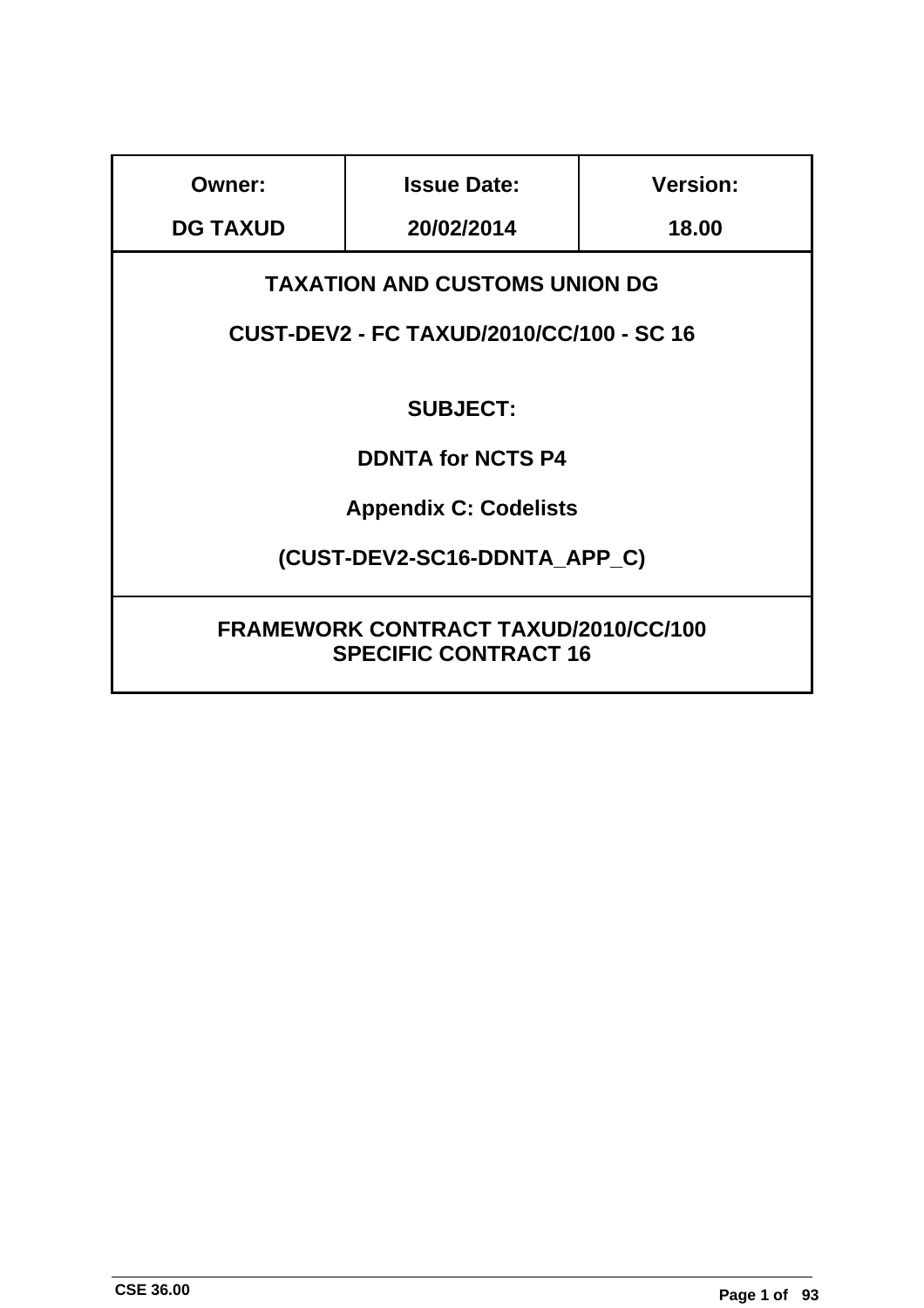**REF:CUST-DEV2-SC16-DDNTA\_APP\_C Appendix C: Codelists**

**1. Introduction**

# **1. Introduction**

This appendix lists the available code lists in order of code list number:

- The Technical Codes for which the values given here in the DDNTA for NCTS P4 are definitive

- The Business Codes (those identified in the FTSS-AES Addendum [A4] for which the definitive values are those loaded into the Common Services Reference Data and available for download to NAs. Therefore, those values are not presented or only presented for information.

Each code list is structured as follows :

| Number      | Number used in DDNTA for NCTS P4 Appendix J Correlation tables.         |
|-------------|-------------------------------------------------------------------------|
| Name        | Name, in most cases resembling the name of the relevant attribute(s).   |
| Format      | Type of code and thus of the attributes to which the code list applies. |
| Technical   | A flag to indicate if the codelist as a whole is a Technical Codelist.  |
| Details     | Exceptions, relevant attributes.                                        |
| Code        | Values.                                                                 |
| Description | Meaning of each value.                                                  |
| Remarks     | Exceptions or remarks concerning a particular value.                    |

Note that the technical codes included in Business Code Lists will be maintained by the CS/RD, since the Business Code Lists as whole are maintained by CS/RD.

Please also note that due to a technical limitation of the Adobe Acrobat Writer, some characters may not be displayed properly.

Additional codes can be defined at national level in a separate National Code List. These codes will only be used within the National and External Domains and NOT the Common Domain. Therefore they will be under the control of the National Helpdesk and will be communicated within that NA.

# **DDNA KEL Alignment**

The specific Appendix is aligned to DDNA KEL V0.27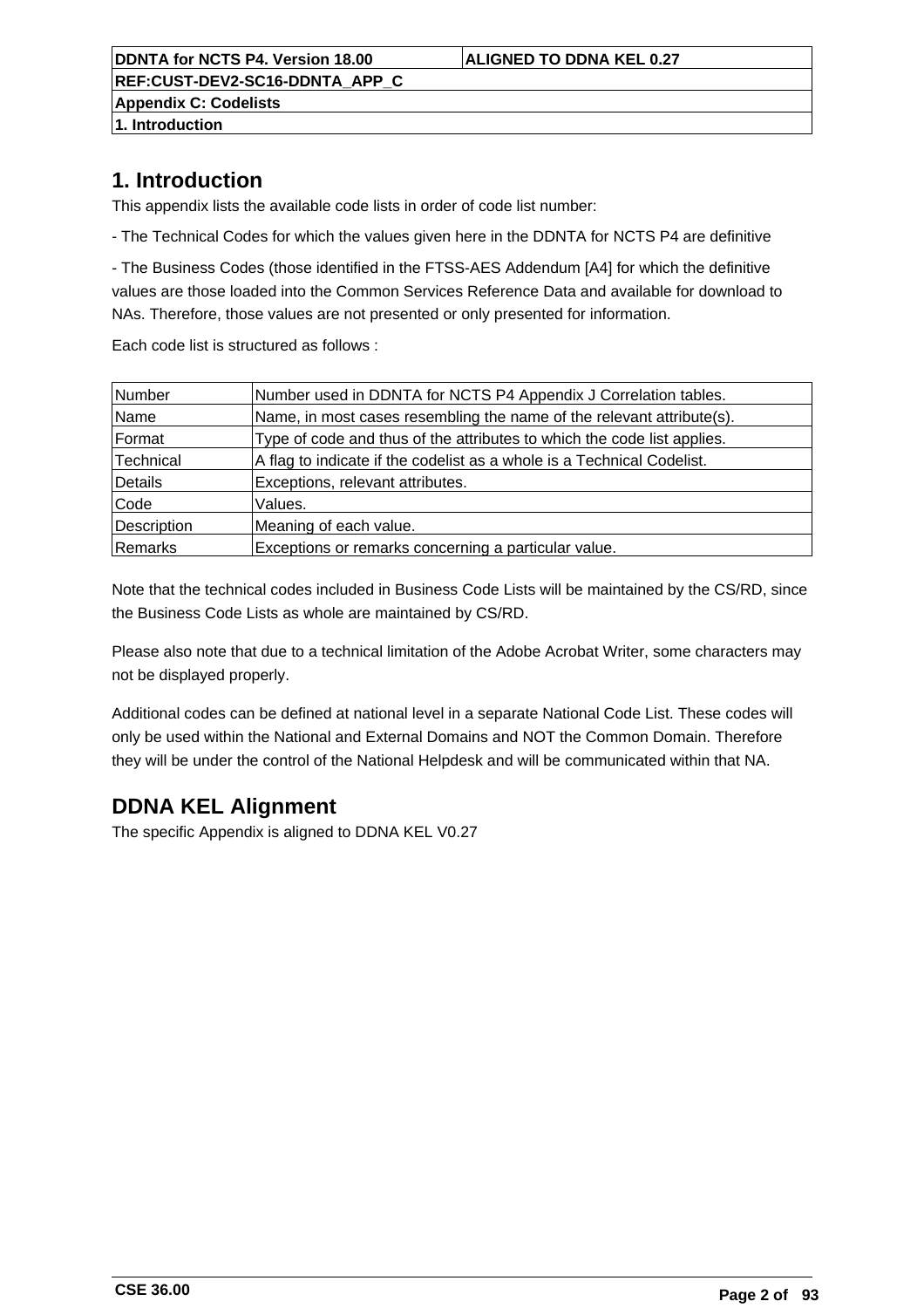**REF:CUST-DEV2-SC16-DDNTA\_APP\_C**

**Appendix C: Codelists**

**2. List of available Technical Code Lists**

# **2. List of available Technical Code Lists**

| <b>Number</b>  | <b>Title</b>                                                                                | <b>Format</b>  |
|----------------|---------------------------------------------------------------------------------------------|----------------|
| 1              | NCTS UN/EDIFACT Message Types                                                               | an.6           |
| 2              | Message types for CUSDEC                                                                    | an $6$         |
| 3              | Message types for CUSRES                                                                    | an $6$         |
| 4              | Message types for GESMES                                                                    | an $6$         |
| 5              | Message types for PARTTC                                                                    | an $6$         |
| 6              | Message types for FUNACK                                                                    | an $6$         |
| $\overline{7}$ | Message types for CONTRL                                                                    | an $6$         |
| 21             | Syntax identifier                                                                           | a4             |
| 22             | Syntax version number                                                                       | n1             |
| 23             | Error Codes for EDI NCK                                                                     | n.2            |
| 24             | Modification Type                                                                           | a1             |
| 25             | Address type                                                                                | a1             |
| 26             | Month of Year                                                                               | an2            |
| 27             | Flag                                                                                        | n1             |
| 28             | First/Last                                                                                  | a1             |
| 32             | <b>Action Codes</b>                                                                         | an.3           |
| 33             | Interchange Service Segment Tags                                                            | a3             |
| 34             | Message Service Segment Tags                                                                | a3             |
| 35             | <b>Version Numbers</b>                                                                      | an.3           |
| 36             | <b>Release Numbers</b>                                                                      | an.3           |
| 37             | <b>Controlling Agencies</b>                                                                 | an.2           |
| 49             | <b>Functional Error Codes</b>                                                               | n <sub>2</sub> |
| 53             | Prefix-Suffix level                                                                         | an1            |
| 60             | Message Types                                                                               | an $6$         |
| 61             | ISO 6346                                                                                    | an.2           |
| 64             | Sensitive Goods Code                                                                        | n.2            |
| 65             | <b>UNOD Languages</b>                                                                       | a2             |
| 66             | <b>UNOF Languages</b>                                                                       | a2             |
| 68             | <b>Business Functionality Code</b>                                                          | a1             |
| 70             | Country Codes (Customs Office Lists)                                                        | a2             |
| 71             | Country Codes (Guarantee Management - non EC)                                               | a2             |
| 74             | Message types for BANSTA                                                                    | an $6$         |
| 75             | Message types for GENRAL                                                                    | an $6$         |
| 77             | Message types for FINSTA                                                                    | an $6$         |
| 78             | Message types for SANCRT                                                                    | an $6$         |
| 79             | System Unavailability Type                                                                  | a1             |
| 80             | <b>UNOH Languages</b>                                                                       | a2             |
| 81             | CS/MIS status                                                                               | an2            |
| 82             | CSI returned code                                                                           | n1             |
| 83             | MRN Follow up queries (Role A & Role B)                                                     | a2             |
| 84             | CS/MIS status explanation code                                                              | n.2            |
| 85             | <b>UNOE languages</b>                                                                       | a2             |
| 105            | Day in the week                                                                             | n1             |
| 117            | Security indicator                                                                          | n1             |
| 136            | <b>Custom System</b>                                                                        | n.2            |
| 137            | <b>UNOK Languages</b>                                                                       | a2             |
| 138            | Country Codes (Functioning as 'Contracting parties to the Convention on Common<br>Transit') | a2             |
| 139            | Country Codes (Functioning as 'non-EU common transit countries')                            | a2             |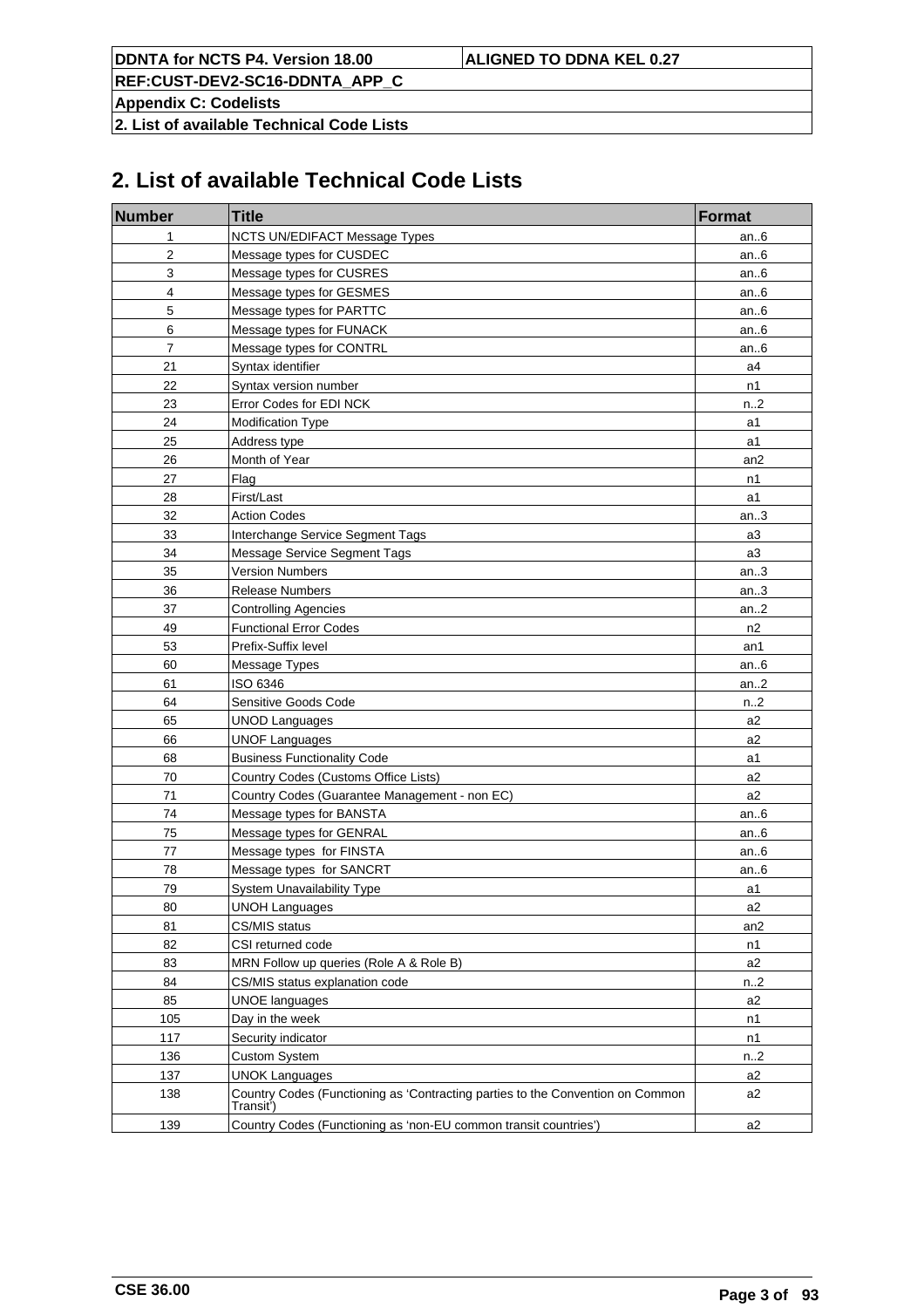**REF:CUST-DEV2-SC16-DDNTA\_APP\_C**

**Appendix C: Codelists**

**3. List of available Business Code Lists**

# **3. List of available Business Code Lists**

| <b>Number</b>    | <b>Title</b>                                     | <b>Format</b>   |
|------------------|--------------------------------------------------|-----------------|
| 8                | Country Codes (full list)                        | a2              |
| $\boldsymbol{9}$ | Country Codes (Common Transit)                   | a2              |
| 10               | country codes (community)                        | a <sub>2</sub>  |
| 11               | Country regime                                   | an3             |
| 12               | Language Codes                                   | a2              |
| 13               | Document Type (Common)                           | an4             |
| 14               | Previous document type (Common)                  | an.6            |
| 15               | Geo Info Codes                                   | an $6$          |
| 16               | Geo-Nomenclature Code                            | n <sub>3</sub>  |
| 17               | Kind of Packages                                 | an2             |
| 18               | <b>Transport Mode</b>                            | n2              |
| 20               | Traffic type                                     | an.3            |
| 29               | Response Code                                    | n.2             |
| 31               | Type of Declaration Transit/Export Procedures    | an $.5$         |
| 39               | Additional Information ID (Common)               | an $.5$         |
| 41               | Control Indicator RoC/ GI-RoC                    | an <sub>2</sub> |
| 43               | AAR/AER rejection reason                         | n2              |
| 44               | ATR rejection reason code                        | an.2            |
| 45               | Amendment rejection motivation code              | n1              |
| 46               | Diversion rejection                              | an.2            |
| 47               | Control result                                   | an2             |
| 48               | Currency codes                                   | an3             |
| 50               | Guarantee Monitoring codes                       | n1              |
| 51               | Guarantee Type codes                             | an1             |
| 52               | Invalid guarantee reason codes                   | an.3            |
| 54               | Query identifier                                 | n1              |
| 56               | Role                                             | an3             |
| 57               | <b>Statistics Type</b>                           | an4             |
| 58               | <b>Customs Operation State Types</b>             | an.3            |
| 59               | Unit of Measure                                  | a3              |
| 62               | Sensitive Goods Commodity Code                   | an.6            |
| 63               | Country Codes (Common Transit outside Community) | a2              |
| 67               | Specific notes code                              | an $6$          |
| 69               | Discrepancies Solved Notification Code           | an.2            |
| 95               | Risk analysis result code                        | an1             |
| 96               | Specific circumstance indicator                  | a1              |
| 101              | UN dangerous goods code                          | an4             |
| 116              | Transport charges - Method of payment            | a1              |
| 118              | Requested information code                       | n1              |
| 119              | <b>Information Code</b>                          | n2              |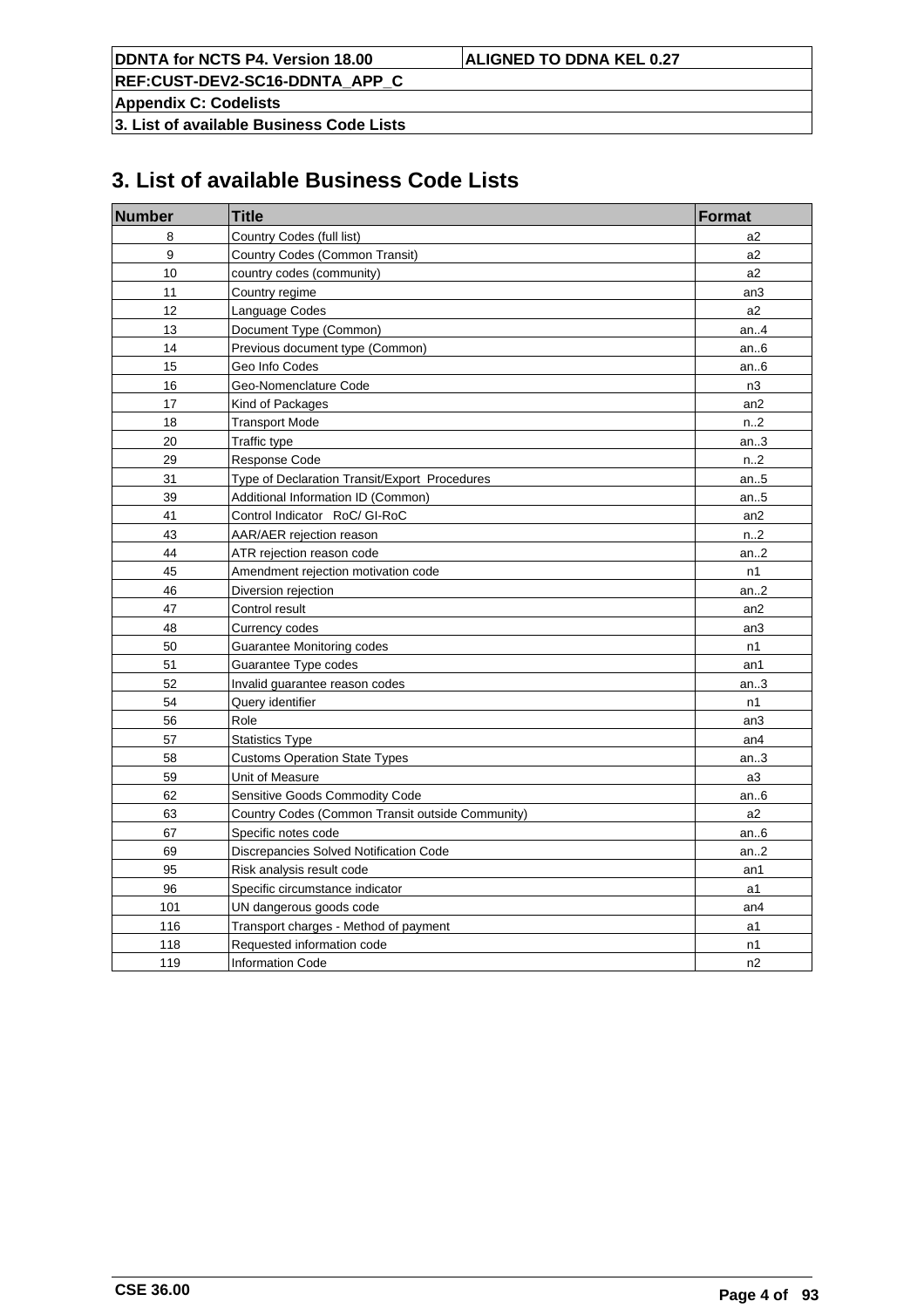**REF:CUST-DEV2-SC16-DDNTA\_APP\_C**

**Appendix C: Codelists**

**1. NCTS UN/EDIFACT Message Types**

# **1. NCTS UN/EDIFACT Message Types**

## **Details:**

Used for attribute MESSAGE ERRORS.Message Type.

## **Format:**

an..6

### **Type:**

| Code          | <b>Description</b>                                                 | <b>Remarks</b> |
|---------------|--------------------------------------------------------------------|----------------|
| <b>BANSTA</b> | <b>Banking Status Message</b>                                      |                |
| CUSDEC        | Customs declaration                                                |                |
| <b>CUSRES</b> | Customs response                                                   |                |
| <b>FINSTA</b> | Financial statement of an account message                          |                |
| <b>GENRAL</b> | General purpose Message                                            |                |
| <b>GESMES</b> | <b>General Statistics Message</b>                                  |                |
| <b>PARTTC</b> | Party Information Message                                          |                |
| <b>SANCRT</b> | International movement of goods governmental<br>regulatory message |                |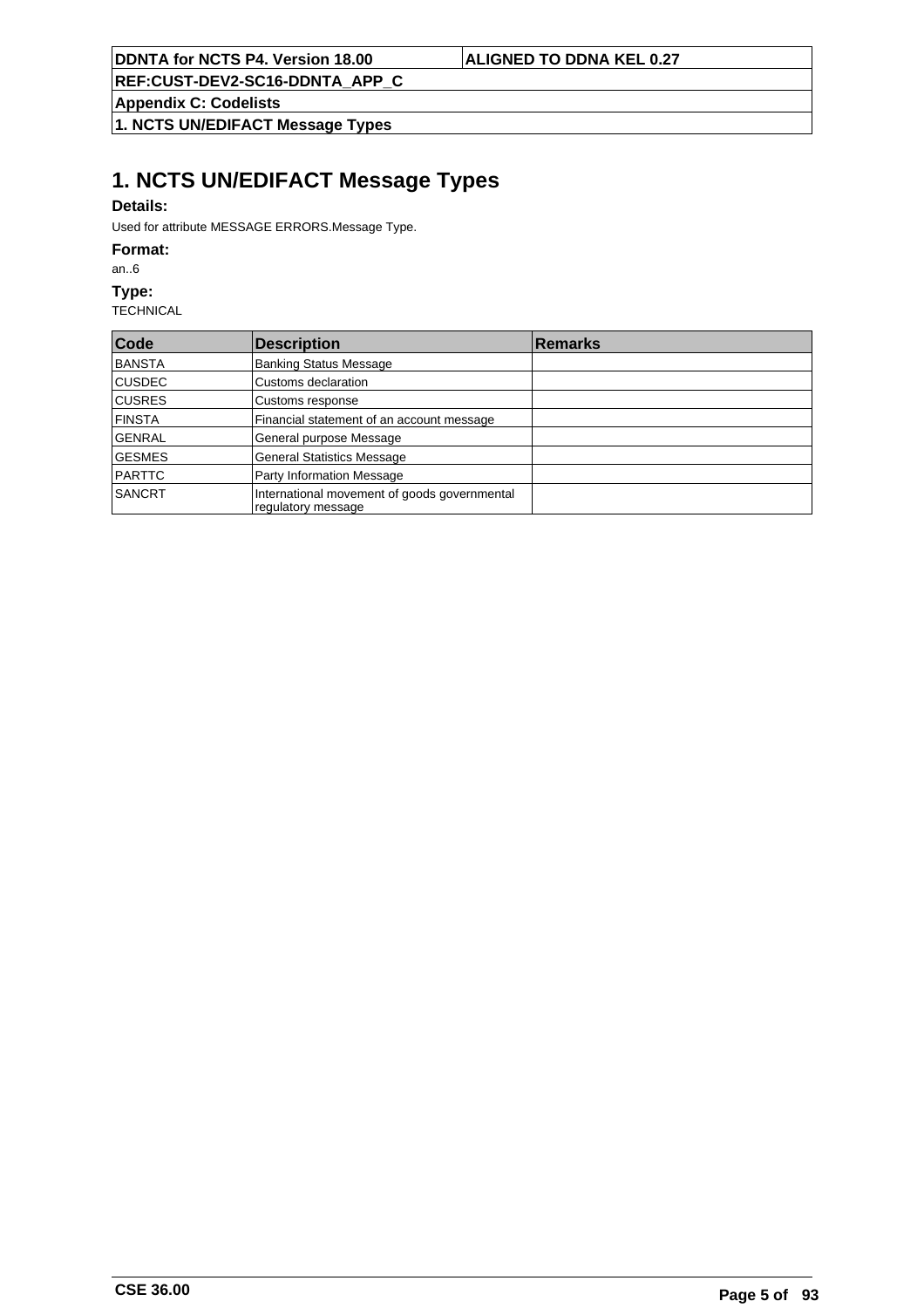**Appendix C: Codelists**

**2. Message types for CUSDEC**

# **2. Message types for CUSDEC**

# **Details:**

Used for attribute MESSAGE ERRORS.Association assigned code and MESSAGE.Message Type.

The codelist that is used in the TMS is codelist 60.

**Format:**

an..6

**Type:**

| Code          | <b>Description</b>                 | <b>Remarks</b>    |
|---------------|------------------------------------|-------------------|
| <b>CC004A</b> | Amendment acceptance               | Values for CUSDEC |
| CC007A        | Arrival notification               | Values for CUSDEC |
| <b>CC013B</b> | Declaration amendment              | Values for CUSDEC |
| <b>CC014A</b> | Declaration cancellation request   | Values for CUSDEC |
| CC015A        | Declaration data                   | Values for CUSDEC |
| CC015B        | Declaration data                   | Values for CUSDEC |
| CC017B        | Departure control results          | Values for CUSDEC |
| CC019A        | <b>Discrepancies</b>               | Values for CUSDEC |
| CC021A        | AAR rejection notification         | Values for CUSDEC |
| CC023A        | Guarantor notification             | Values for CUSDEC |
| CC029B        | <b>Release for Transit</b>         | Values for CUSDEC |
| CC043A        | Unloading permission               | Values for CUSDEC |
| <b>CC044A</b> | Unloading remarks                  | Values for CUSDEC |
| <b>CC045A</b> | Write-off notification             | Values for CUSDEC |
| <b>CC051B</b> | No Release for Transit             | Values for CUSDEC |
| CC054A        | Request of release                 | Values for CUSDEC |
| CC055A        | Guarantee not valid                | Values for CUSDEC |
| <b>CC100A</b> | Ask for documents                  | Values for CUSDEC |
| <b>CC140A</b> | Request on non-arrived movement    | Values for CUSDEC |
| CD001B        | Anticipated arrival record         | Values for CUSDEC |
| CD002A        | <b>AAR Request</b>                 | Values for CUSDEC |
| CD003B        | <b>AAR Response</b>                | Values for CUSDEC |
| <b>CD010A</b> | Cancellation notification          | Values for CUSDEC |
| CD011A        | Sensitive goods notification       | Values for CUSDEC |
| CD012B        | AAR-TIR-SPEED                      | Values for CUSDEC |
| CD018B        | Destination control results        | Values for CUSDEC |
| CD020A        | Discrepancies solved notification  | Values for CUSDEC |
| <b>CD027A</b> | Movement query                     | Values for CUSDEC |
| CD038B        | Response to Movement Query         | Values for CUSDEC |
| CD050B        | ATR                                | Values for CUSDEC |
| <b>CD059A</b> | Cancel enquiry notification        | Values for CUSDEC |
| <b>CD114A</b> | <b>ATR Request</b>                 | Values for CUSDEC |
| CD115B        | <b>ATR Response</b>                | Values for CUSDEC |
| <b>CD118A</b> | <b>NCF</b>                         | Values for CUSDEC |
| <b>CD142A</b> | <b>Enquiry Request</b>             | Values for CUSDEC |
| <b>CD144A</b> | <b>Enquiry information</b>         | Values for CUSDEC |
| <b>CD145A</b> | <b>Enquiry information request</b> | Values for CUSDEC |
| <b>CD150A</b> | Recovery request                   | Values for CUSDEC |
| <b>CD152A</b> | Recovery dispatch notification     | Values for CUSDEC |
| CD200A        | Guarantee check                    | Values for CUSDEC |
| CD203A        | Guarantee use                      | Values for CUSDEC |
| CD204A        | Guarantee use cancellation         | Values for CUSDEC |
| CD209A        | Credit reference amount            | Values for CUSDEC |
| CD904A        | Status request                     | Values for CUSDEC |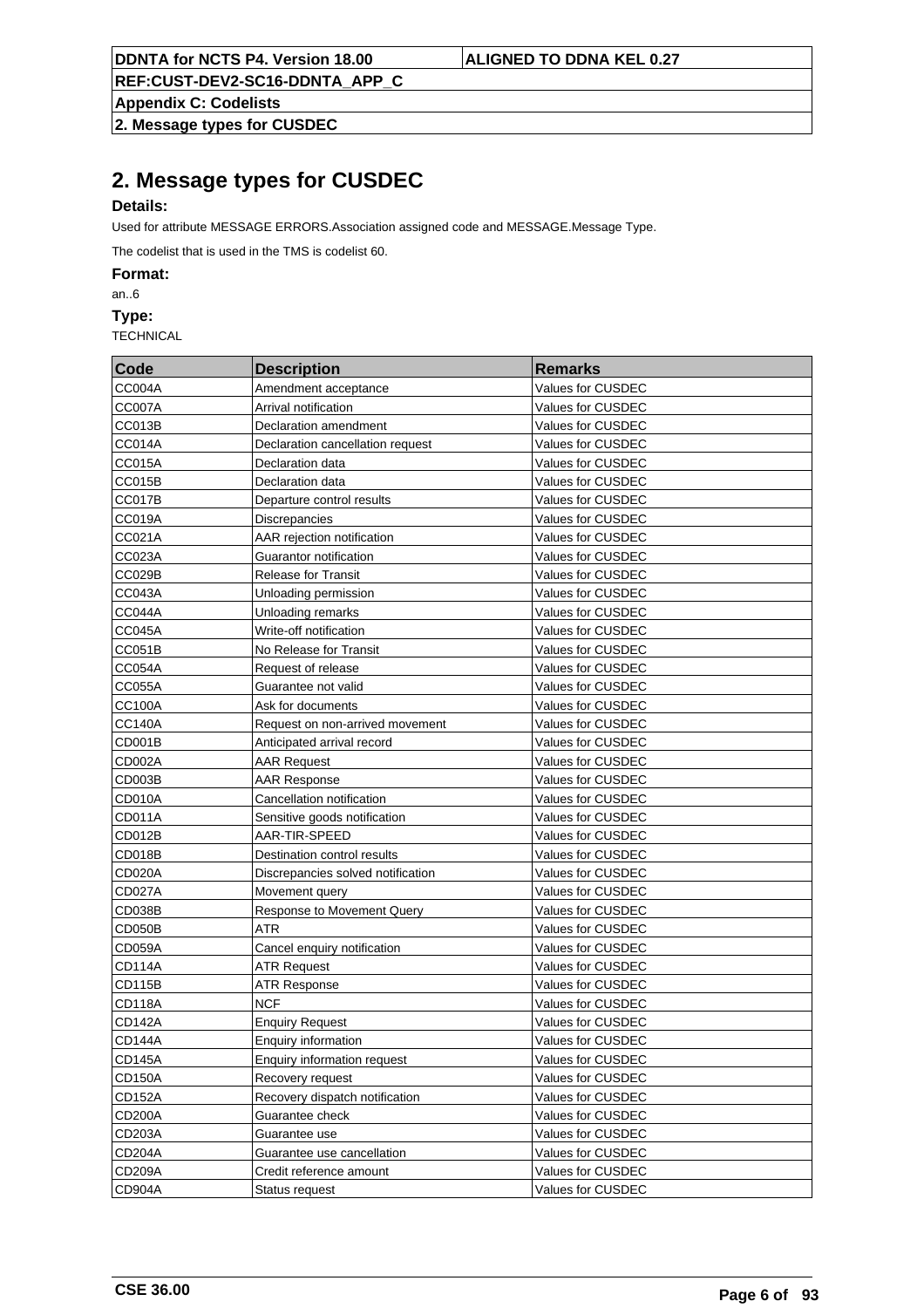**Appendix C: Codelists**

**3. Message types for CUSRES**

# **3. Message types for CUSRES**

# **Details:**

Used for attribute MESSAGE ERRORS.Association assigned code and MESSAGE.Message Type.

The codelist that is used in the TMS is codelist 60.

**Format:**

an..6

**Type:**

| Code          | <b>Description</b>                     | <b>Remarks</b>           |
|---------------|----------------------------------------|--------------------------|
| CC009A        | Cancellation decision                  | Values for CUSRES        |
| <b>CC025A</b> | Goods release notification             | <b>Values for CUSRES</b> |
| <b>CC028A</b> | <b>MRN</b> allocated                   | <b>Values for CUSRES</b> |
| <b>CC035A</b> | <b>Recovery Notification</b>           | <b>Values for CUSRES</b> |
| <b>CC060A</b> | Control decision notification          | <b>Values for CUSRES</b> |
| <b>CC141A</b> | Information about non-arrived movement | <b>Values for CUSRES</b> |
| CC928A        | Positive Acknowledge                   | <b>Values for CUSRES</b> |
| CD006A        | Arrival advice                         | <b>Values for CUSRES</b> |
| CD024A        | Forward arrival advice                 | <b>Values for CUSRES</b> |
| CD063A        | Recovery Communication                 | <b>Values for CUSRES</b> |
| CD143A        | <b>Enquiry Response</b>                | <b>Values for CUSRES</b> |
| <b>CD151A</b> | Recovery acceptance notification       | Values for CUSRES        |
| CD201A        | Guarantee check result                 | Values for CUSRES        |
| <b>CD205A</b> | Guarantee use result                   | <b>Values for CUSRES</b> |
| CD901B        | Cancellation acknowledgement           | <b>Values for CUSRES</b> |
| <b>CD905A</b> | Status response                        | <b>Values for CUSRES</b> |
| CD913A        | Upload parsing response                | <b>Values for CUSRES</b> |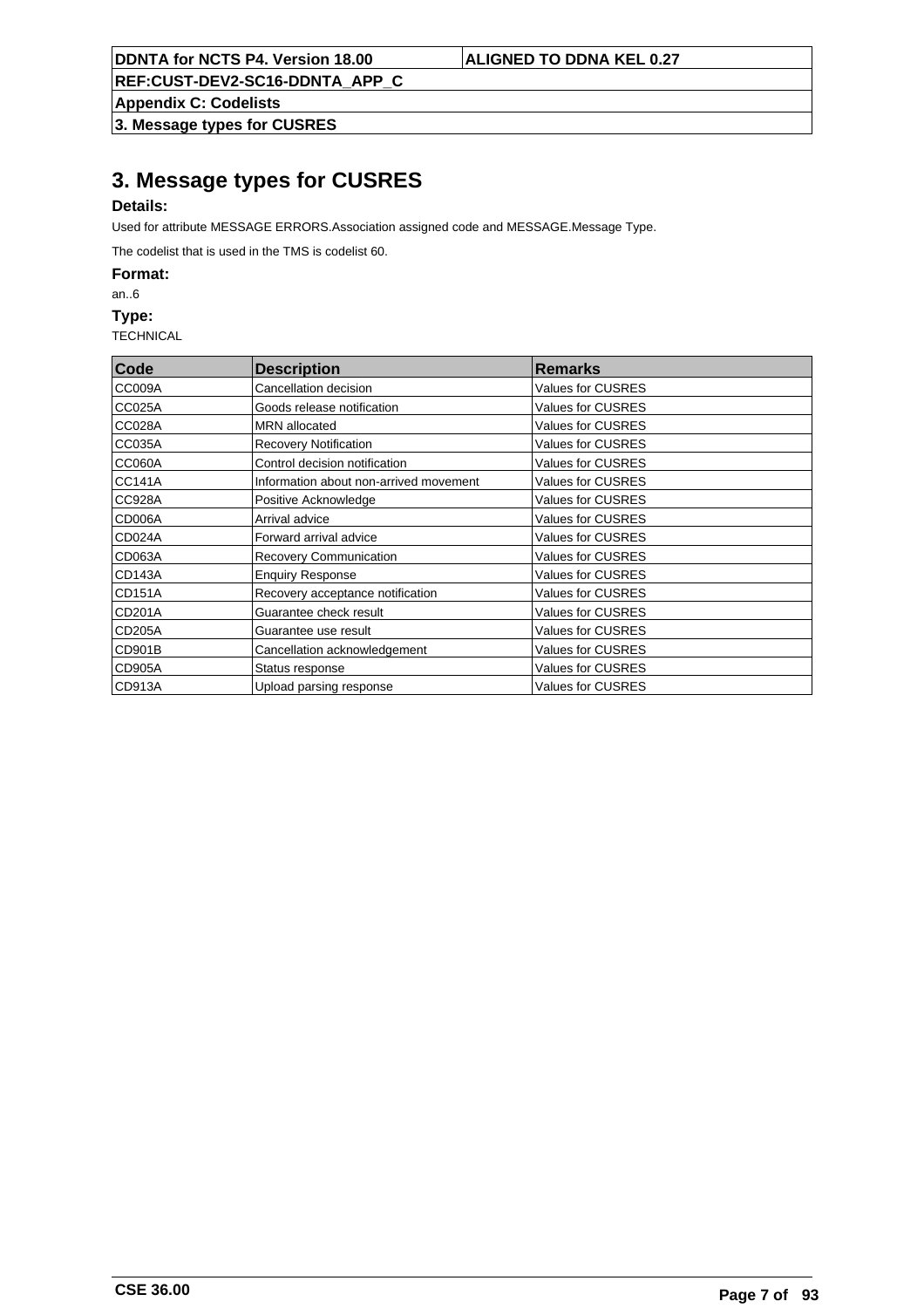**REF:CUST-DEV2-SC16-DDNTA\_APP\_C**

**Appendix C: Codelists**

**4. Message types for GESMES**

# **4. Message types for GESMES**

# **Details:**

Used for attribute MESSAGE ERRORS.Association assigned code and MESSAGE.Message Type.

The codelist that is used in the TMS is codelist 60.

**Format:**

an..6

**Type:**

| Code   | <i><b>Description</b></i>                                    | <b>Remarks</b>           |
|--------|--------------------------------------------------------------|--------------------------|
| CD032B | Notification of Common Reference Data<br>IModification to ND | Values for GESMES        |
| CD411B | Sending of statistics data                                   | <b>Values for GESMES</b> |
| CD916A | Common RD Request                                            | <b>Values for GESMES</b> |
| CD932B | Common RD Data                                               | <b>Values for GESMES</b> |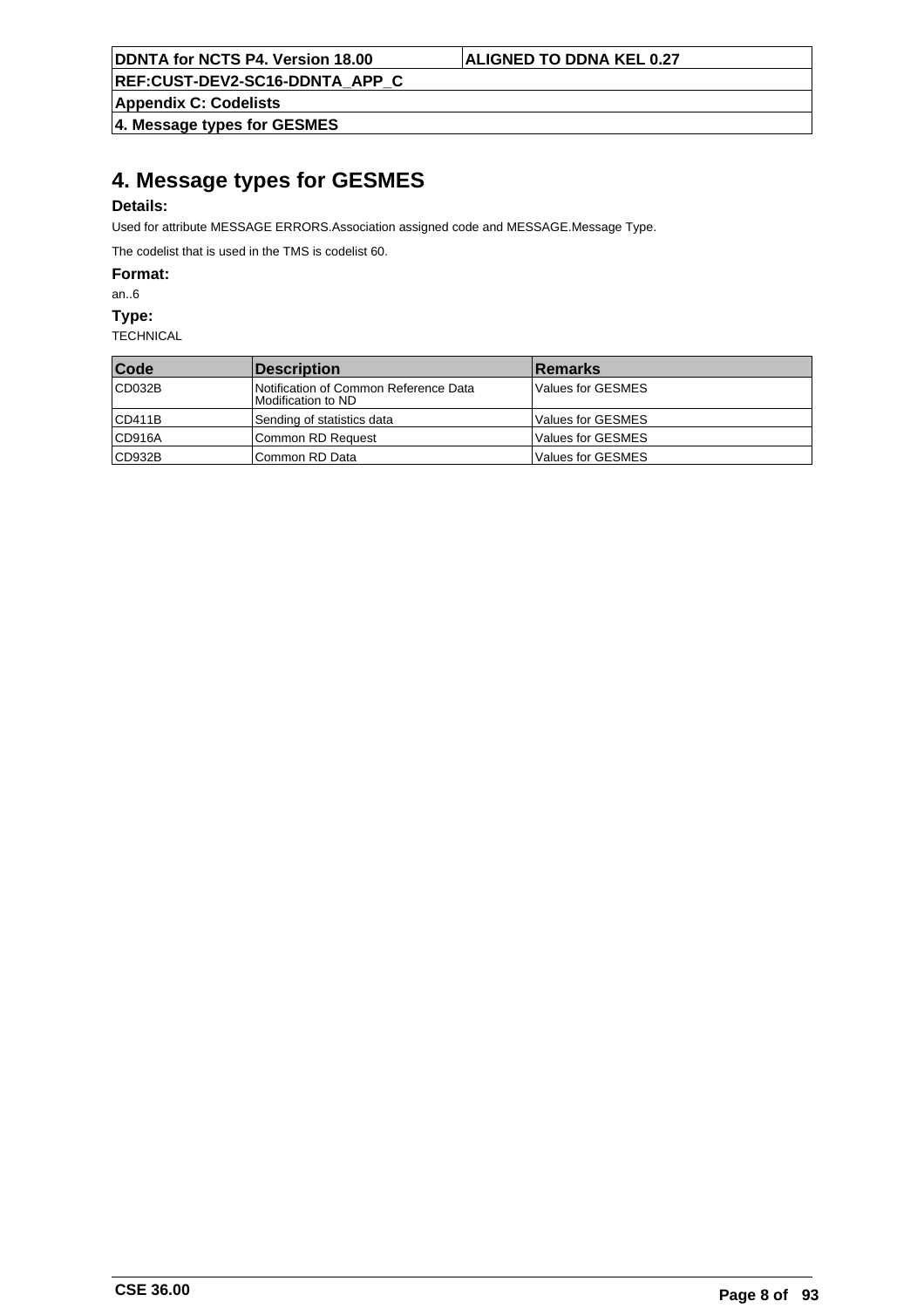**REF:CUST-DEV2-SC16-DDNTA\_APP\_C**

**Appendix C: Codelists**

**5. Message types for PARTTC**

# **5. Message types for PARTTC**

## **Details:**

Used for attribute MESSAGE ERRORS.Association assigned code and MESSAGE.Message Type.

The codelist that is used in the TMS is codelist 60.

**Format:**

an..6

**Type:**

| <b>Code</b> | <b>Description</b>                                                 | <b>Remarks</b>    |
|-------------|--------------------------------------------------------------------|-------------------|
| CD030B      | Notification of customs offices modification to<br>Icommon domain  | Values for PARTTC |
| CD031B      | Notification of customs offices modification to<br>national domain | Values for PARTTC |
| CD914A      | COL request                                                        | Values for PARTTC |
| CD931B      | <b>COL DATA</b>                                                    | Values for PARTTC |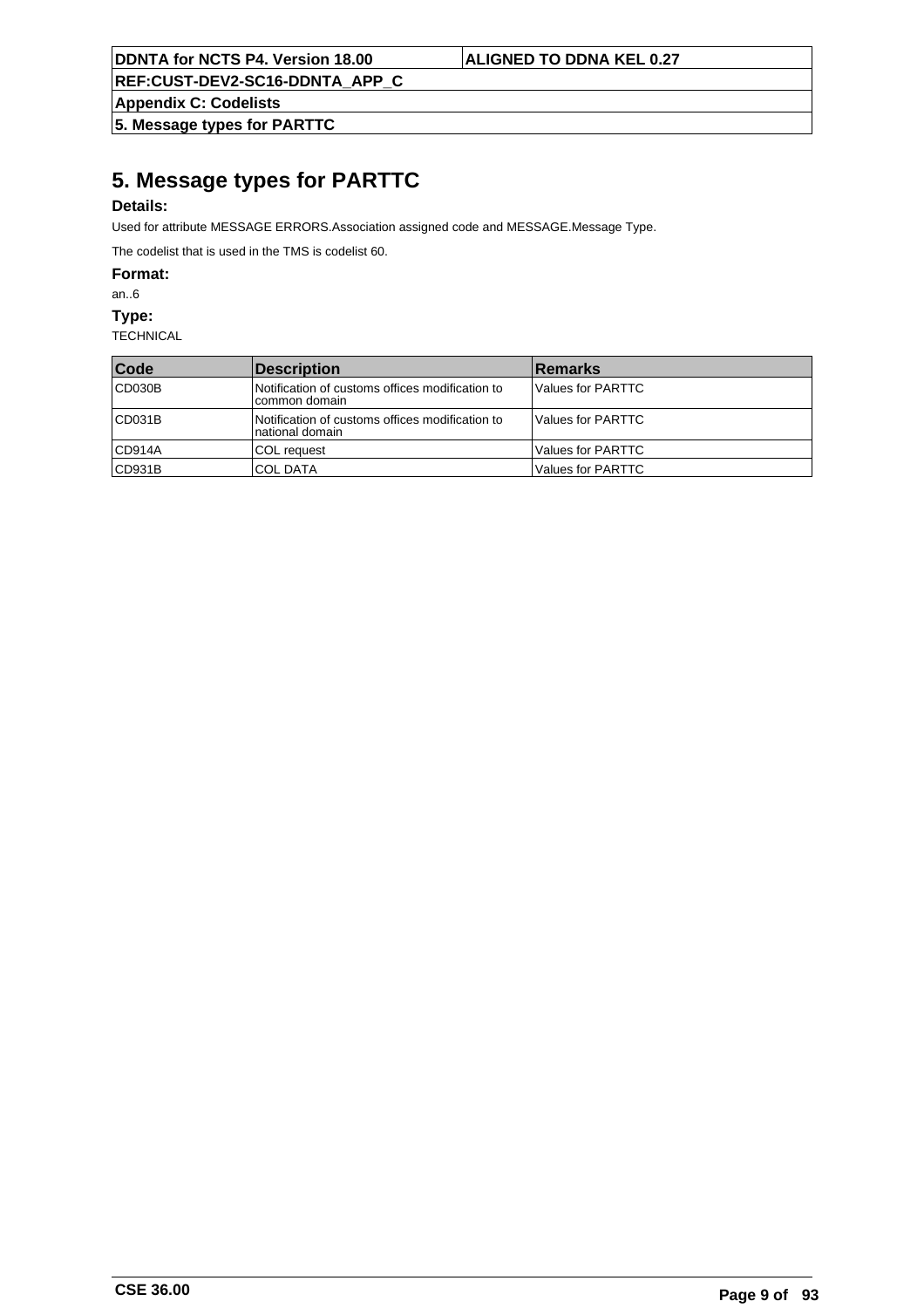**REF:CUST-DEV2-SC16-DDNTA\_APP\_C**

**Appendix C: Codelists**

**6. Message types for FUNACK**

# **6. Message types for FUNACK**

## **Details:**

Used for attribute MESSAGE ERRORS.Association assigned code and MESSAGE.Message Type.

The codelist that is used in the TMS is codelist 60.

**Format:**

an..6

**Type:**

| Code   | Description                    | <b>Remarks</b>    |
|--------|--------------------------------|-------------------|
| CC005A | Amendment Rejection            | Values for FUNACK |
| CC008A | Arrival notification rejection | Values for FUNACK |
| CC016A | Declaration rejected           | Values for FUNACK |
| CC058A | Unloading remarks rejection    | Values for FUNACK |
| CC062A | Release request rejection      | Values for FUNACK |
| CD906A | Functional NACK                | Values for FUNACK |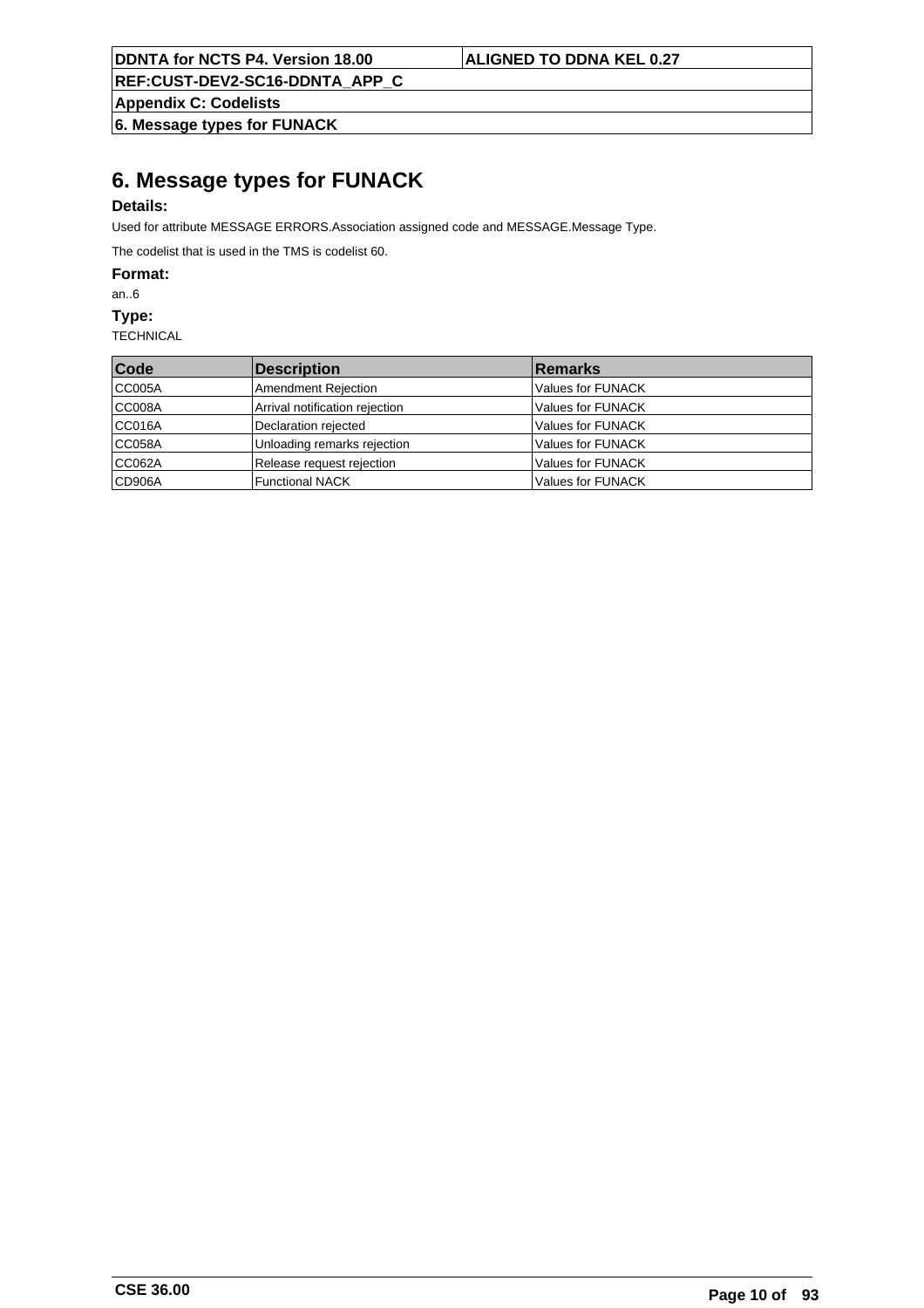**REF:CUST-DEV2-SC16-DDNTA\_APP\_C**

**Appendix C: Codelists**

**7. Message types for CONTRL**

# **7. Message types for CONTRL**

## **Details:**

Used for attribute MESSAGE ERRORS.Association assigned code and MESSAGE.Message Type.

The codelist that is used in the TMS is codelist 60.

**Format:**

an..6

**Type:**

| Code   | <b>Description</b>   | <b>Remarks</b>    |
|--------|----------------------|-------------------|
| CD907A | <b>IEDIFACT NACK</b> | Values for CONTRL |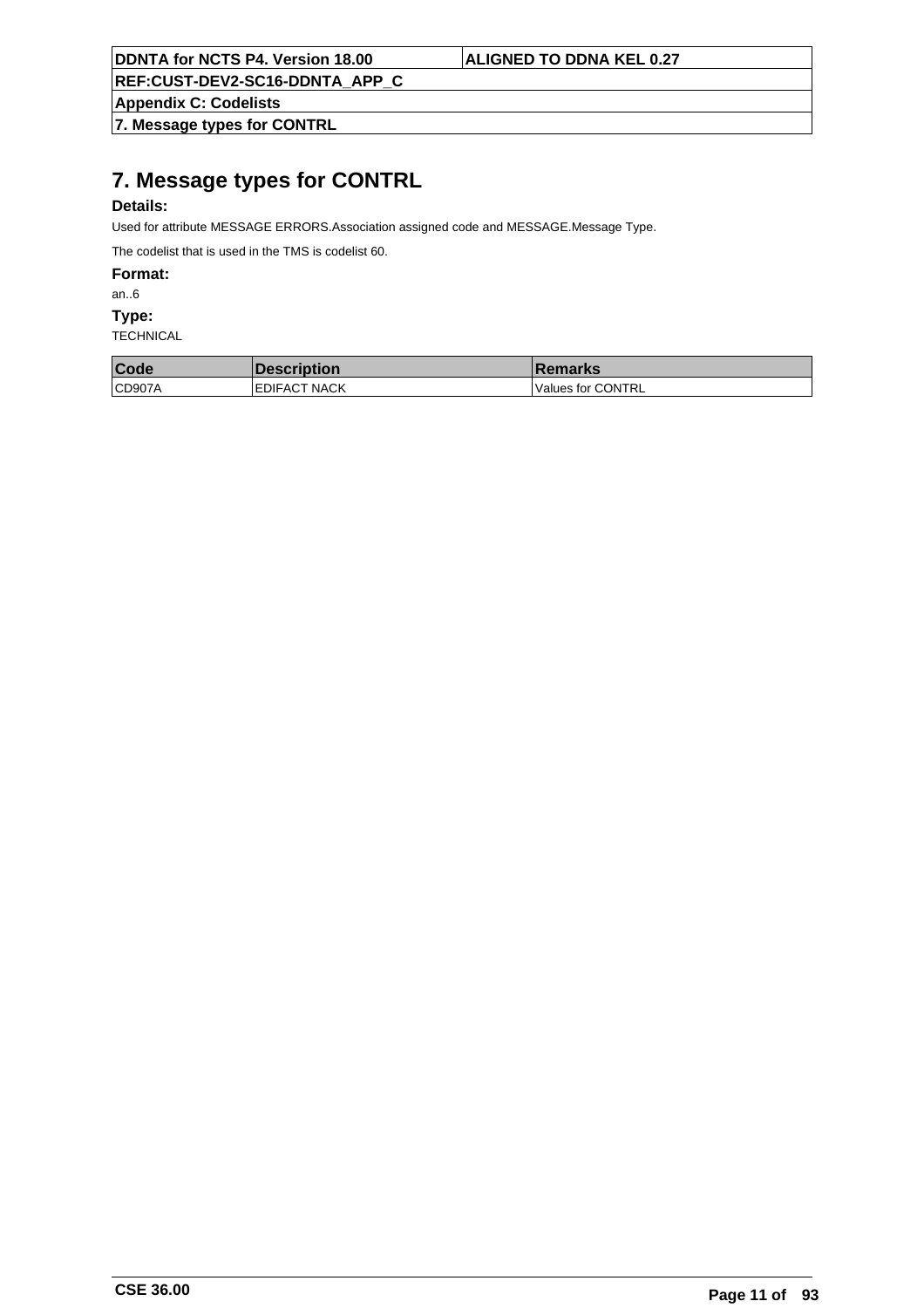**Appendix C: Codelists**

**8. Country Codes (full list)**

# **8. Country Codes (full list)**

## **Details:**

Code to specify countries (ISO alpha 2 country code as specified in ISO-3166 / 1996).

A Business Codelist is maintained in CS/RD. For the attribute 'Country of export' (box 15 and 15a) and 'TRADER CONSIGNOR.country code' the countries of the EU shall be used only.

For the attribute 'country of destination' (box17 and 17a), other countries than EU countries shall be used only.

**Format:**

a2

### **Type:**

| Code      | Description | <b>Remarks</b> |
|-----------|-------------|----------------|
| l Al      | . Anguilla  |                |
| <b>AT</b> | Austria     |                |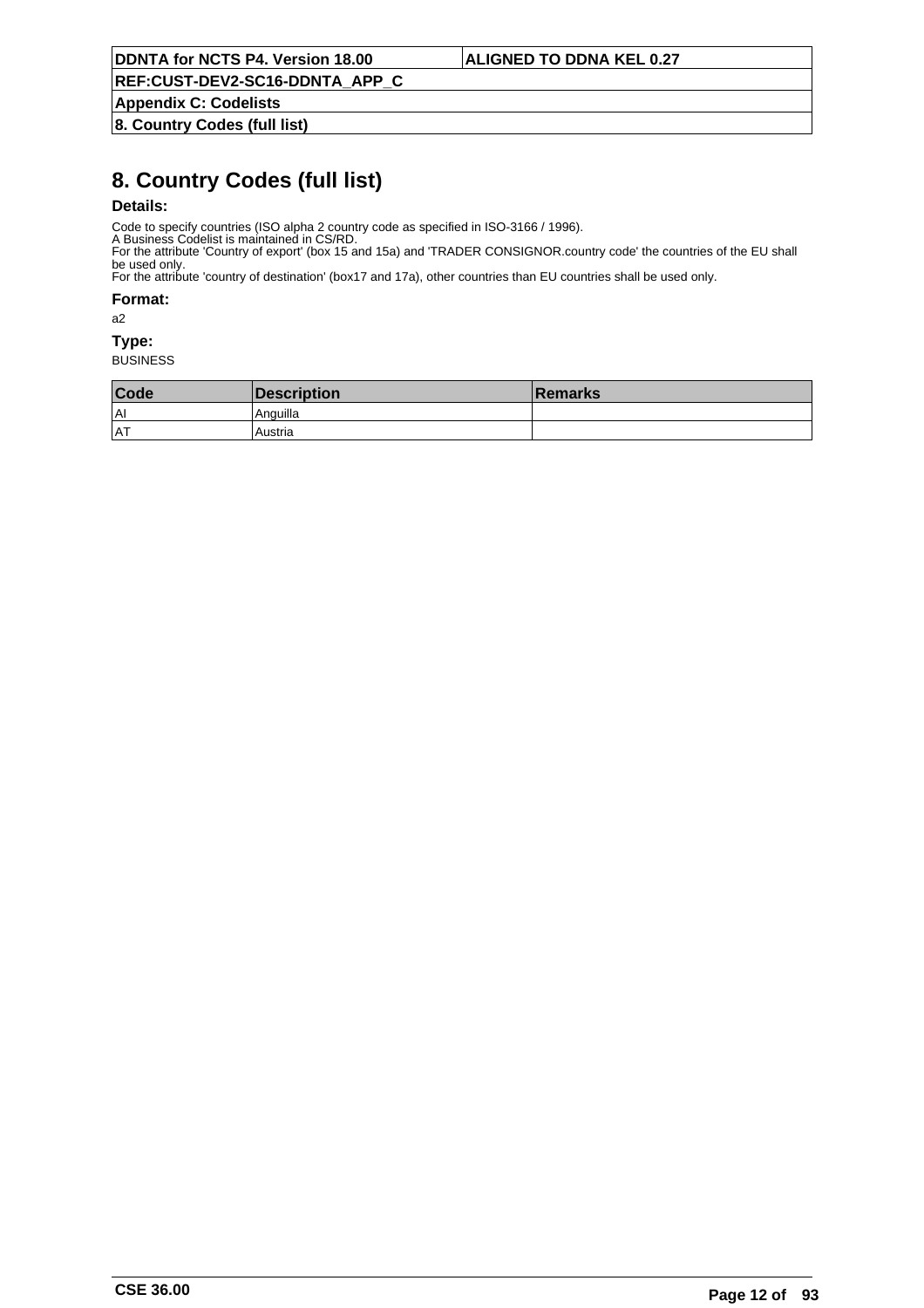**REF:CUST-DEV2-SC16-DDNTA\_APP\_C**

**Appendix C: Codelists**

**9. Country Codes (Common Transit)**

# **9. Country Codes (Common Transit)**

## **Details:**

This codelist is a Business Codelist maintained in CS/RD and can be found by selecting the countries with country regime different from OTH. Values are shown for illustration only.

### **Format:**

a2

# **Type:**

| Code       | <b>Description</b> | ∣Remarks |
|------------|--------------------|----------|
| <b>IAT</b> | Austria            |          |
| BE         | l Belaium          |          |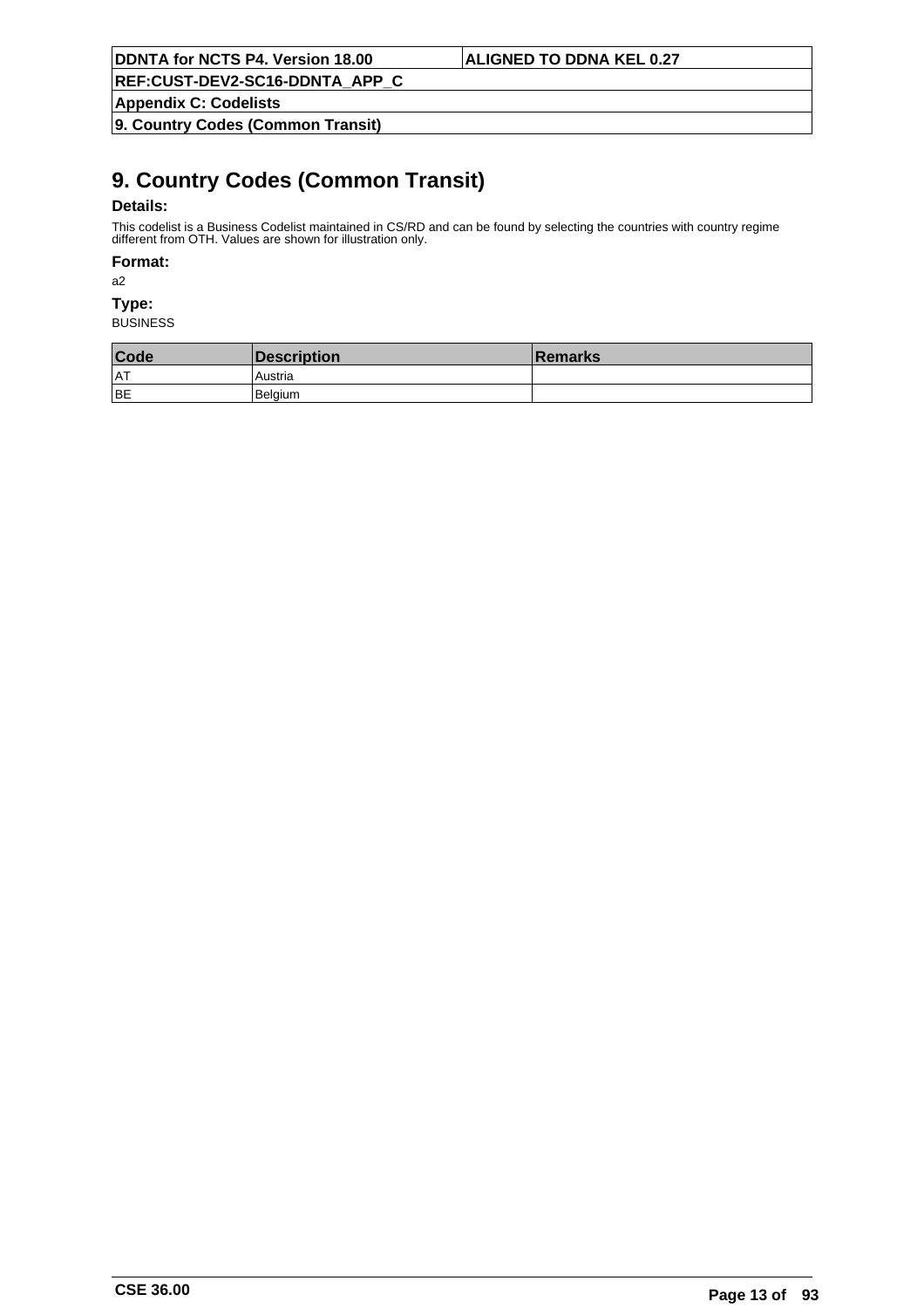**Appendix C: Codelists**

**10. country codes (community)**

# **10. country codes (community)**

## **Details:**

This codelist is a Business Codelist maintained in CS/RD and can be found by selecting the countries with country regime equal to EEC. Values are shown for illustration only.

### **Format:**

a2

# **Type:**

| Code       | <b>Description</b> | ∣Remarks |
|------------|--------------------|----------|
| <b>IAT</b> | Austria            |          |
| BE         | l Belaium          |          |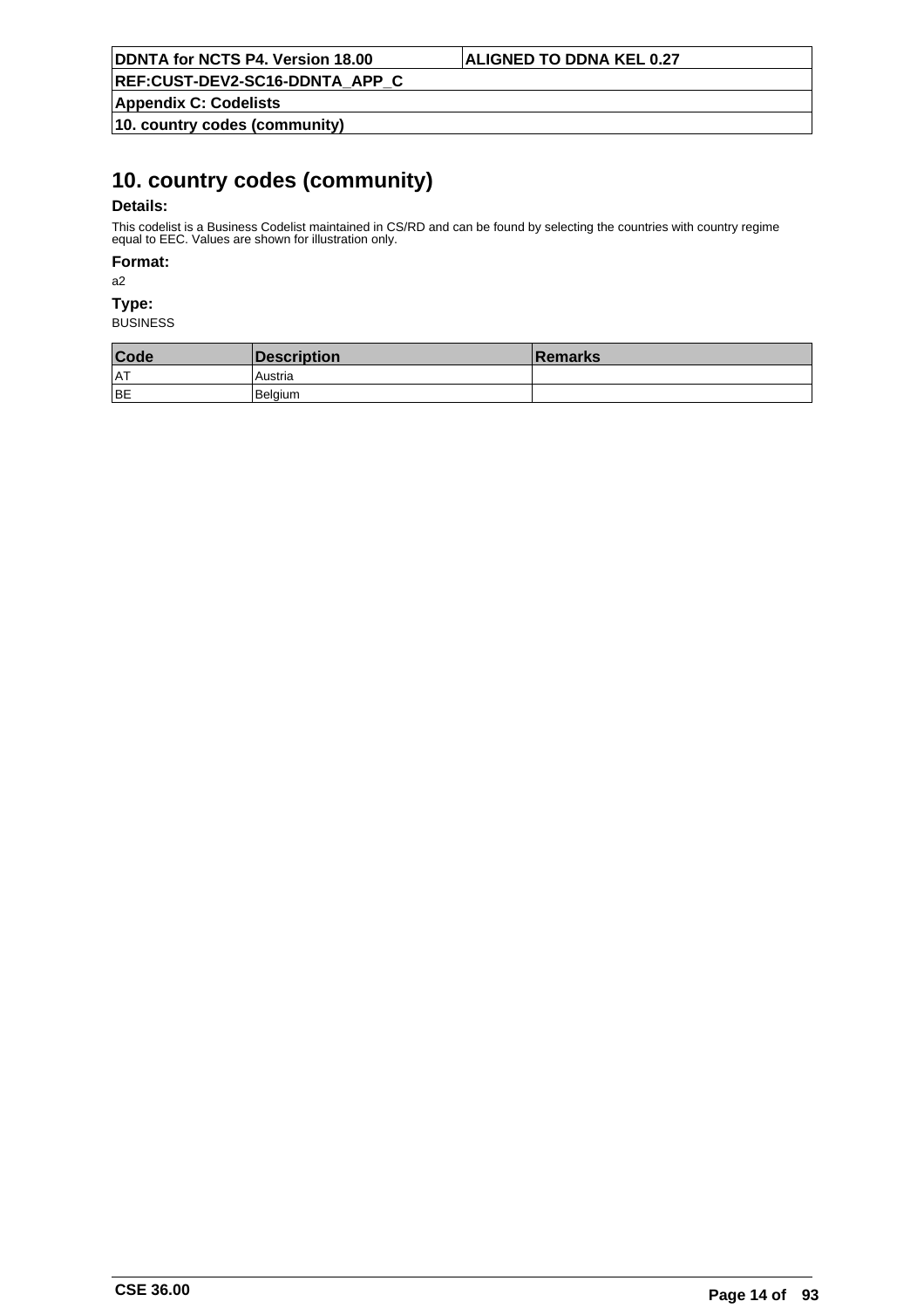**REF:CUST-DEV2-SC16-DDNTA\_APP\_C**

**Appendix C: Codelists 11. Country regime**

# **11. Country regime**

## **Details:**

Type of regime applicable to the countries involved in the Transit procedure.

The same codelist values are used for both Domains (ECS/NCTS/ICS) in order to support the COL.

## **Format:**

an3

# **Type:**

| Code        | <b>Description</b>                        | ⊺Remarks |
|-------------|-------------------------------------------|----------|
| <b>IEEC</b> | Transit-country of the European Community |          |
| ∣oth        | Other country                             |          |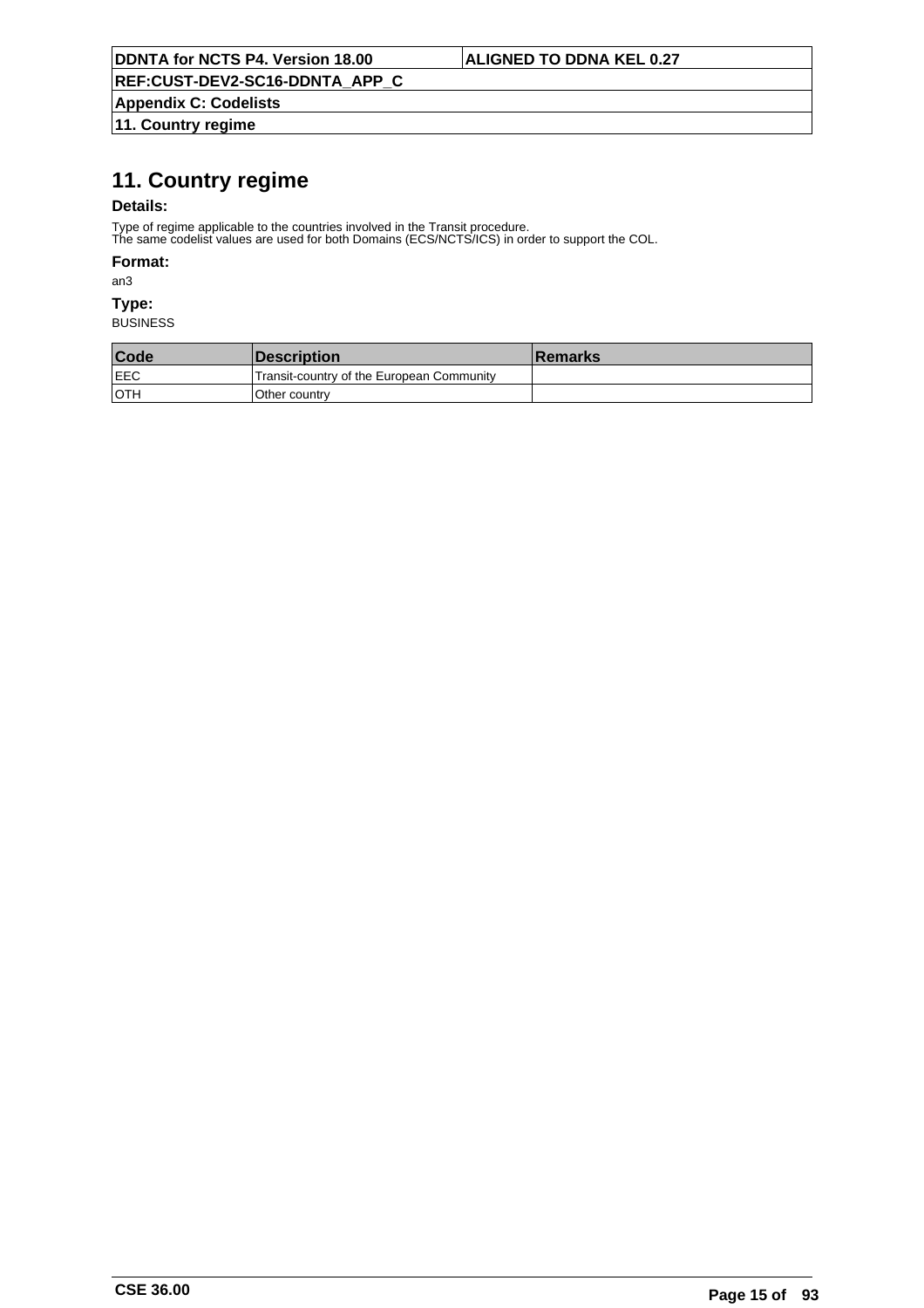**REF:CUST-DEV2-SC16-DDNTA\_APP\_C**

**Appendix C: Codelists 12. Language Codes**

# **12. Language Codes**

## **Details:**

Used to specify the language used for declaration purposes and for free text information (ISO alpha 2 Codification - ISO 639), see Annex 37/c Implementing Provisions and Annex D2 to Appendix III of the Convention.

A Business Codelist is maintained in CS/RD.

### **Format:**

a2

## **Type:**

| Code       | Description | <b>Remarks</b> |
|------------|-------------|----------------|
| <b>IDE</b> | German      |                |
| <b>IET</b> | Estonian    |                |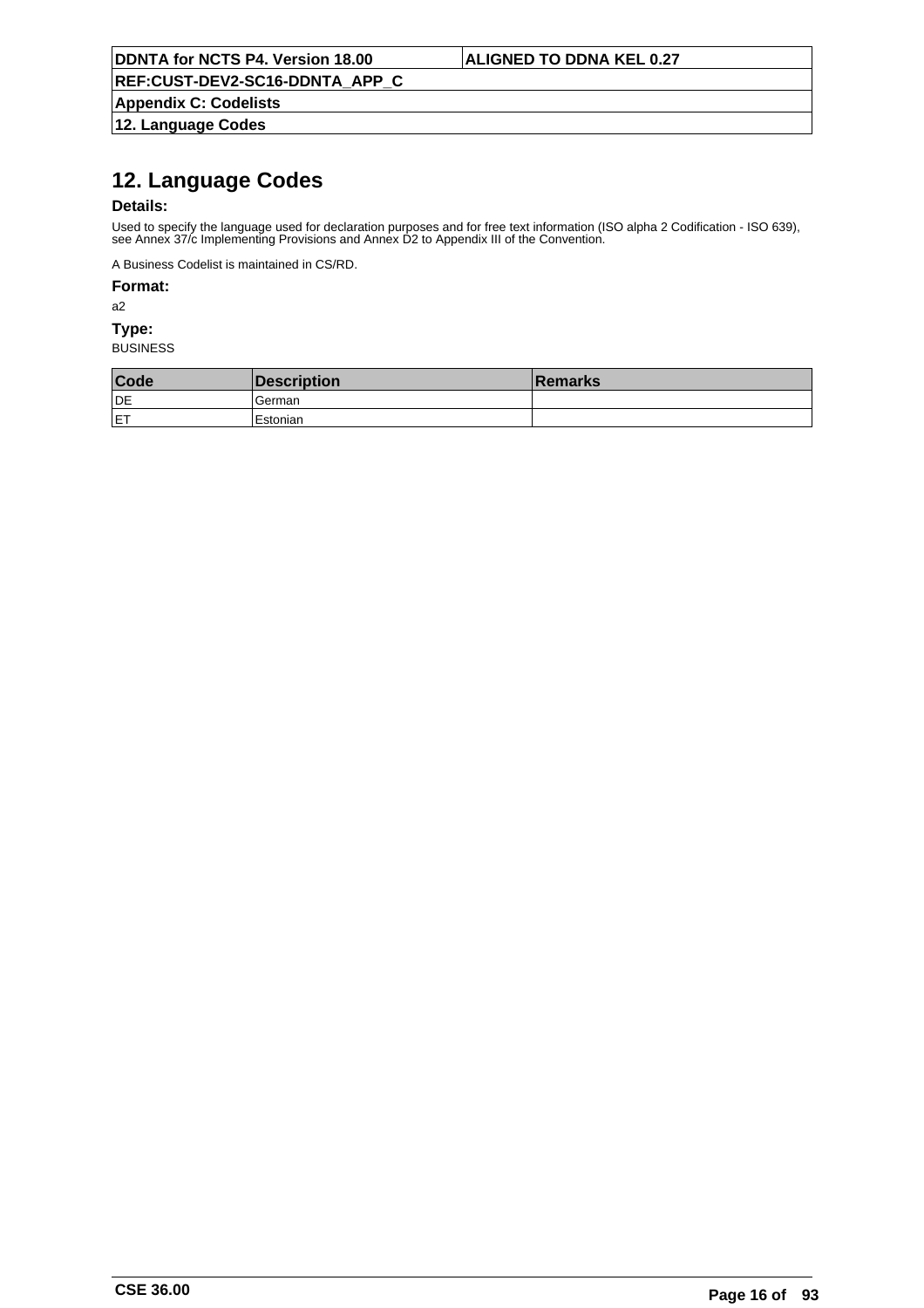**REF:CUST-DEV2-SC16-DDNTA\_APP\_C**

**Appendix C: Codelists**

**13. Document Type (Common)**

# **13. Document Type (Common)**

## **Details:**

Used to specify the produced documents/certificates to be sent across the Common Domain.

Additional codes can be defined at national level in a separate National Codelist.

A Business Codelist is maintained in CS/RD.

**Format:**

#### an..4

### **Type:**

| Code | Description     | <b>Remarks</b> |
|------|-----------------|----------------|
| 235  | 'Container list |                |
| 271  | l Packing list  |                |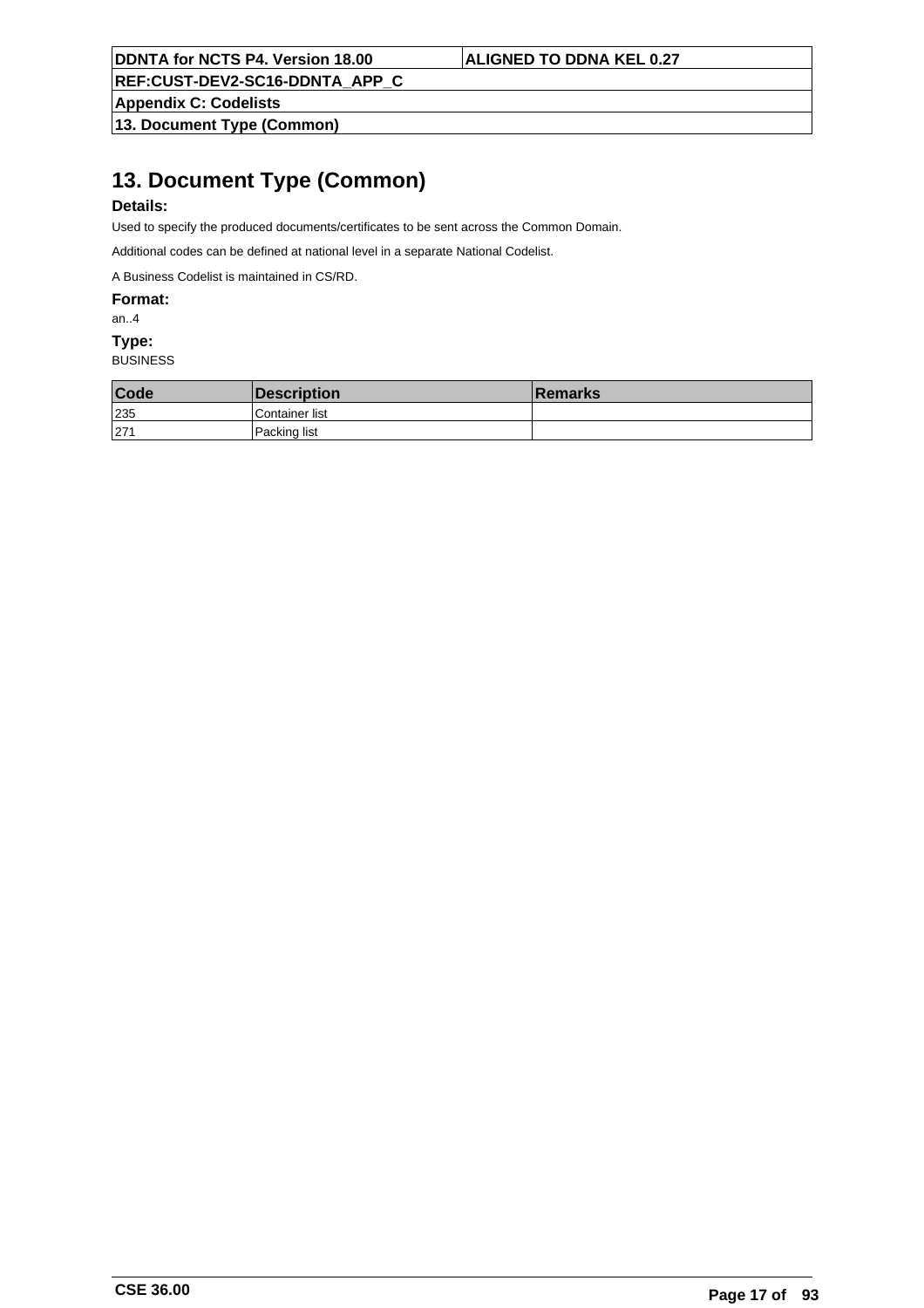**Appendix C: Codelists**

**14. Previous document type (Common)**

# **14. Previous document type (Common)**

## **Details:**

Previous administrative reference types to be sent across the Common Domain. Additional codes can be defined at national level in a separate National Codelist. This codelist is a Business Codelist maintained in CS/RD. Values are shown for illustration only.

#### **Format:**

an..6

### **Type:**

| Code | <b>Description</b>           | <b>Remarks</b> |
|------|------------------------------|----------------|
| 235  | Container list               |                |
| 270  | Loading list (delivery note) |                |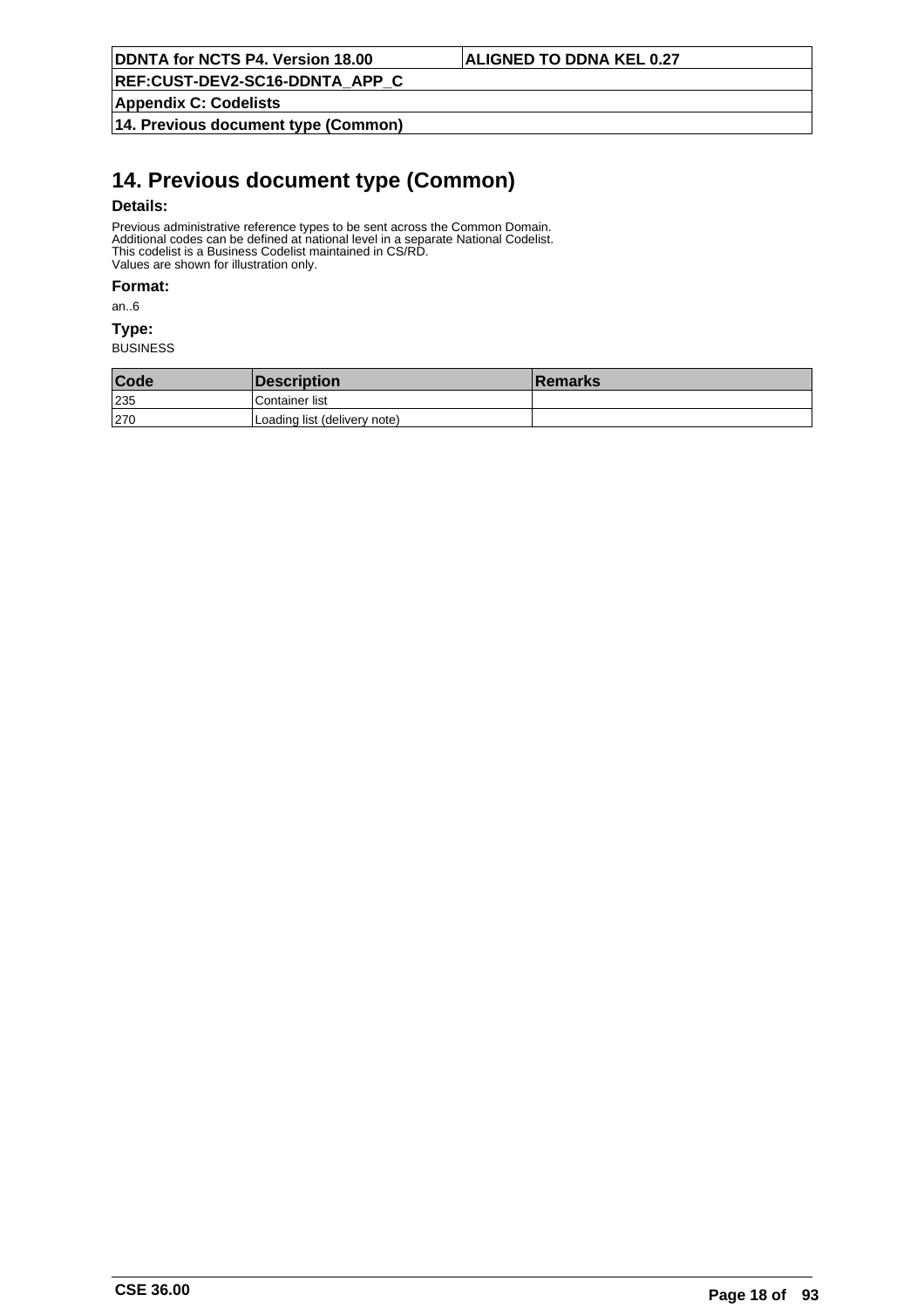**Appendix C: Codelists 15. Geo Info Codes**

# **15. Geo Info Codes**

## **Details:**

A Business Codelist is maintained in CS/RD. The same codelist values are used for Domains (ECS/NCTS/ICS) in order to support the COL.

### **Format:**

an..6

# **Type:**

| Code | <b>Description</b>          | ⊺Remarks |
|------|-----------------------------|----------|
| CM   | <b>IMediterranean Coast</b> |          |
| İІМ  | Mediterranean Island        |          |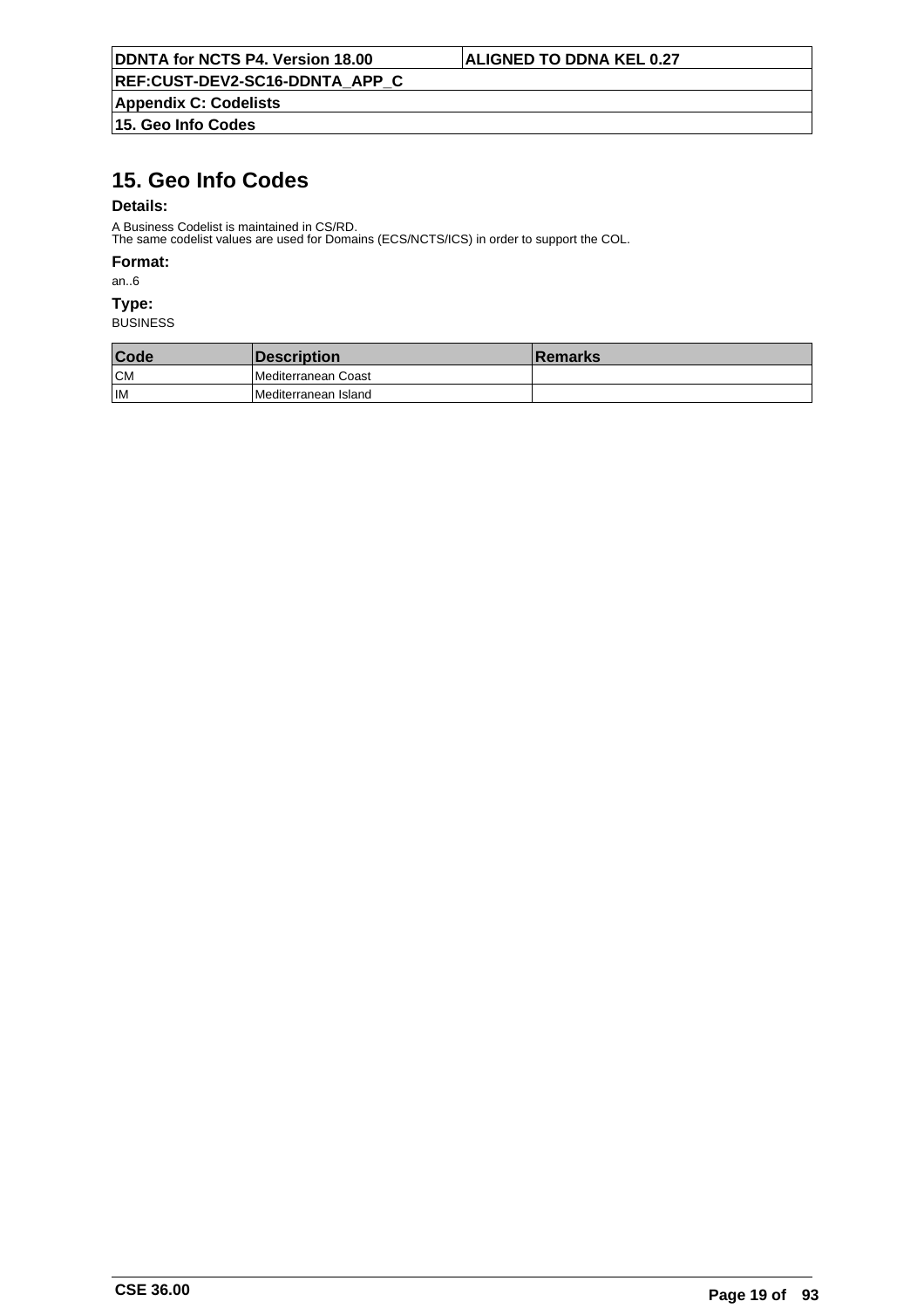**Appendix C: Codelists**

**16. Geo-Nomenclature Code**

# **16. Geo-Nomenclature Code**

## **Details:**

A/An Transit/Export/Import Business Codelist is maintained in CS/RD.

Code to specify the nomenclature of countries and territories for the external trade statistics of the Community and statistics of trade between Member States (ISO alpha 2 country code as specified in ISO-3166 / 1996).

#### **Format:**

n3

#### **Type:**

| Code | Description          | <b>∣Remarks</b> |
|------|----------------------|-----------------|
| 043  | 'Andorra             |                 |
| 647  | United Arab Emirates |                 |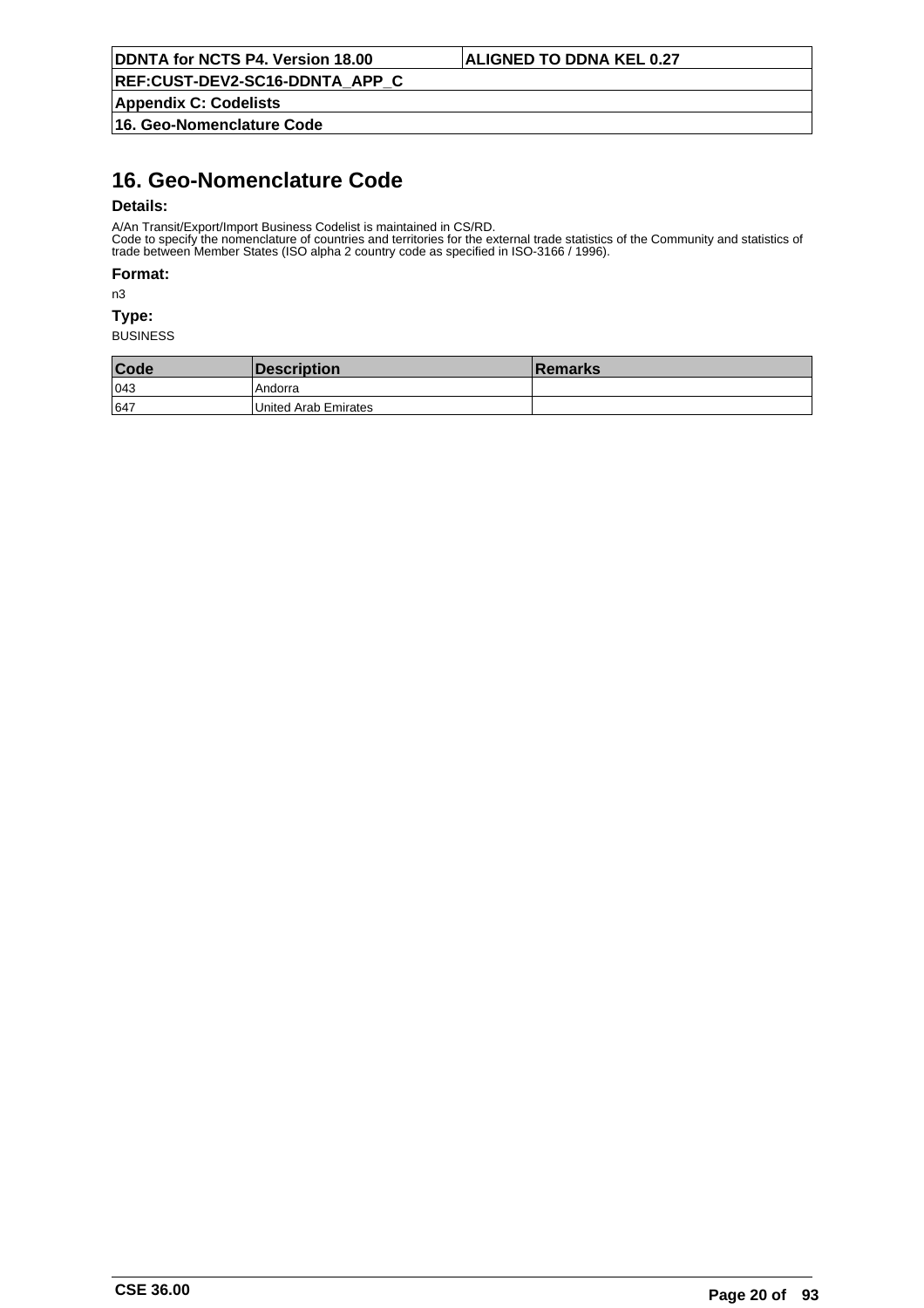**REF:CUST-DEV2-SC16-DDNTA\_APP\_C**

**Appendix C: Codelists 17. Kind of Packages**

# **17. Kind of Packages**

## **Details:**

Used to specify the kind of packaging in which goods are packed (UNECE Recommendation No.21), see Annex 37c Implementing Provisions and Annex D2 of the Convention.

A Business Codelist is maintained in CS/RD.

## **Format:**

an2

### **Type:**

| Code | <i><b>Description</b></i> | <b>Remarks</b> |
|------|---------------------------|----------------|
| 1 AD | Receptacle, Wooden        |                |
| CA   | Can, Rectangular          |                |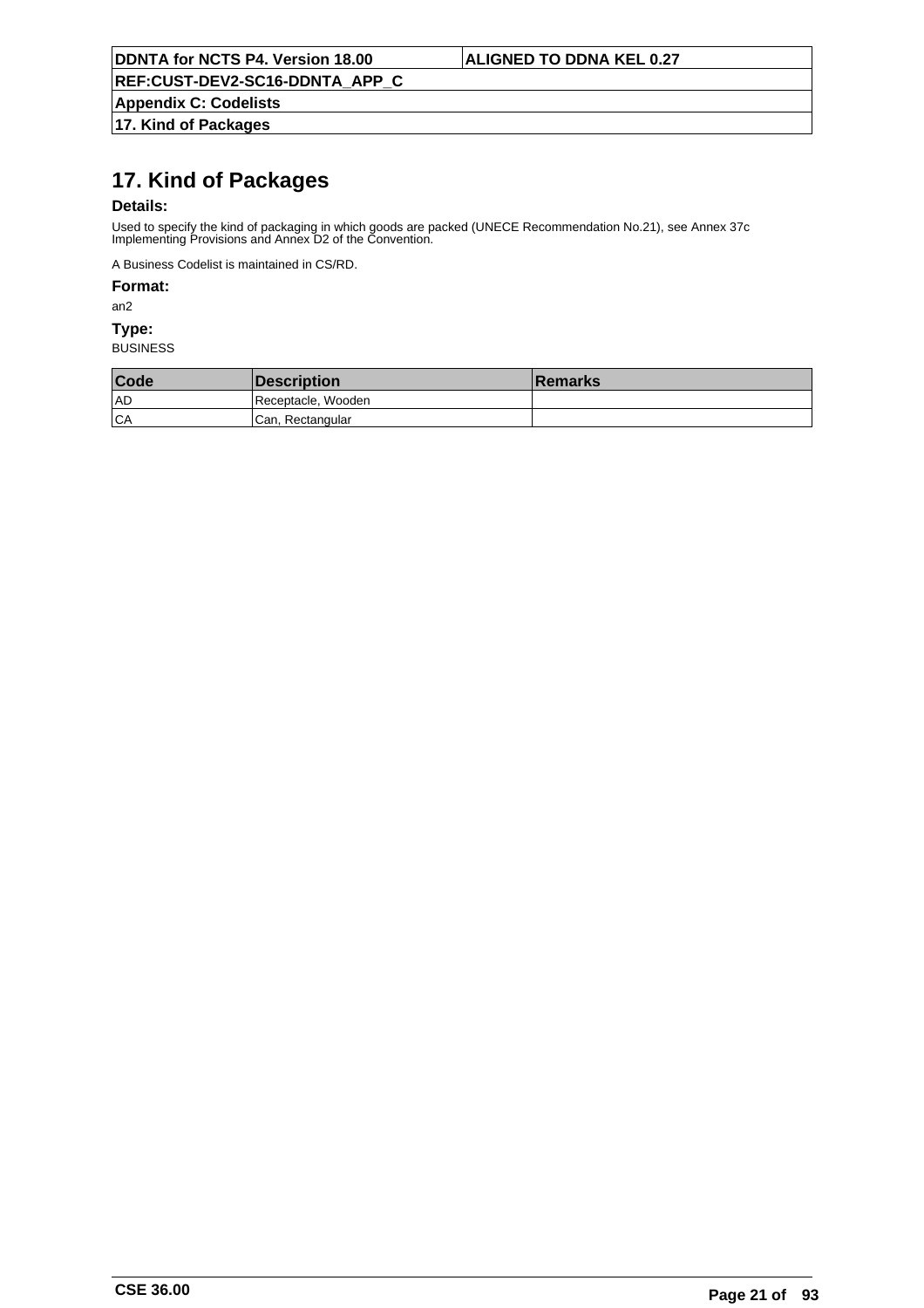**REF:CUST-DEV2-SC16-DDNTA\_APP\_C**

**Appendix C: Codelists 18. Transport Mode**

# **18. Transport Mode**

## **Details:**

Mode of transport corresponding to the active means of transport (see Annex 38 Implementing Provisions and Annex A9 to Appendix III of the Convention).

A Business Codelist is maintained in CS/RD.

### **Format:**

n..2

#### **Type:**

| Code   | Description      | <b>Remarks</b> |
|--------|------------------|----------------|
|        | l Sea transport  |                |
| $\sim$ | l Rail transport |                |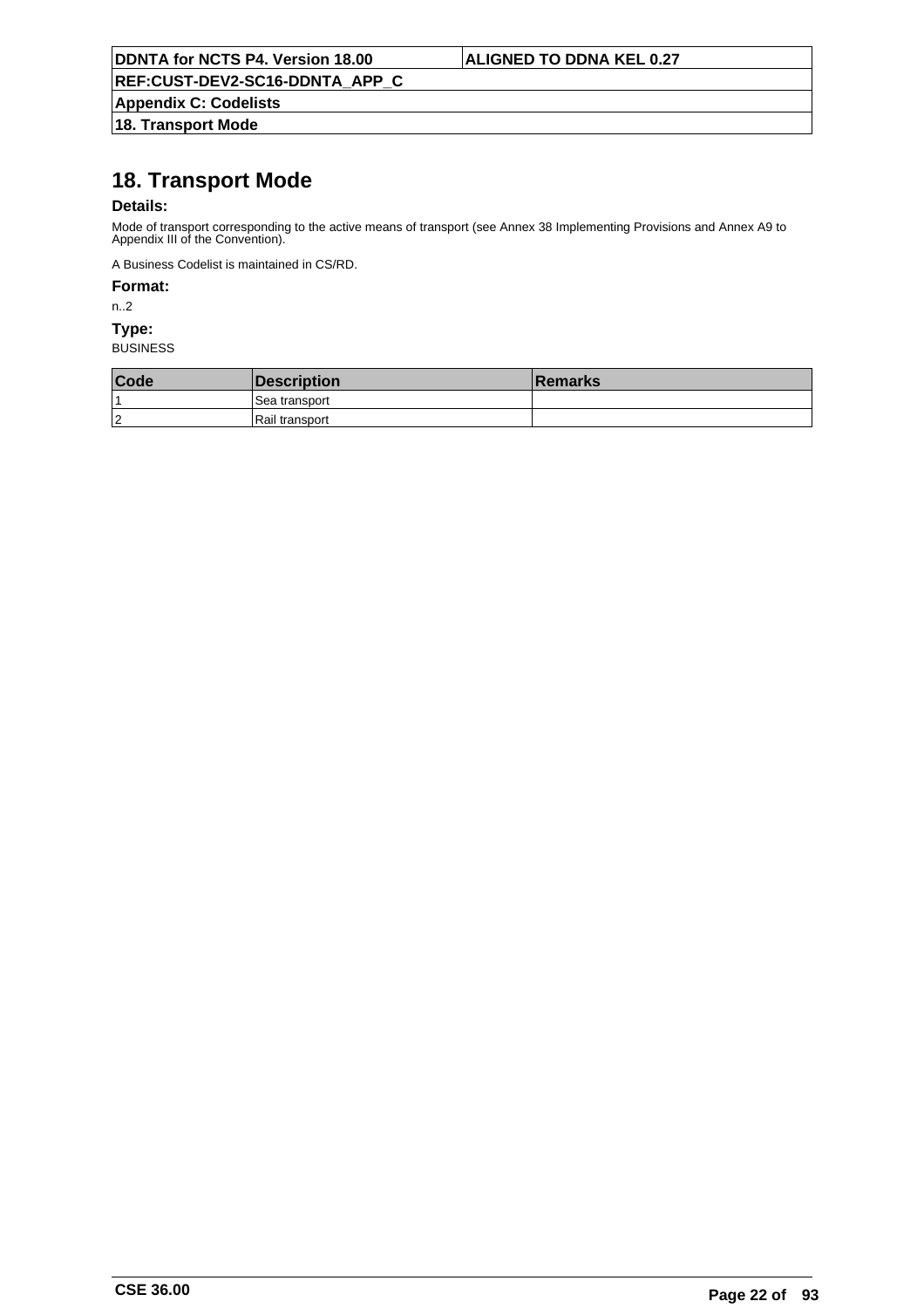**Appendix C: Codelists**

**20. Traffic type**

# **20. Traffic type**

## **Details:**

Type of traffic dealt with in the Transit/Export Customs Office.

A/An Transit/Export/Import Business Codelist is maintained in CS/RD, values are shown for illustration only.

**Format:**

an..3

**Type:**

| Code | Description   | <b>∣Remarks</b> |
|------|---------------|-----------------|
| AIR  | Airport       |                 |
| ١c   | River traffic |                 |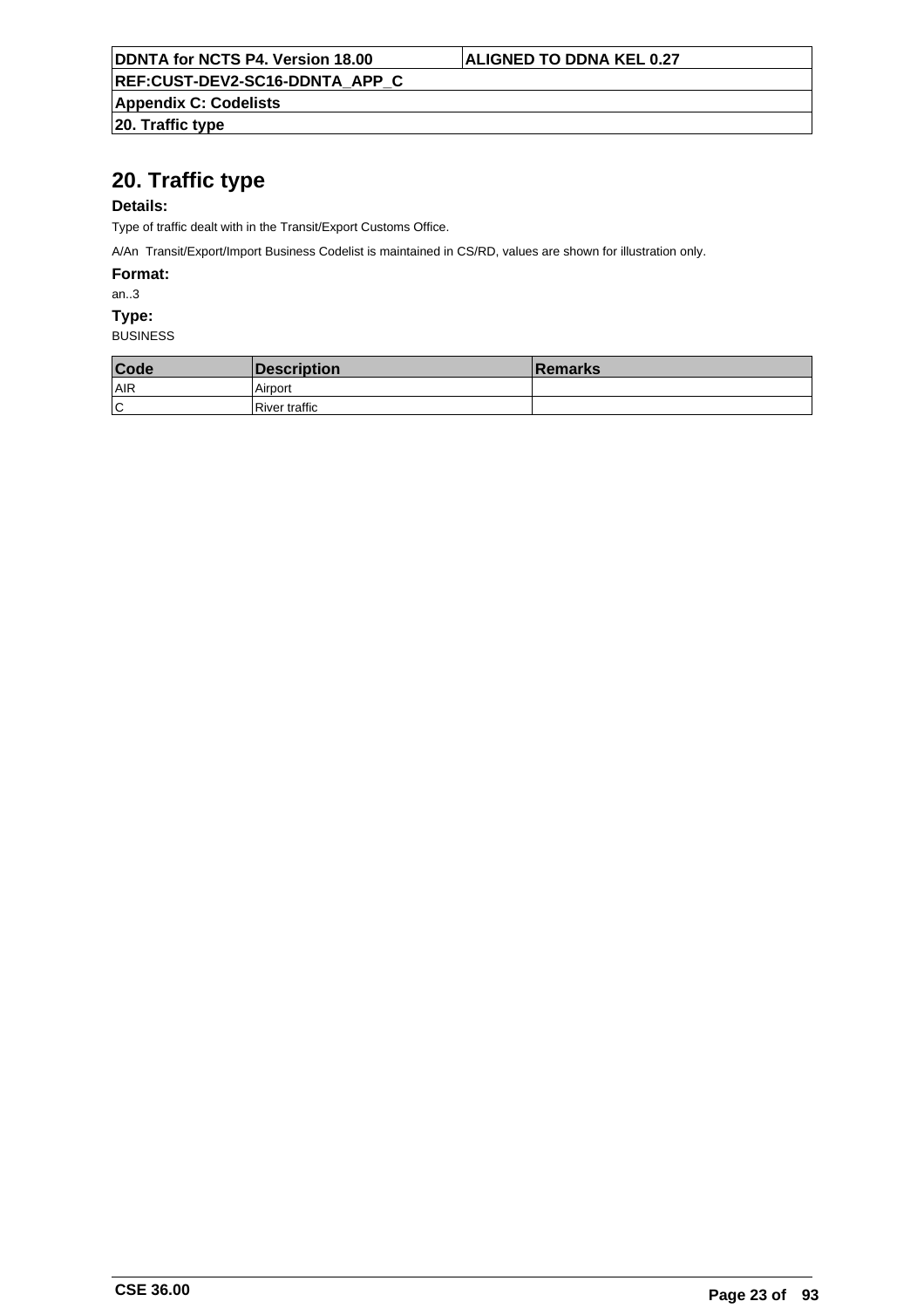## **REF:CUST-DEV2-SC16-DDNTA\_APP\_C**

**Appendix C: Codelists**

**21. Syntax identifier**

# **21. Syntax identifier**

## **Details:**

Character set taken from the used UN/EDIFACT syntax version.

#### **Format:**

a4

#### **Type:**

| Code        | Description  | <b>Remarks</b> |
|-------------|--------------|----------------|
| <b>UNOC</b> | <b>IUNOC</b> |                |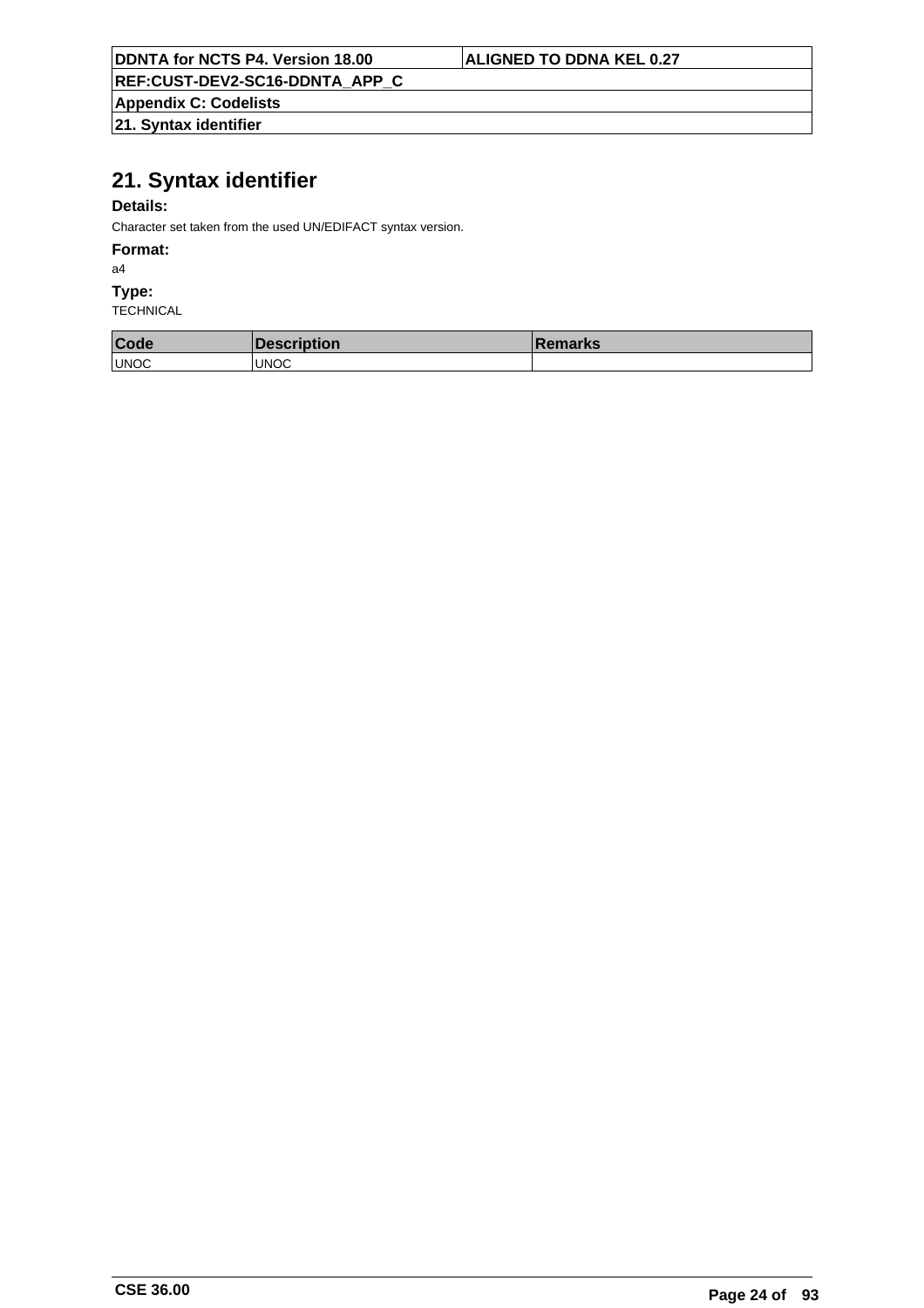**REF:CUST-DEV2-SC16-DDNTA\_APP\_C**

**Appendix C: Codelists**

**22. Syntax version number**

# **22. Syntax version number**

## **Details:**

UN/EDIFACT syntax version used for Information Exchanges.

### **Format:**

n1

### **Type:**

| Code | Description | ∣Remarks |
|------|-------------|----------|
| 1З   |             |          |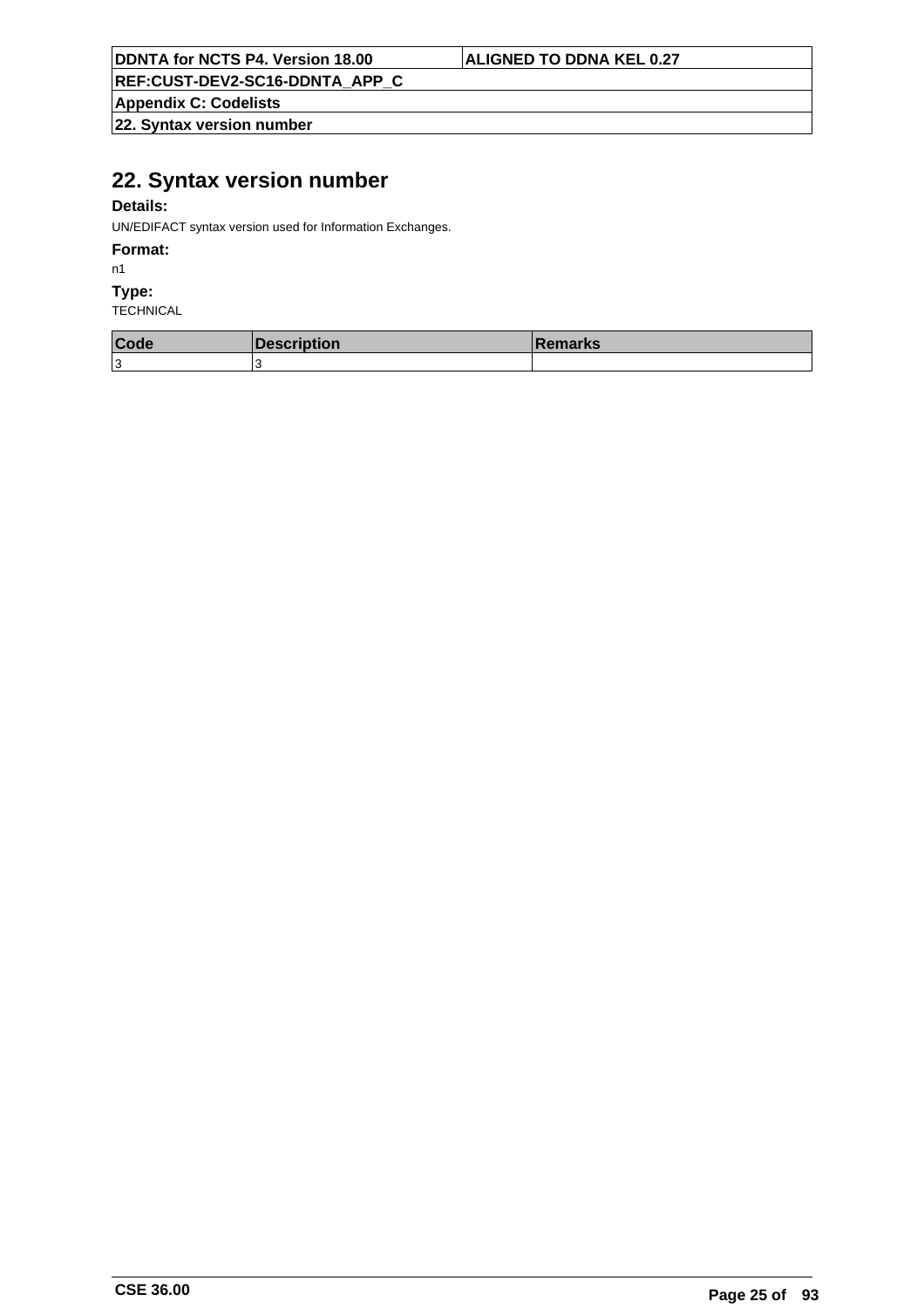**Appendix C: Codelists**

**23. Error Codes for EDI NCK**

# **23. Error Codes for EDI NCK**

### **Details:**

Subset of the UN/EDIFACT generic error table. - For remarks on the codes : see the main document of the DDNTA Sec. VIII.3.3.

### **Format:**

n..2

## **Type:**

| Code | <b>Description</b>                                              | <b>Remarks</b>                                                                                                                                                                                                                                                                                                                                                                                                                                                                                                                                                                                                                                                                                                                                                                                                                                                                                                           |  |
|------|-----------------------------------------------------------------|--------------------------------------------------------------------------------------------------------------------------------------------------------------------------------------------------------------------------------------------------------------------------------------------------------------------------------------------------------------------------------------------------------------------------------------------------------------------------------------------------------------------------------------------------------------------------------------------------------------------------------------------------------------------------------------------------------------------------------------------------------------------------------------------------------------------------------------------------------------------------------------------------------------------------|--|
| 12   | Incorrect (code) value                                          | Value of an element in a message is outside the<br>predefined domain or not part of the applicable<br>code list. The following situations are covered:<br>- Data type differences: the received data type is<br>different from the expected data type, e.g.<br>numeric expected and alphanumeric received.<br>- Data type constraint difference: the data type is<br>not within the constraints given to it. This covers<br>the following three situations: length differences:<br>the received data is too long; format constraints:<br>the received value is not within the expected<br>format constraints e.g. the received date is<br>outside the possible dates; code value<br>constraints: the received value is not within the<br>expected code value range. This type of error is<br>applicable to all elements with code values, so it<br>is also applicable to those elements that identify a<br>message type. |  |
| 13   | Missing                                                         | A mandatory/required element is missing in the<br>received data, e.g. a mandatory segment is<br>missing or a required element like the MRN for<br>the Arrival Advice (C_ARR_ADV) is not present.                                                                                                                                                                                                                                                                                                                                                                                                                                                                                                                                                                                                                                                                                                                         |  |
| 14   | Value not supported in this position (code value<br>constraint) | Notification that a recipient does not support use.<br>of the specific value of an identified element in<br>the position where it is used. This type of error<br>refers to the use of an improper code value for a<br>specific element.                                                                                                                                                                                                                                                                                                                                                                                                                                                                                                                                                                                                                                                                                  |  |
| 15   | Not supported in this position                                  | The element is not allowed to be present<br>according to the UN/EDIFACT message<br>specification.                                                                                                                                                                                                                                                                                                                                                                                                                                                                                                                                                                                                                                                                                                                                                                                                                        |  |
| 16   | Too many constituents                                           | A segment or composite data element contains<br>too many elements. This type of error can only<br>be detected in field separated messages like<br>UN/EDIFACT                                                                                                                                                                                                                                                                                                                                                                                                                                                                                                                                                                                                                                                                                                                                                             |  |
| 18   | Unspecified error                                               |                                                                                                                                                                                                                                                                                                                                                                                                                                                                                                                                                                                                                                                                                                                                                                                                                                                                                                                          |  |
| 19   | Invalid decimal notation                                        | The decimal notation is not according to the<br>decimal formatting standards UCI, UCM, UCD.                                                                                                                                                                                                                                                                                                                                                                                                                                                                                                                                                                                                                                                                                                                                                                                                                              |  |
| 2    | Syntax version or level not supported                           | The syntax version or syntax level is not in<br>accordance with the one specified in the DDNTA                                                                                                                                                                                                                                                                                                                                                                                                                                                                                                                                                                                                                                                                                                                                                                                                                           |  |
| 21   | Invalid character(s)                                            | One or more character(s) used in the interchange<br>is not a valid character as defined by the syntax<br>level indicated in UNB. This type of error can<br>only occur in elements with alphanumeric data<br>types, e.g. a text with strange characters.                                                                                                                                                                                                                                                                                                                                                                                                                                                                                                                                                                                                                                                                  |  |
| 22   | Invalid service character(s)                                    | The service character(s) used in the interchange<br>is not a valid service character as according to<br>this DDNTA.                                                                                                                                                                                                                                                                                                                                                                                                                                                                                                                                                                                                                                                                                                                                                                                                      |  |
| 23   | Unknown interchange sender                                      | The Interchange sender (S002) is unknown.                                                                                                                                                                                                                                                                                                                                                                                                                                                                                                                                                                                                                                                                                                                                                                                                                                                                                |  |
| 26   | Duplicate detected                                              | The same interchange is received again.<br>Duplication is detected by reception of an<br>interchange reference that has already been<br>received.Duplicate messages can be received at<br>UN/EDIFACT level, because a message is<br>uniquely identified within an MRN. Therefore,<br>more than one UN/EDIFACT message can have<br>the same reference in the UNH segment                                                                                                                                                                                                                                                                                                                                                                                                                                                                                                                                                  |  |
| 28   | Invalid control reference                                       | The control reference in UNB/UNH does not<br>match the one in UNZ/UNT.                                                                                                                                                                                                                                                                                                                                                                                                                                                                                                                                                                                                                                                                                                                                                                                                                                                   |  |
| 29   | Invalid control count                                           | The number of messages/ segments does not<br>match the number given in UNZ/UNT.                                                                                                                                                                                                                                                                                                                                                                                                                                                                                                                                                                                                                                                                                                                                                                                                                                          |  |
| 3    | Message version/release not supported                           |                                                                                                                                                                                                                                                                                                                                                                                                                                                                                                                                                                                                                                                                                                                                                                                                                                                                                                                          |  |
| 32   | Lower level empty                                               | The interchange did not contain any messages.                                                                                                                                                                                                                                                                                                                                                                                                                                                                                                                                                                                                                                                                                                                                                                                                                                                                            |  |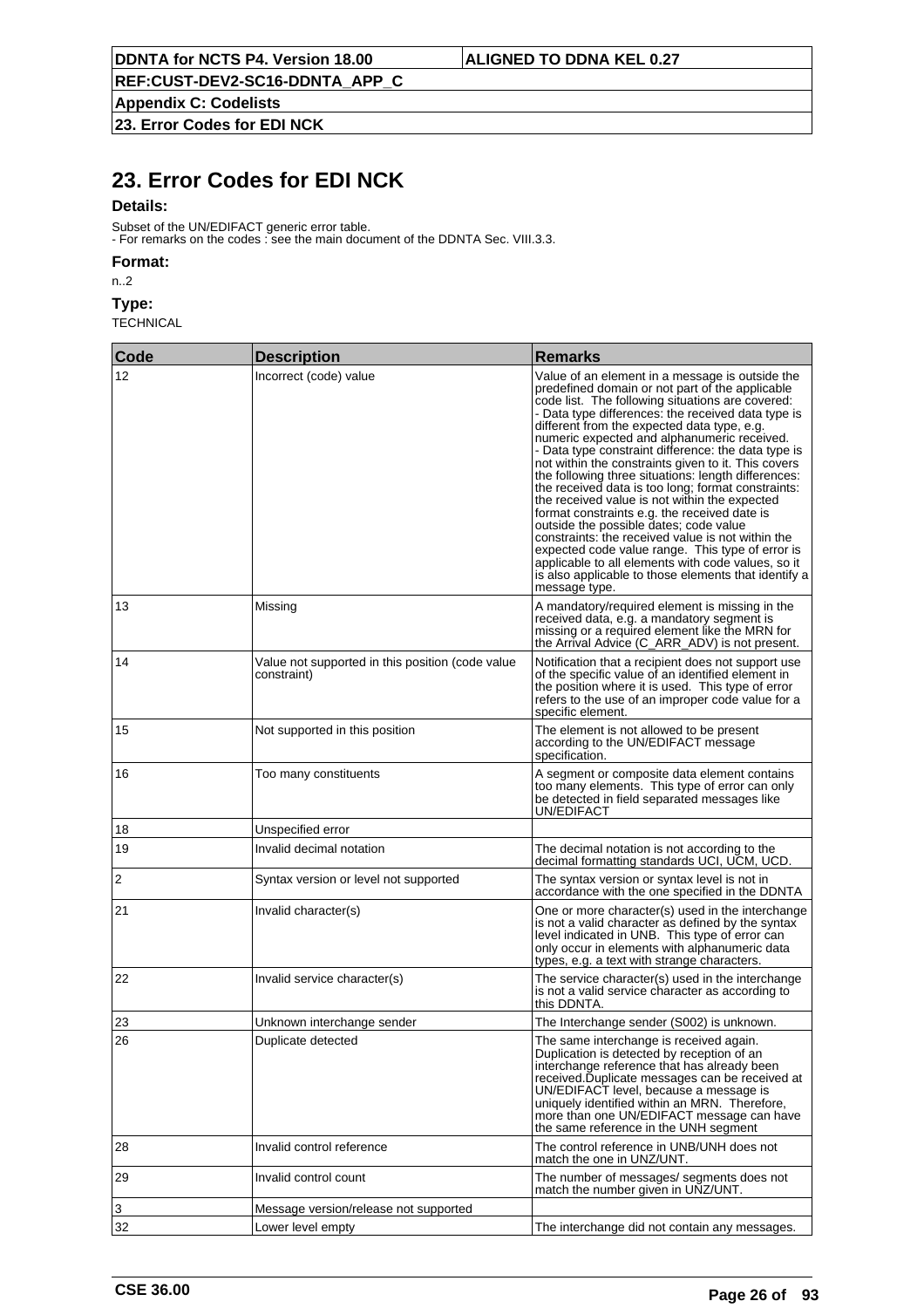**REF:CUST-DEV2-SC16-DDNTA\_APP\_C Appendix C: Codelists**

**23. Error Codes for EDI NCK**

| 33 | Invalid occurrence outside message                                                                    | An invalid segment or data element occurred in<br>the interchange, between messages. Rejection<br>is reported at the level above. |
|----|-------------------------------------------------------------------------------------------------------|-----------------------------------------------------------------------------------------------------------------------------------|
| 35 | Too many repetitions                                                                                  | Too many occurrences of a segment or entity.                                                                                      |
| 36 | Too many segment group repetitions                                                                    |                                                                                                                                   |
| 37 | Invalid type of character(s) (data type differences) Notification that one or more numeric characters | were used in an alphabetic element or that one or<br>more alphabetic characters were used in a<br>numeric element.                |
| 38 | Missing digit in front of decimal sign                                                                | Notification that a decimal sign is not preceded by<br>one or more digits.                                                        |
| 39 | Element too long (length constraint)                                                                  | Notification that the length of the element<br>received exceeded the maximum length<br>specified.                                 |
| 40 | Element too short (length constraint)                                                                 | Notification that the length of an element received<br>is shorter than the minimum length specified.                              |
| 6  | Data segment missing/invalid                                                                          |                                                                                                                                   |
|    | Interchange recipient not actual recipient                                                            | The interchange recipient (S003) is different from<br>the actual recipient.                                                       |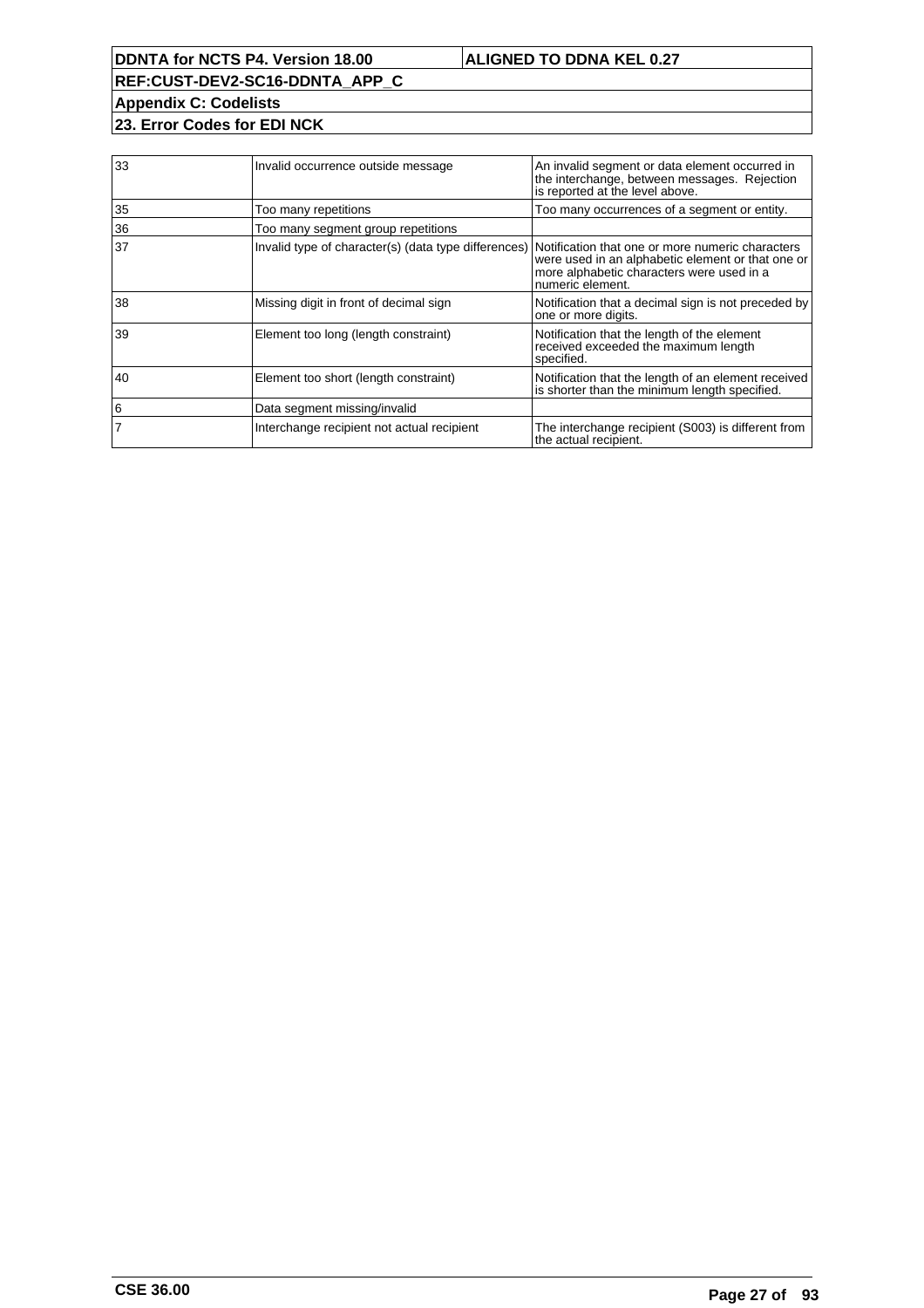**REF:CUST-DEV2-SC16-DDNTA\_APP\_C**

**Appendix C: Codelists 24. Modification Type**

# **24. Modification Type**

## **Details:**

Used for (multiple) attribute Operation.

## **Format:**

a1

**Type:**

| Code | Description   | Remarks |
|------|---------------|---------|
| ١c   | <b>Create</b> |         |
| ١D   | Delete        |         |
| lυ   | Update        |         |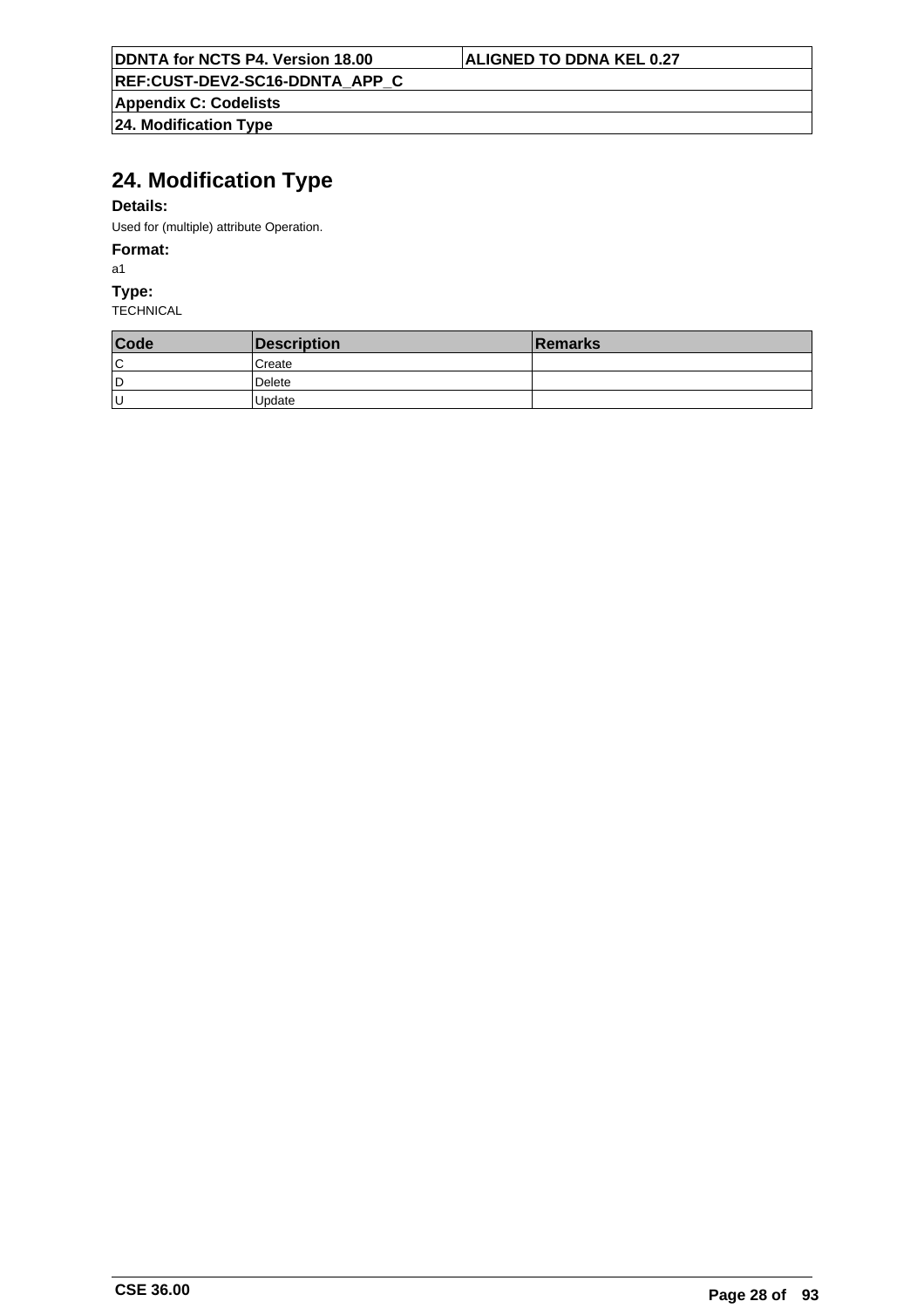| DDNTA for NCTS P4. Version 18.00 | <b>ALIGNED TO DDNA KEL 0.27</b> |
|----------------------------------|---------------------------------|
| REF:CUST-DEV2-SC16-DDNTA APP C   |                                 |
| <b>Appendix C: Codelists</b>     |                                 |
| $ 25.$ Address type              |                                 |

# **25. Address type**

# **Details:**

Used in data group GUARANTEE REFERENCE. GUARANTOR.GUARANTOR OTHER ADDRESSES in IE37.

**Format:**

a1

**Type:**

| <b>Code</b> | <b>Description</b>               | ∣Remarks |
|-------------|----------------------------------|----------|
| ►           | Local address                    |          |
| S           | Service address for other states |          |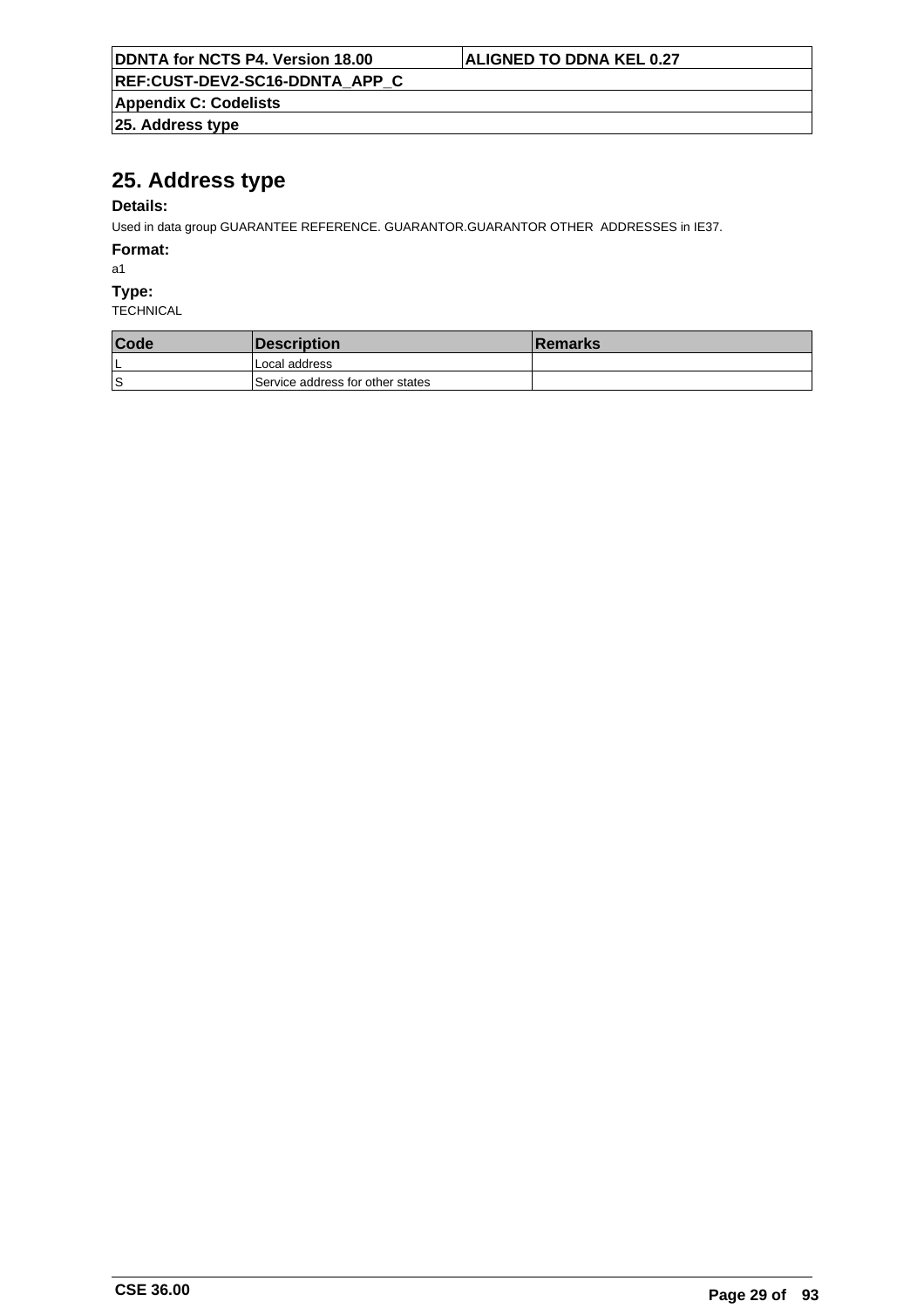# **26. Month of Year**

**Details:**

## **Format:**

an2

**Type:** TECHNICAL

| Code | Description | Remarks |
|------|-------------|---------|
| 01   | January     |         |
| 02   | February    |         |
| 03   | March       |         |
| 04   | April       |         |
| 05   | May         |         |
| 06   | June        |         |
| 07   | July        |         |
| 08   | August      |         |
| 09   | September   |         |
| 10   | October     |         |
| 11   | November    |         |
| 12   | December    |         |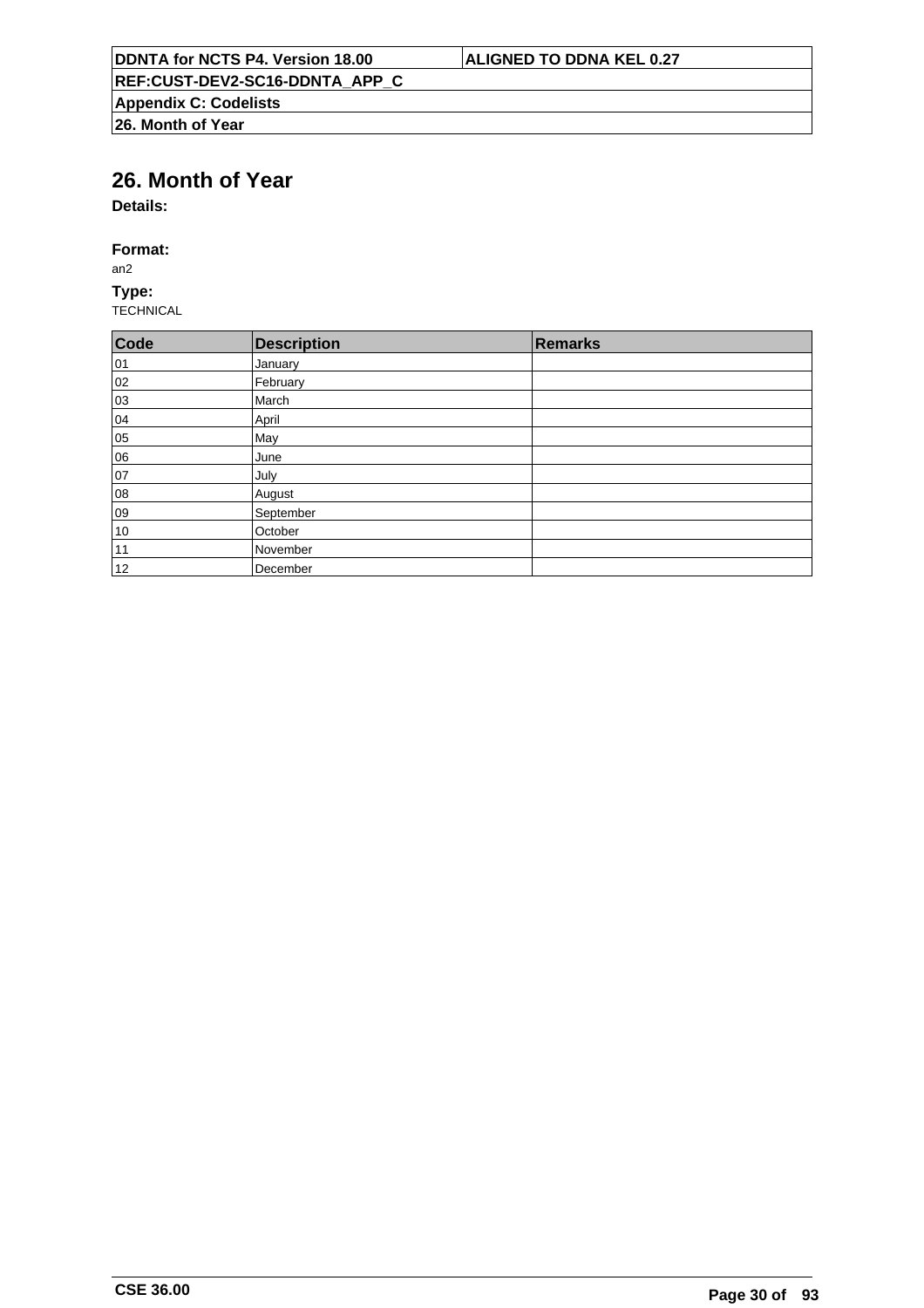# **27. Flag**

## **Details:**

Used for attributes that can have a positive or a negative value.

### **Format:**

n1

### **Type:**

| Code                    | Description | <b>Remarks</b> |
|-------------------------|-------------|----------------|
| 0 ا                     | INO         |                |
| $\overline{\mathbf{A}}$ | YES         |                |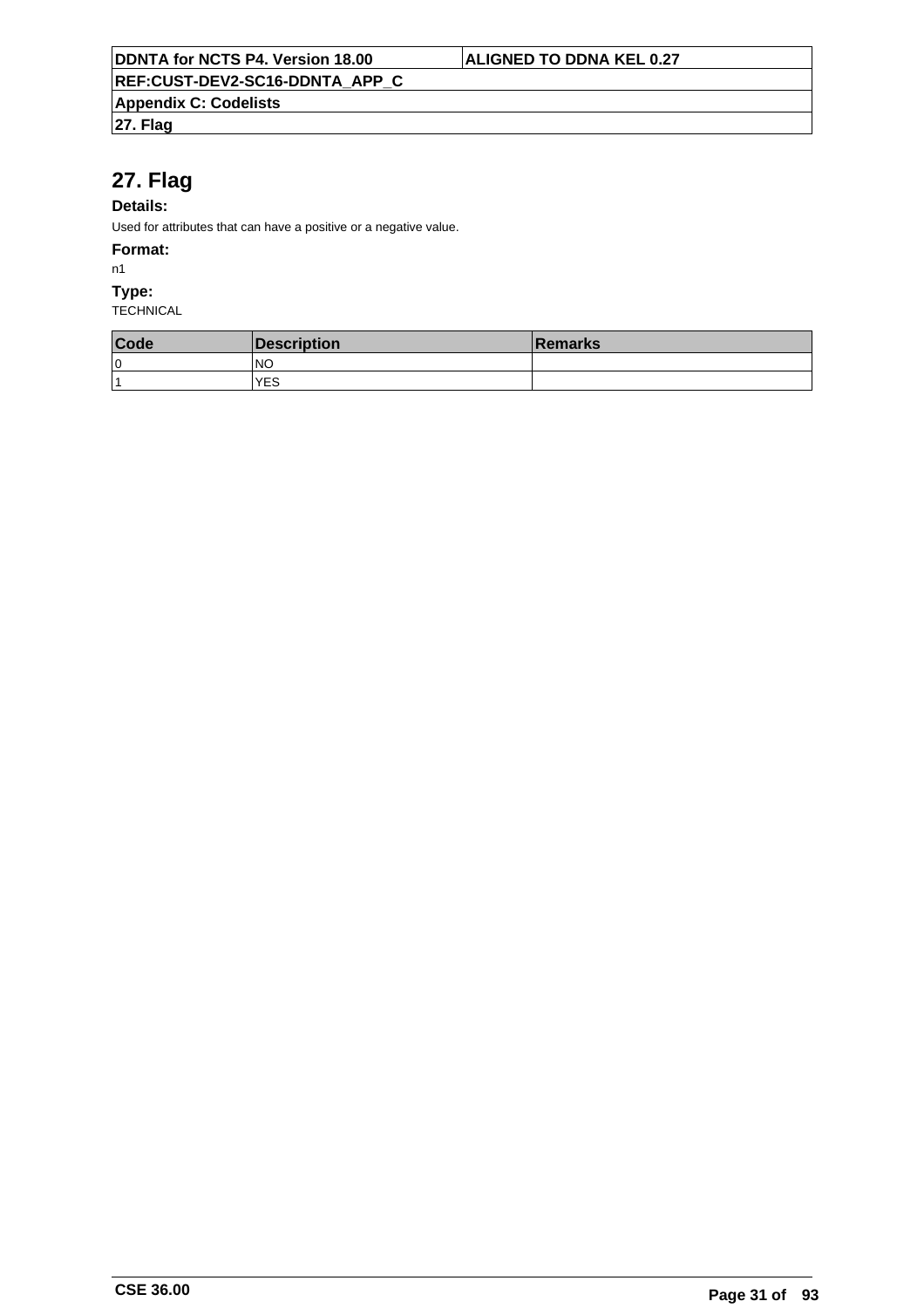# **28. First/Last**

# **Details:**

## **Format:**

a1

# **Type:**

| Code | Description | <b>Remarks</b> |
|------|-------------|----------------|
| lF   | First       |                |
| ΙL   | Last        |                |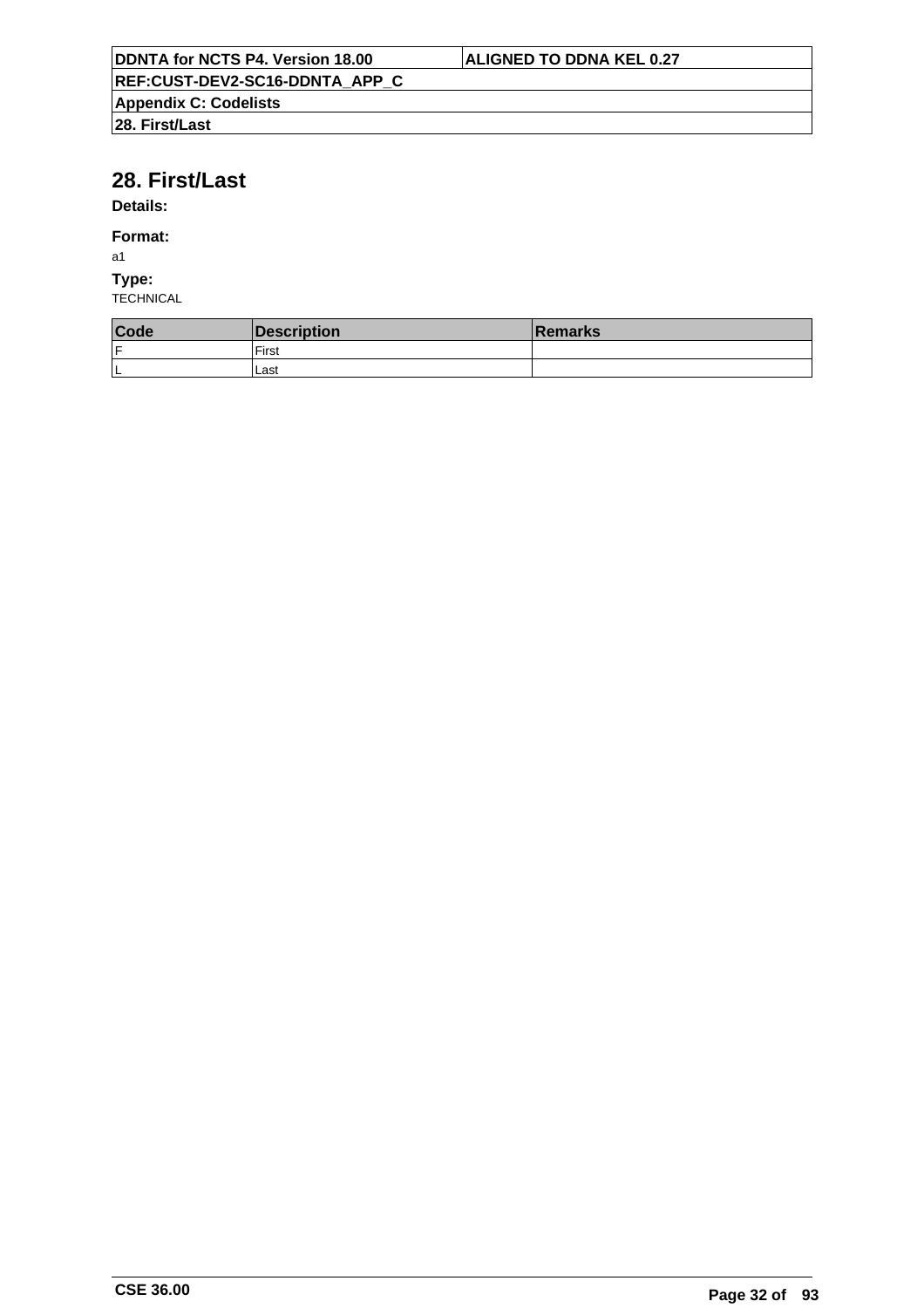|  |  |  |  |  |  | <b>DDNTA for NCTS P4. Version 18.00</b> |  |
|--|--|--|--|--|--|-----------------------------------------|--|
|--|--|--|--|--|--|-----------------------------------------|--|

## **ALIGNED TO DDNA KEL 0.27**

**REF:CUST-DEV2-SC16-DDNTA\_APP\_C**

**Appendix C: Codelists 29. Response Code**

# **29. Response Code**

## **Details:**

A Transit Business Codelist is maintained in CS/RD, values are shown for illustration only.

**Format:**

n..2

**Type:**

| Code           | <i><b>Description</b></i>       | <b>Remarks</b> |
|----------------|---------------------------------|----------------|
|                | Movement Unknown at Destination |                |
| $\overline{2}$ | Assumed Duplication             |                |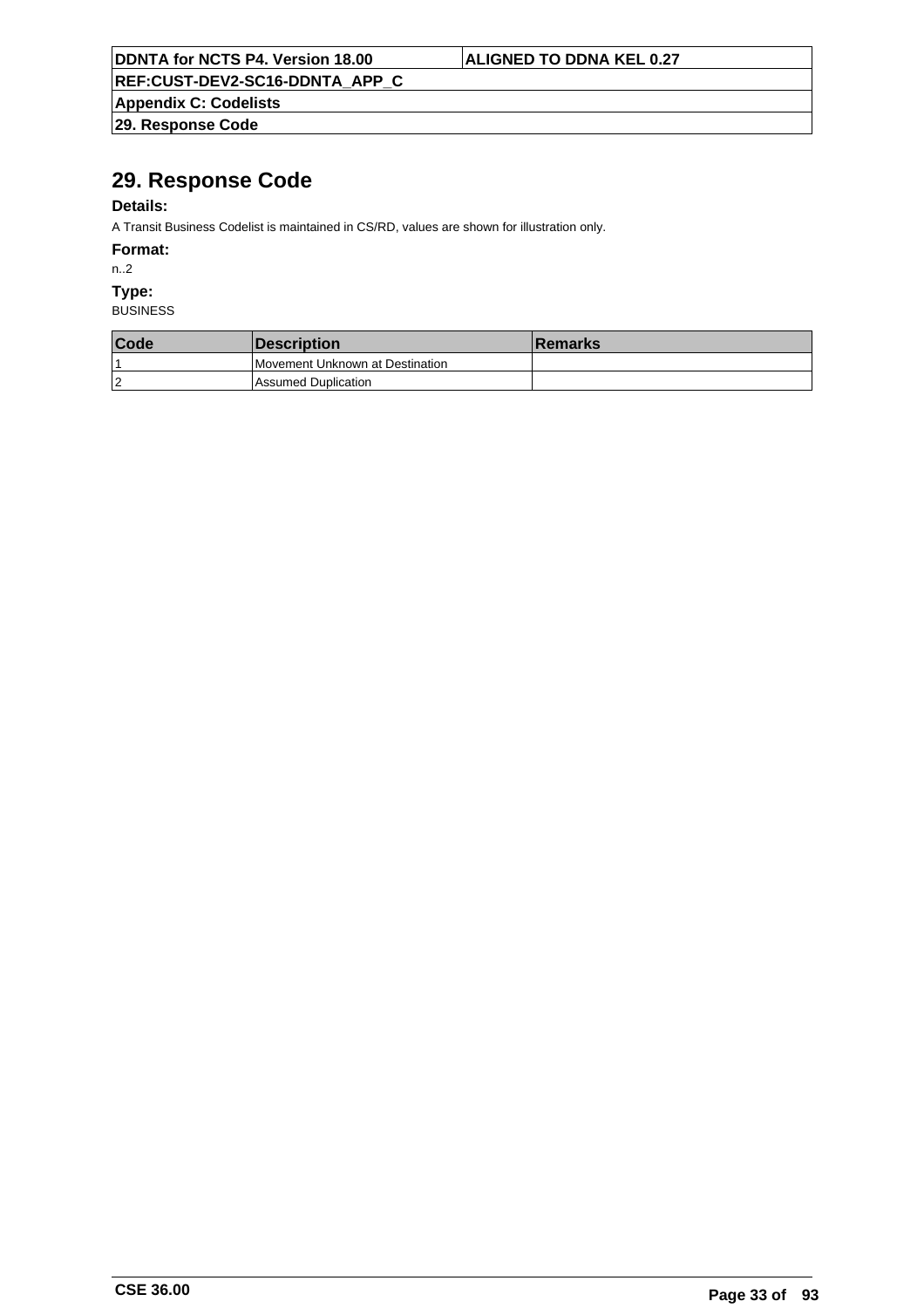**REF:CUST-DEV2-SC16-DDNTA\_APP\_C**

**Appendix C: Codelists**

**31. Type of Declaration Transit/Export Procedures**

# **31. Type of Declaration Transit/Export Procedures**

## **Details:**

This list applies to attribute Declaration type for CUSDEC-mapped IEs.

A Transit Business Codelist is maintained in CS/RD, values are shown for illustration only.

**Format:**

an..5

**Type:**

| Code       | <b>IDescription</b>  | <b>Remarks</b> |
|------------|----------------------|----------------|
| T2SM       | Isee T2 + San Marino |                |
| <b>TIR</b> | TIR declaration      |                |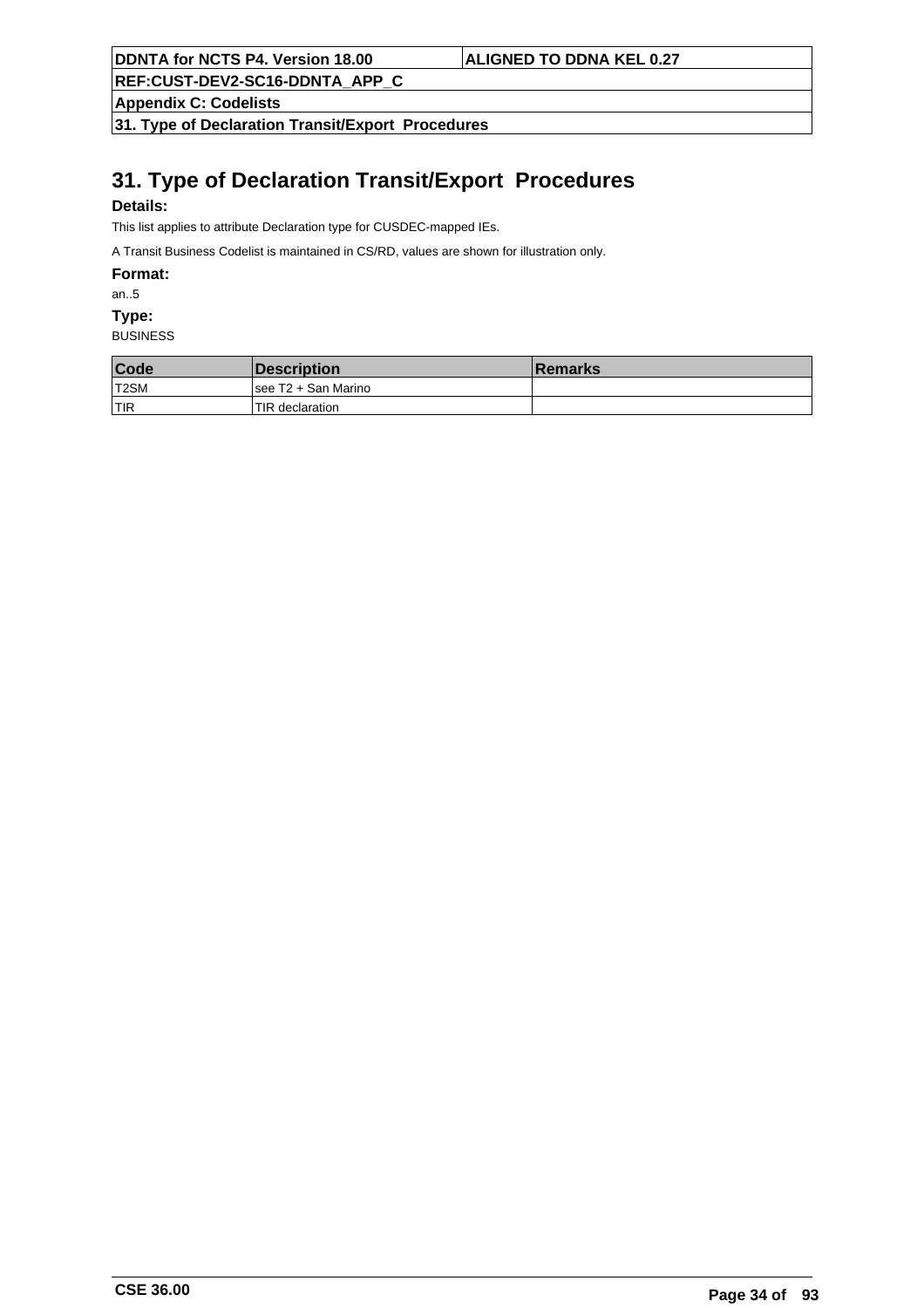**REF:CUST-DEV2-SC16-DDNTA\_APP\_C**

**Appendix C: Codelists**

**32. Action Codes**

# **32. Action Codes**

## **Details:**

Used for attribute MESSAGE ERRORS.Action taken by recipient.

### **Format:**

an..3

## **Type:**

| Code | <i><b>IDescription</b></i>                                                              | <b>Remarks</b> |
|------|-----------------------------------------------------------------------------------------|----------------|
| 4    | This level and lower levels rejected                                                    |                |
|      | This level acknowledged and next lower level<br>acknowledged if not explicitly rejected |                |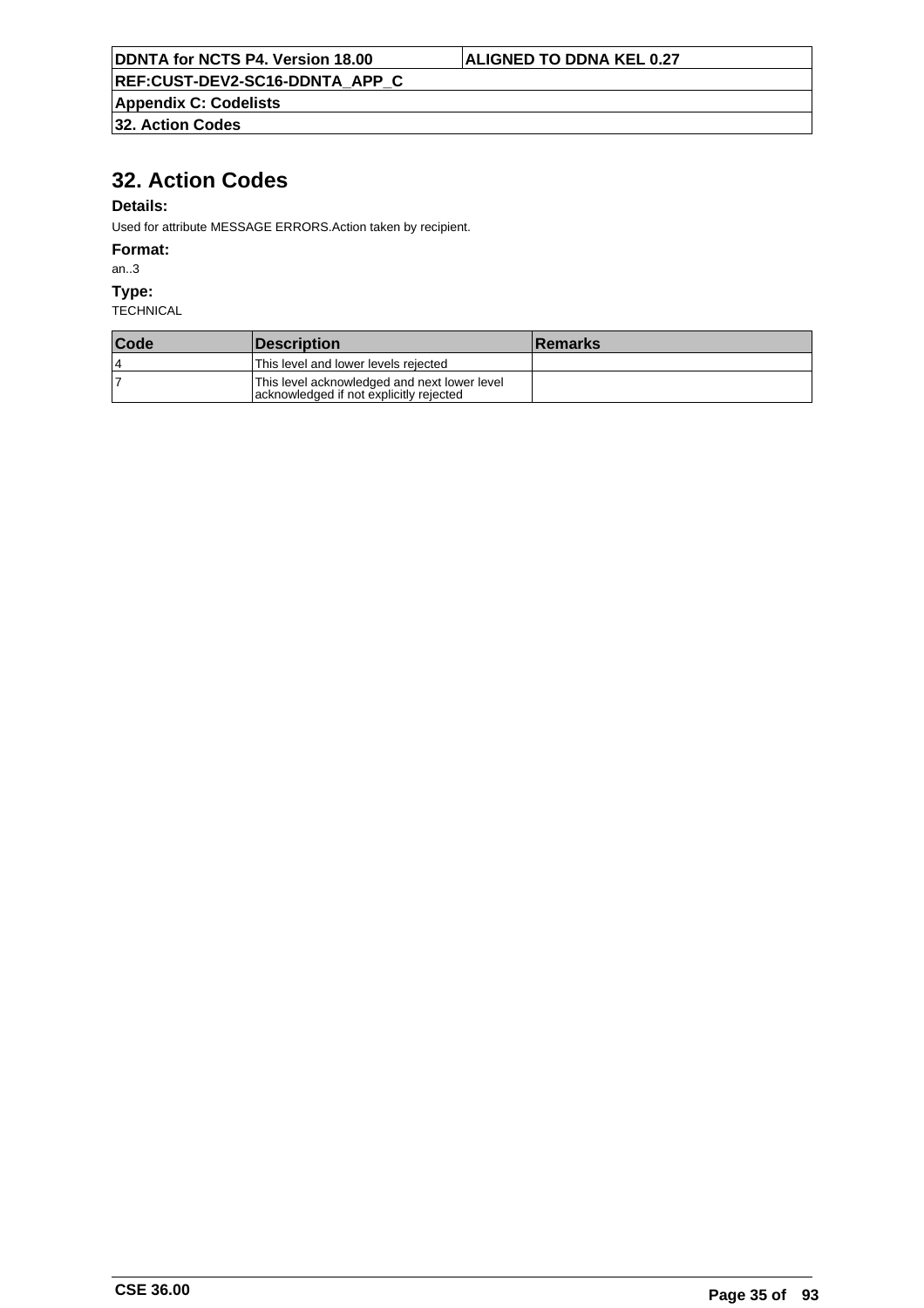**REF:CUST-DEV2-SC16-DDNTA\_APP\_C**

**Appendix C: Codelists**

**33. Interchange Service Segment Tags**

# **33. Interchange Service Segment Tags**

## **Details:**

Used to denote the Interchange Segment in which an error was detected.

#### **Format:**

a3

### **Type:**

| Code       | <i><b>Description</b></i>   | <b>Remarks</b> |
|------------|-----------------------------|----------------|
| <b>UNB</b> | Interchange header segment  |                |
| <b>UNZ</b> | Interchange trailer segment |                |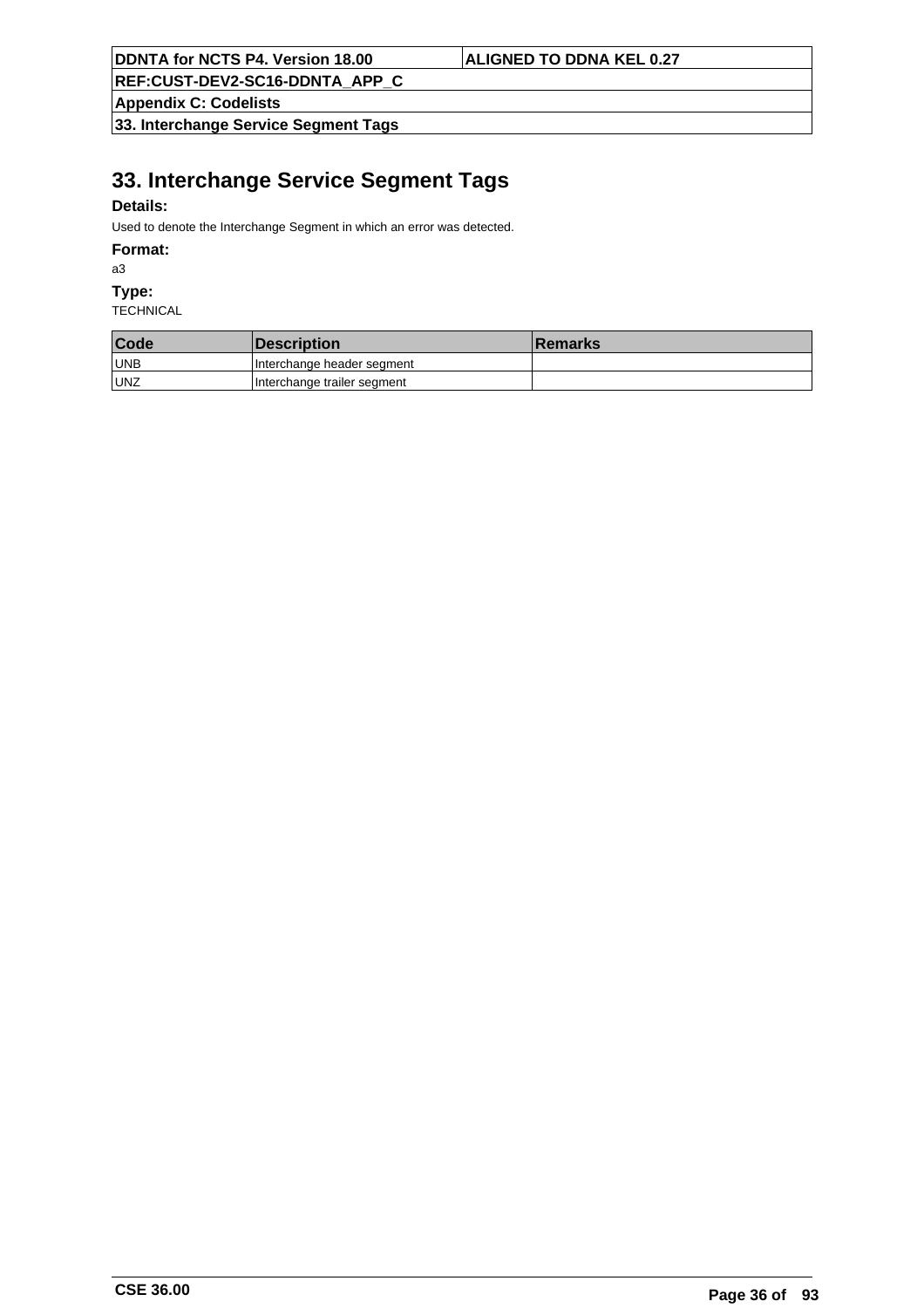**REF:CUST-DEV2-SC16-DDNTA\_APP\_C**

**Appendix C: Codelists**

**34. Message Service Segment Tags**

# **34. Message Service Segment Tags**

## **Details:**

Used to denote the Message Segment in which an error was detected.

### **Format:**

a3

## **Type:**

| Code       | <b>Description</b> | <b>Remarks</b> |
|------------|--------------------|----------------|
| UNH        | Message header     |                |
| <b>UNT</b> | Message trailer    |                |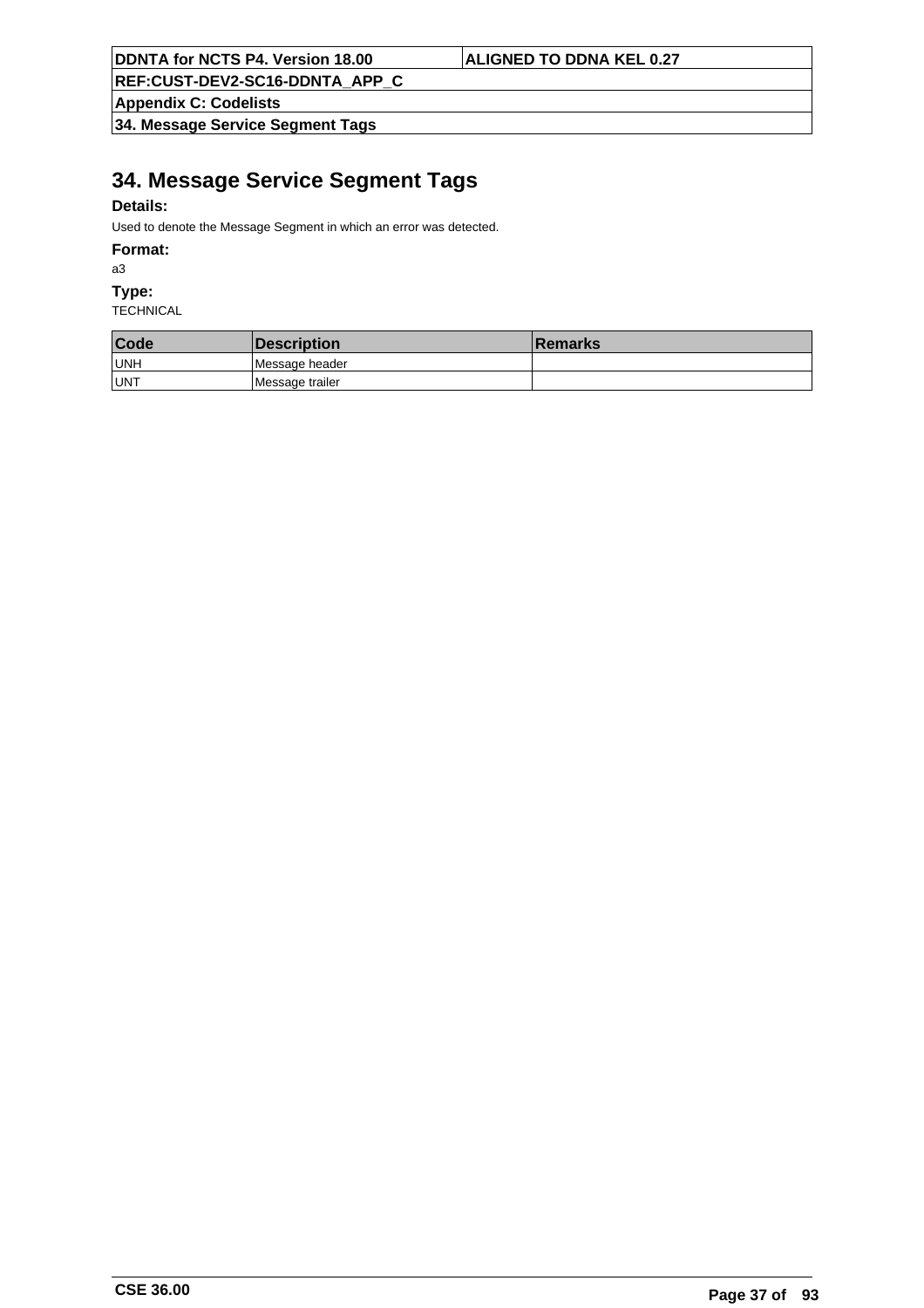| DDNTA for NCTS P4. Version 18.00      | <b>ALIGNED TO DDNA KEL 0.27</b> |
|---------------------------------------|---------------------------------|
| <b>REF:CUST-DEV2-SC16-DDNTA APP C</b> |                                 |
| <b>Appendix C: Codelists</b>          |                                 |
| 35. Version Numbers                   |                                 |

# **35. Version Numbers**

**Details:**

## **Format:**

an..3

### **Type:**

| Code | <b>Description</b>         | <b>Remarks</b> |
|------|----------------------------|----------------|
| ۱D   | Draft UN/EDIFACT directory |                |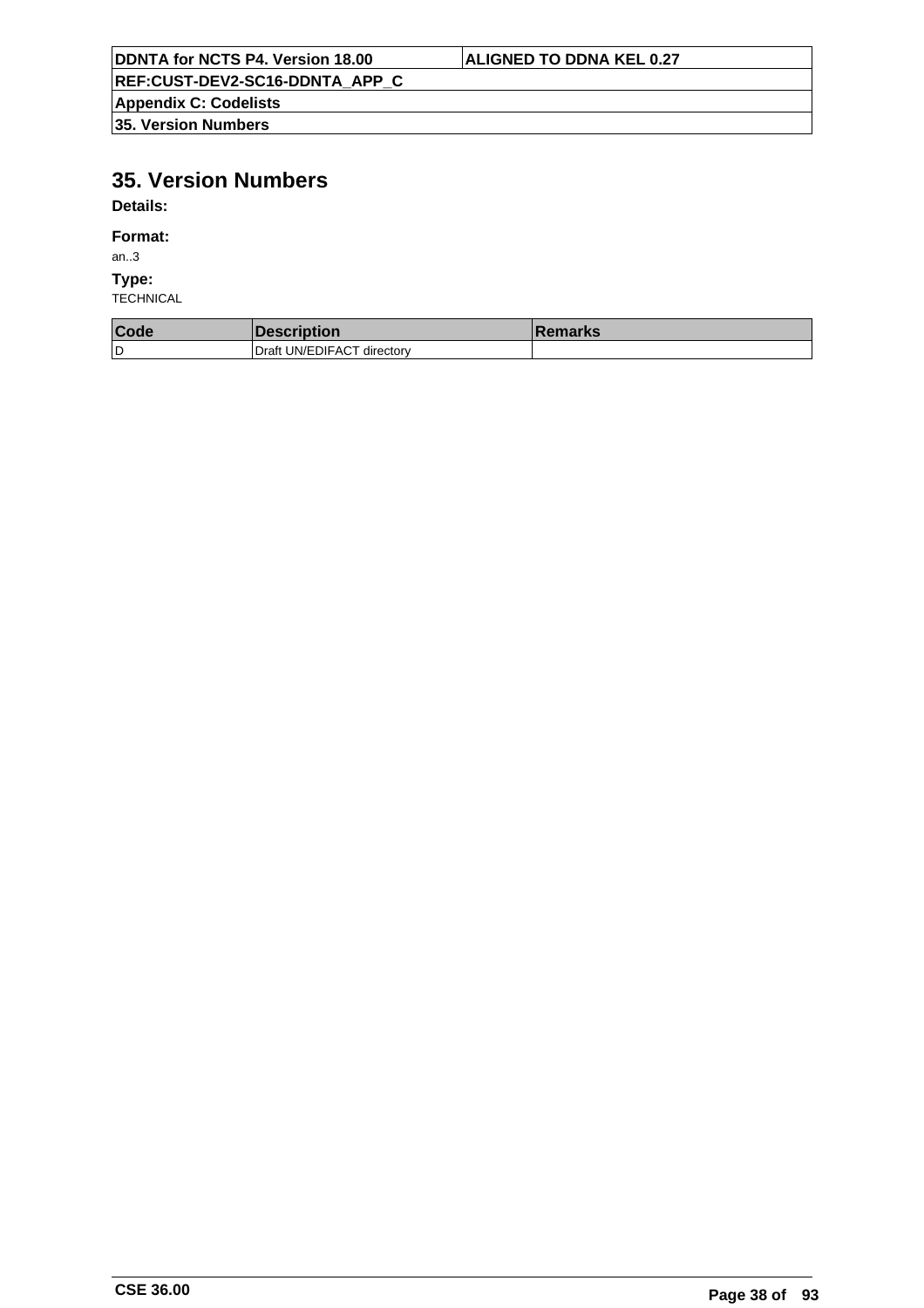| <b>DDNTA for NCTS P4. Version 18.00</b> | <b>ALIGNED TO DDNA KEL 0.27</b> |
|-----------------------------------------|---------------------------------|
| REF:CUST-DEV2-SC16-DDNTA_APP_C          |                                 |
| <b>Appendix C: Codelists</b>            |                                 |
| 36. Release Numbers                     |                                 |

# **36. Release Numbers**

**Details:**

## **Format:**

an..3

**Type:**

| Code | <b>DESCRIPTION</b>       | emarks |
|------|--------------------------|--------|
| 96B  | UN/EDIFACT 96B directory |        |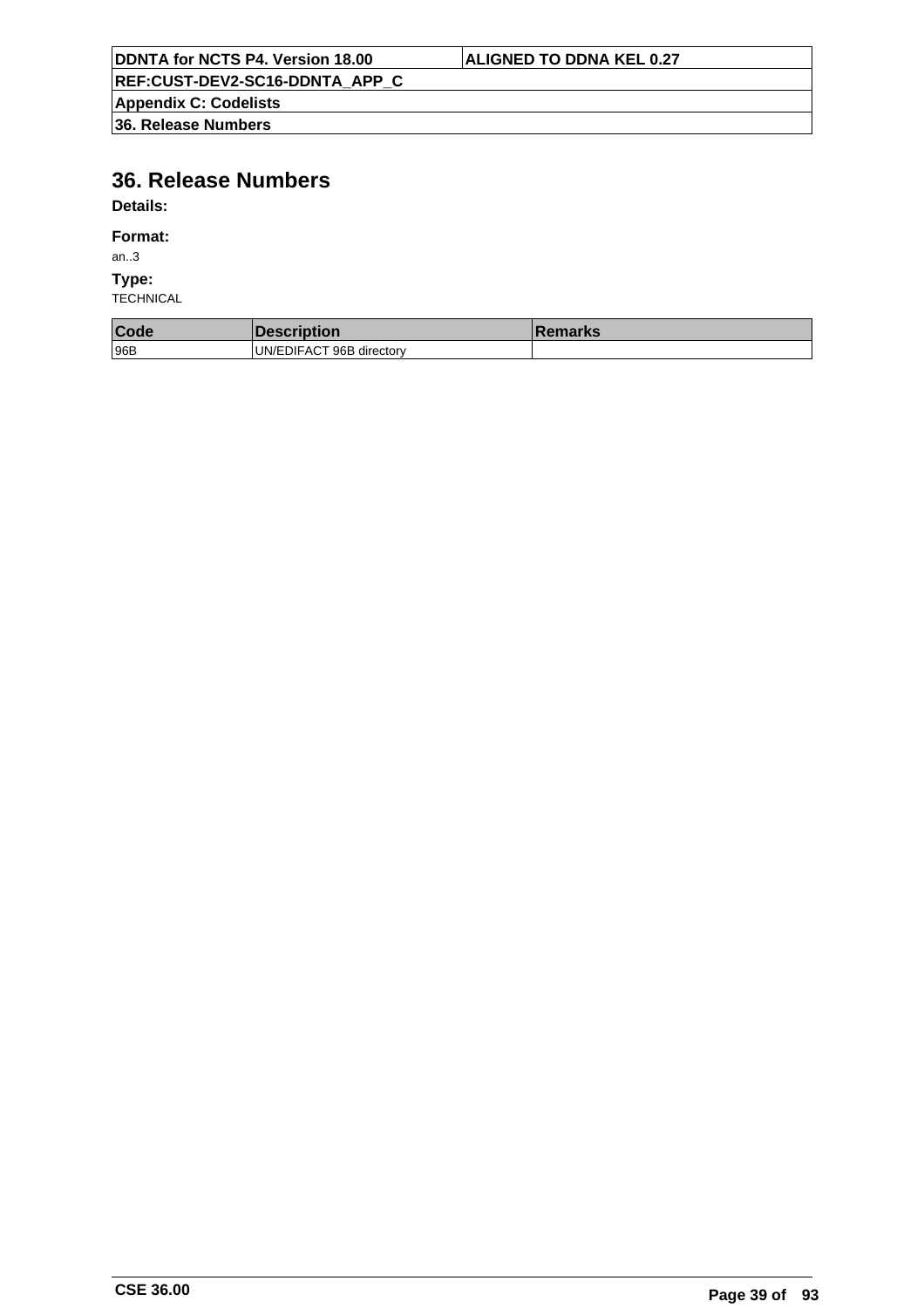**Appendix C: Codelists 37. Controlling Agencies**

# **37. Controlling Agencies**

# **Details:**

## **Format:**

an..2

## **Type:**

| Code | <i><b>Description</b></i> | <b>Remarks</b> |
|------|---------------------------|----------------|
| lEC  | European Community        |                |
| un   | United Nations            |                |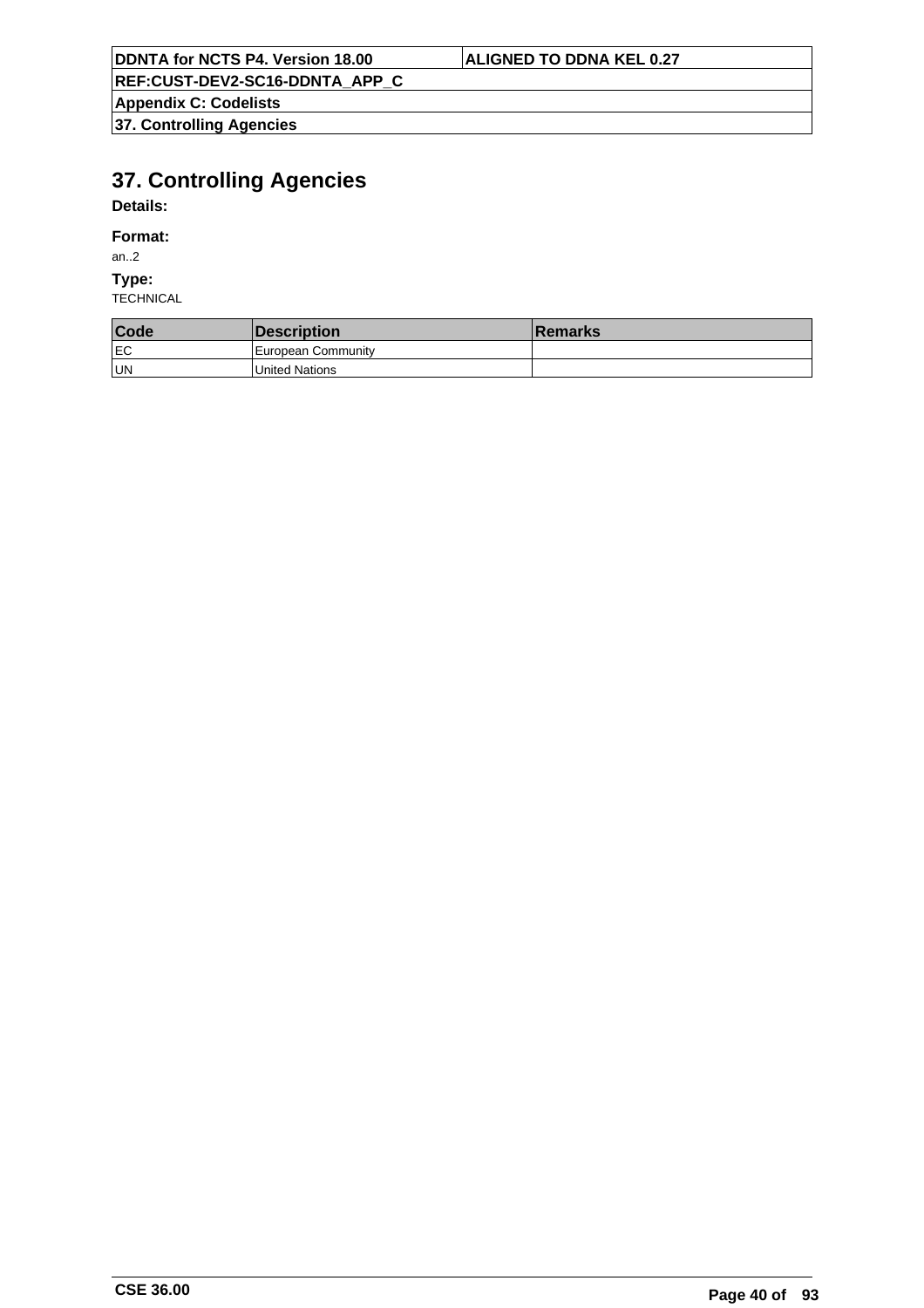**REF:CUST-DEV2-SC16-DDNTA\_APP\_C**

**Appendix C: Codelists**

**39. Additional Information ID (Common)**

# **39. Additional Information ID (Common)**

### **Details:**

Codes for Special Mentions (Box 44), see Regulation 1875/2006, Annex 30A. 'Additional Information/Special Indication Code to be sent across the Common Domain. Additional codes can be defined at national level in a separate National code list. A Transit/Import Business Codelist is maintained in CS/RD, values are shown for illustration only.

**Format:**

an..5

**Type:**

| Code  | <i><b>Description</b></i>                           | <b>Remarks</b> |
|-------|-----------------------------------------------------|----------------|
| 10600 | Negotiable Bill of lading 'to order blank endorsed' |                |
| 30400 | $ RET-EXP - Copy 3$ to be returned                  |                |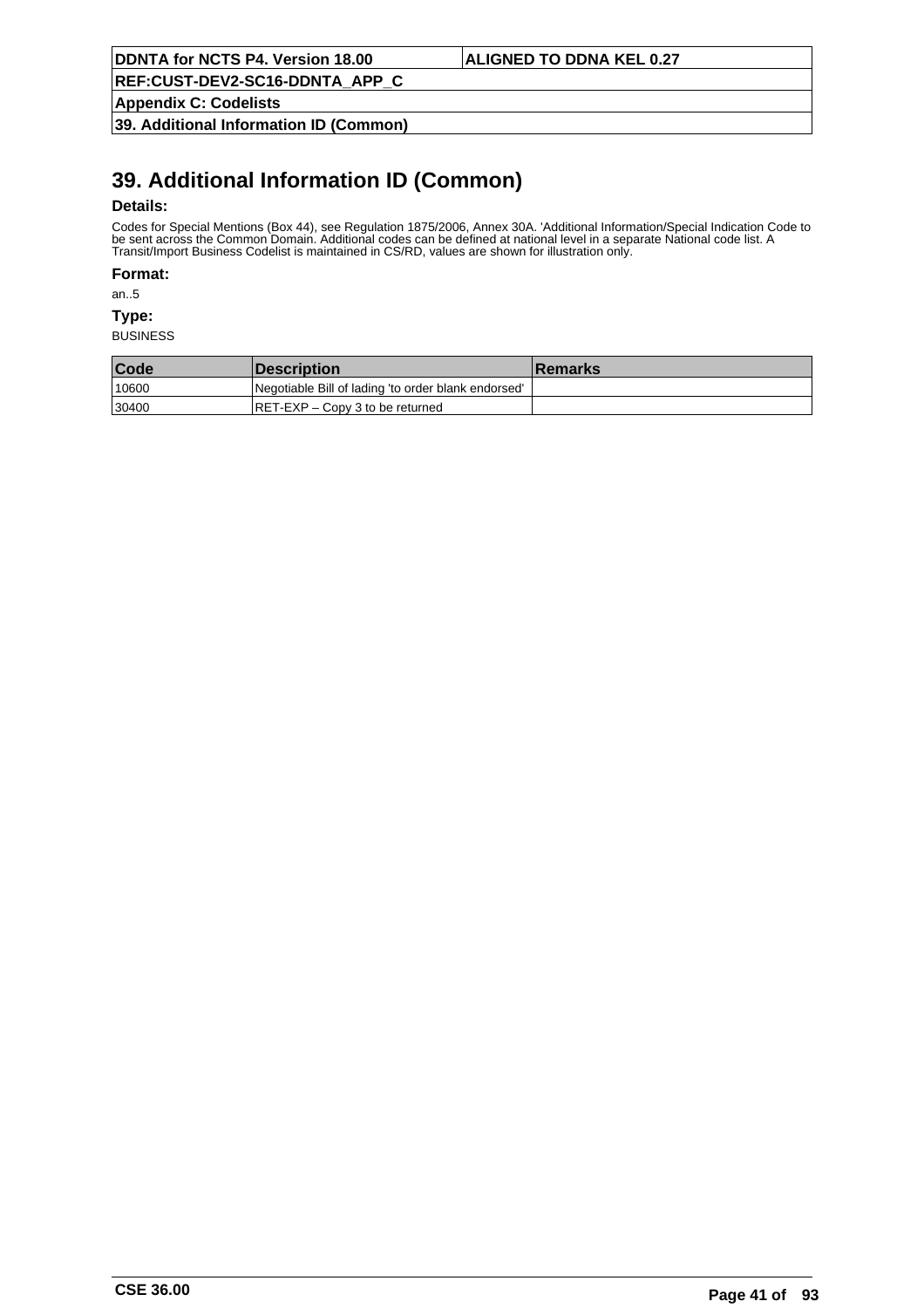**REF:CUST-DEV2-SC16-DDNTA\_APP\_C**

**Appendix C: Codelists**

**41. Control Indicator RoC/ GI-RoC**

# **41. Control Indicator RoC/ GI-RoC**

### **Details:**

This list applies to the data group RESULTS OF CONTROL.

A/An Transit/Export Business Codelist is maintained in CS/RD, values are shown for illustration only.

## **Format:**

an2

## **Type:**

| Code      | Description                       | <b>Remarks</b> |
|-----------|-----------------------------------|----------------|
| ldi       | Differences (Attribute incorrect) |                |
| <b>NE</b> | INew entrv                        |                |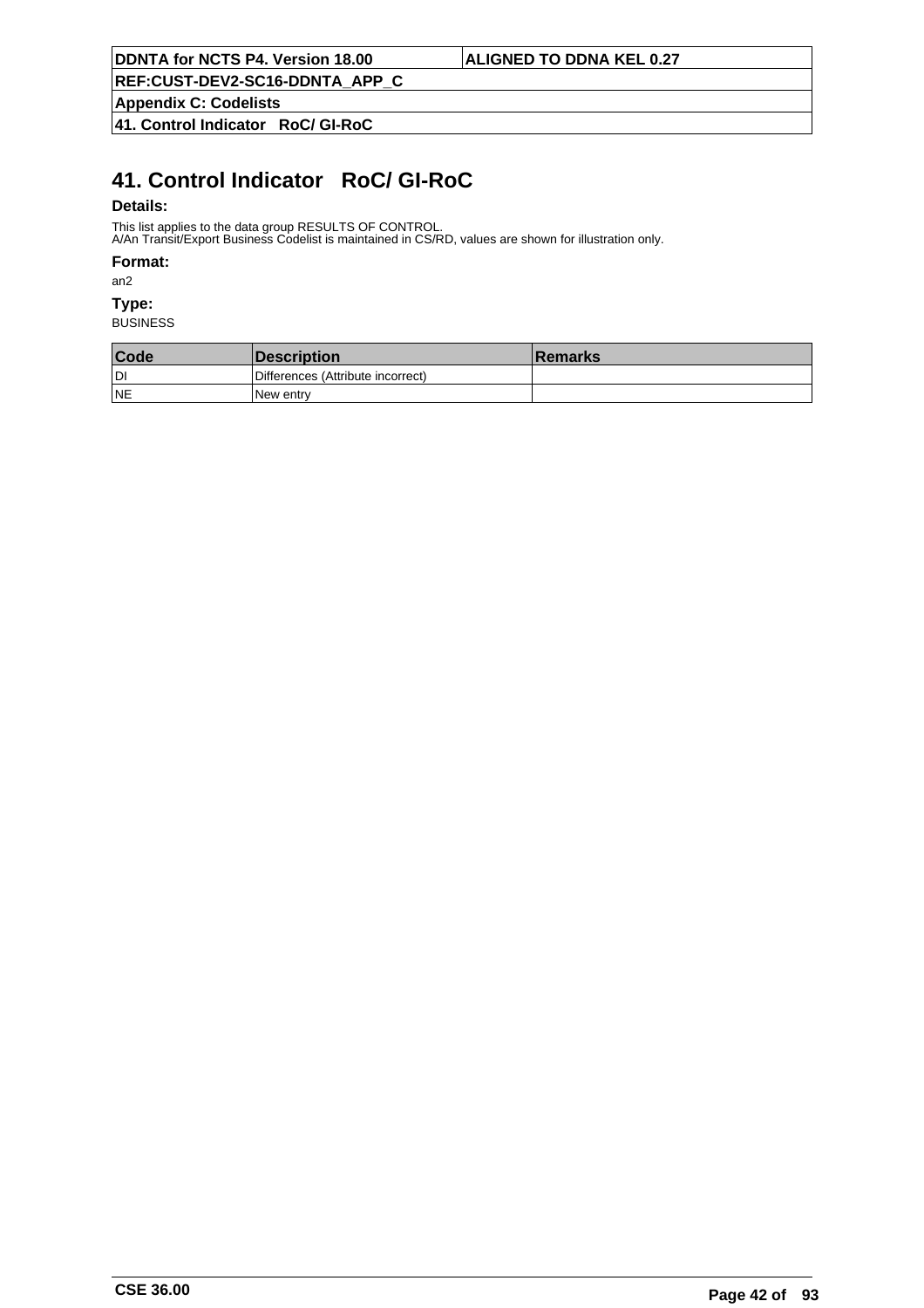**Appendix C: Codelists**

**43. AAR/AER rejection reason**

# **43. AAR/AER rejection reason**

### **Details:**

Code to identify the AAR/AER rejection reason (See also codelist 39).

A Transit/Export Business Codelist is maintained in CS/RD, values are shown for illustration only.

### **Format:**

n..2

## **Type:**

| Code | Description         | <b>Remarks</b> |
|------|---------------------|----------------|
| 12   | Cancelled           |                |
| 13   | <b>IMRN Unknown</b> |                |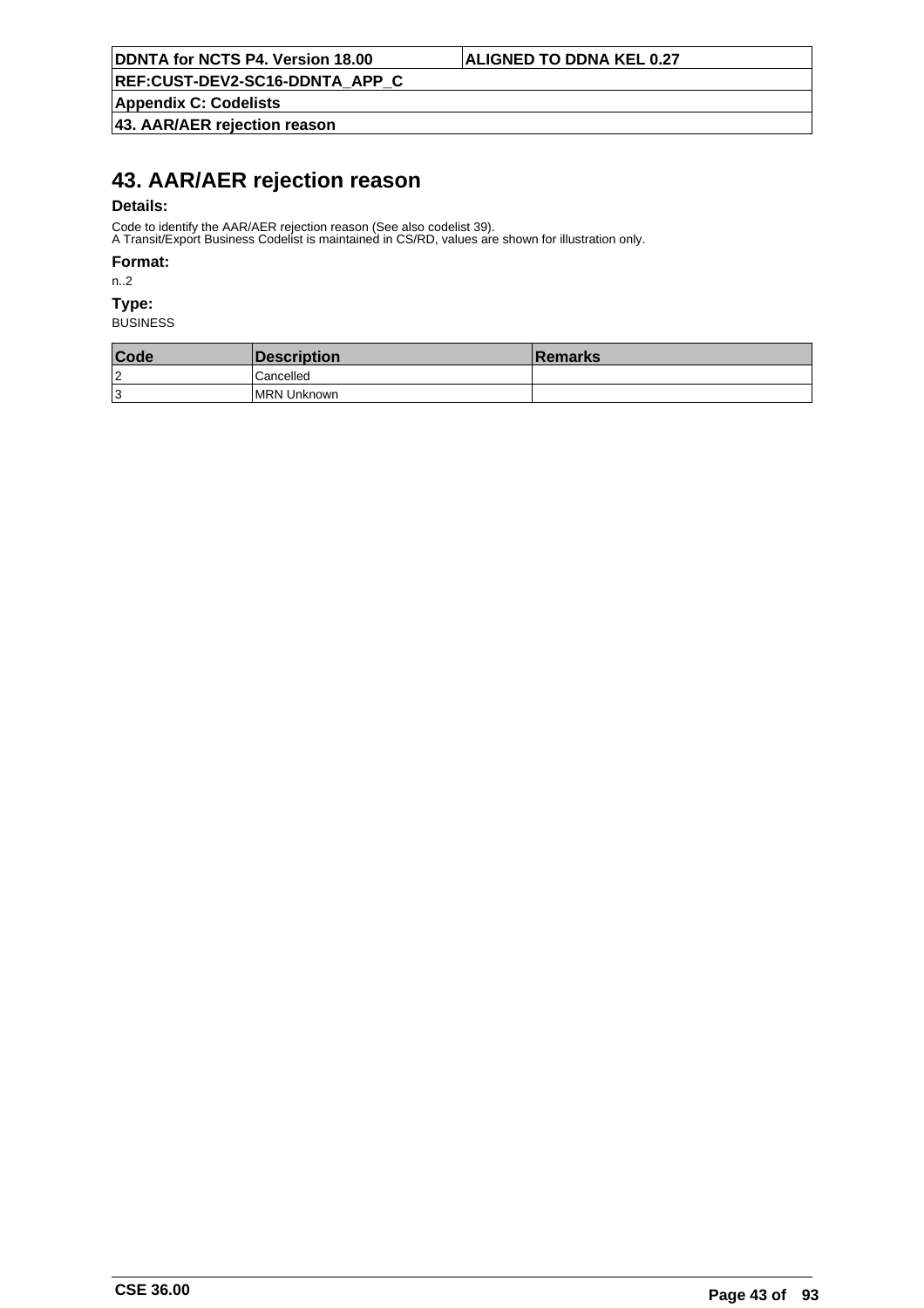**REF:CUST-DEV2-SC16-DDNTA\_APP\_C**

**Appendix C: Codelists**

**44. ATR rejection reason code**

# **44. ATR rejection reason code**

## **Details:**

Code to identify the ATR rejection reason.

A Transit Business Codelist is maintained in CS/RD, values are shown for illustration only.

**Format:**

an..2

**Type:**

| Code | <i><b>Description</b></i> | <b>Remarks</b> |
|------|---------------------------|----------------|
| 4    | lOther reason             |                |
| 5    | <b>IMRN Unknown</b>       |                |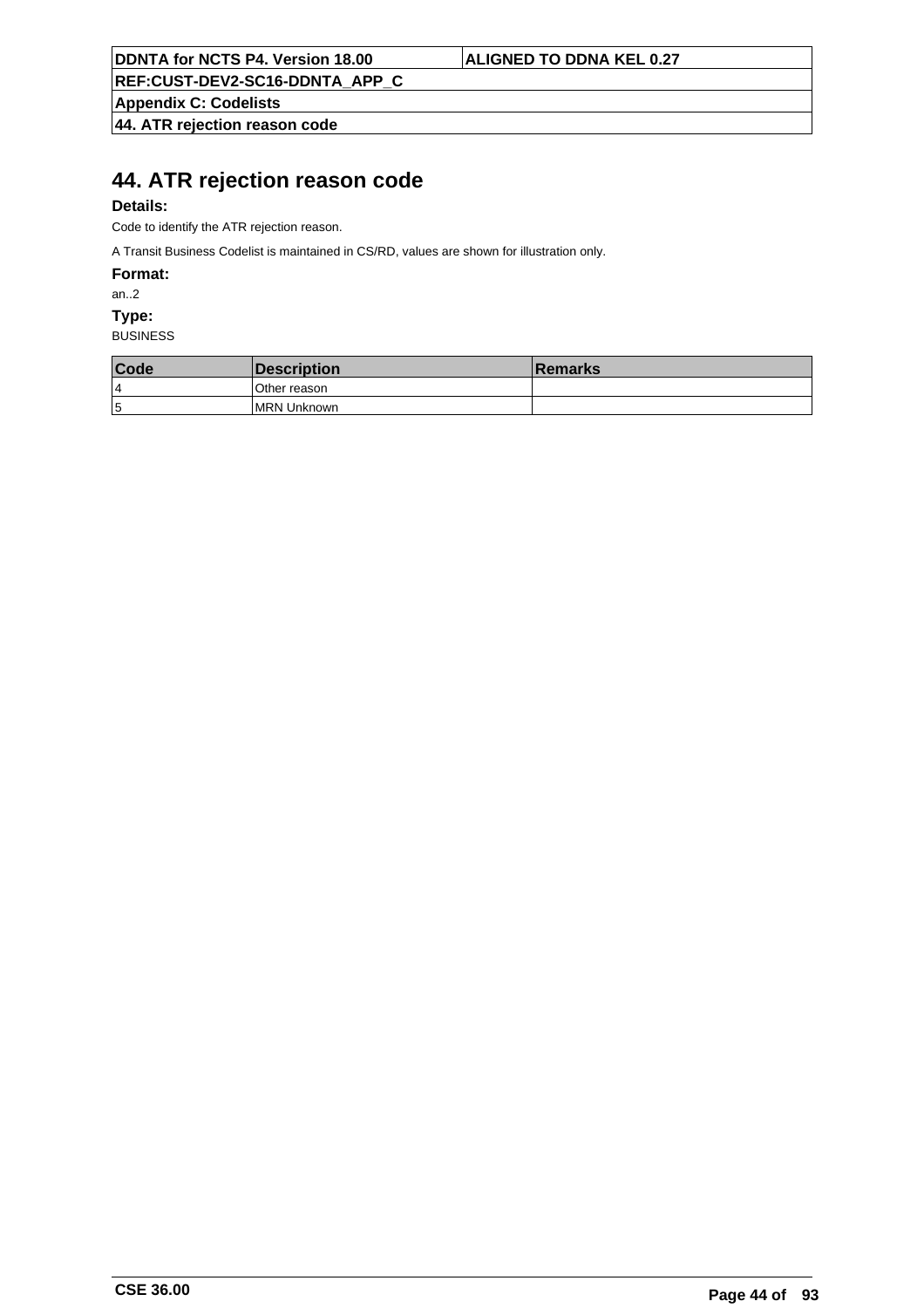**REF:CUST-DEV2-SC16-DDNTA\_APP\_C**

**Appendix C: Codelists**

**45. Amendment rejection motivation code**

# **45. Amendment rejection motivation code**

### **Details:**

- Used to specify the Amendment Rejection Motivation. - Other codes have to be defined at National Level.

A Transit/Export/Import Business Codelist is maintained in CS/RD, values are shown for illustration only.

### **Format:**

n1

## **Type:**

| Code | <i><b>Description</b></i> | ∣Remarks |
|------|---------------------------|----------|
| 14   | Other                     |          |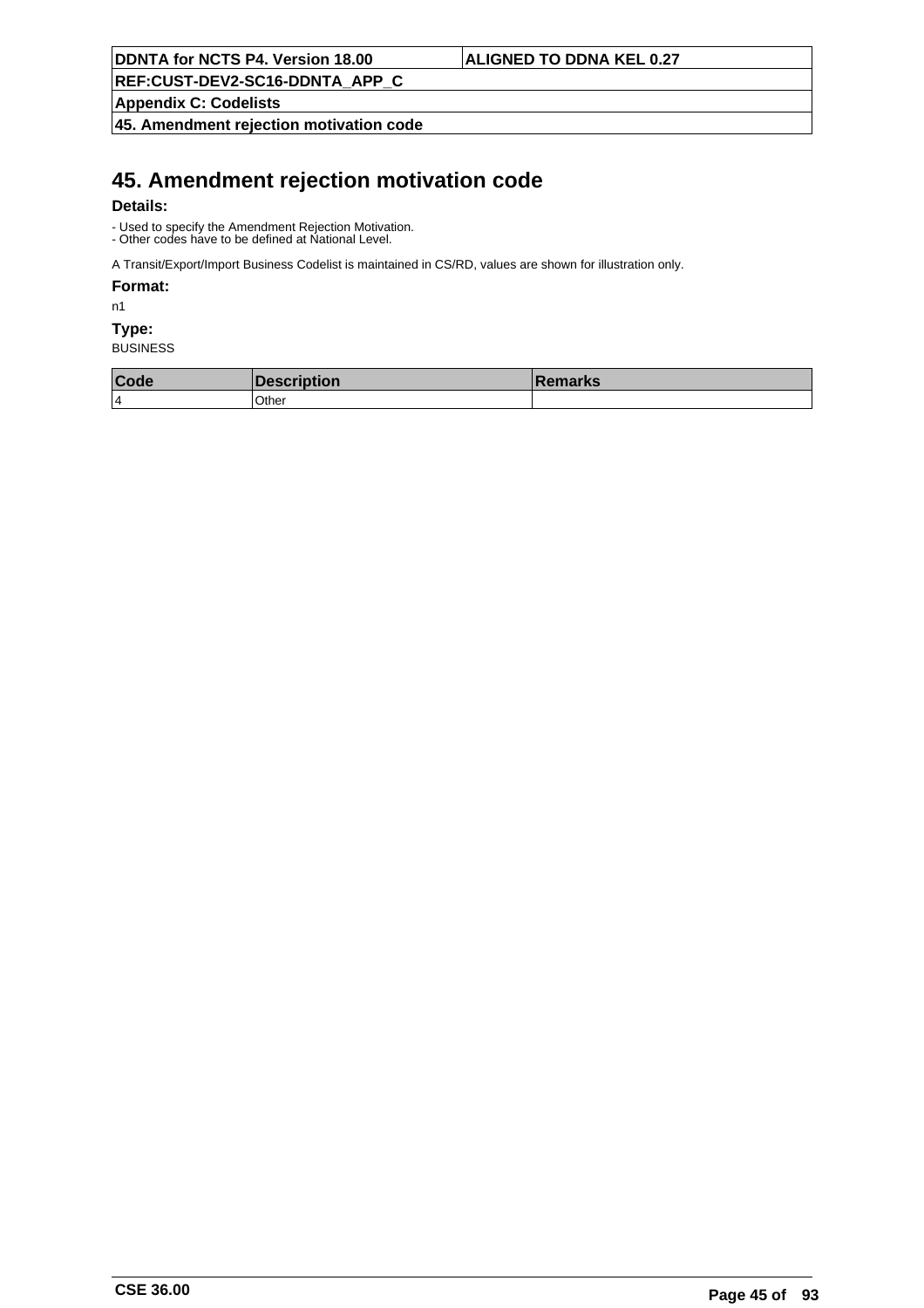**REF:CUST-DEV2-SC16-DDNTA\_APP\_C**

**Appendix C: Codelists 46. Diversion rejection**

# **46. Diversion rejection**

## **Details:**

Code to identify the diversion rejection reason.

A/An Transi/Export Business Codelist is maintained in CS/RD, values are shown for illustration only.

**Format:**

an..2

**Type:**

| Code           | <i><b>Description</b></i> | <b>Remarks</b> |
|----------------|---------------------------|----------------|
| $-11$          | Cancelled                 |                |
| $\overline{4}$ | Other reasons             |                |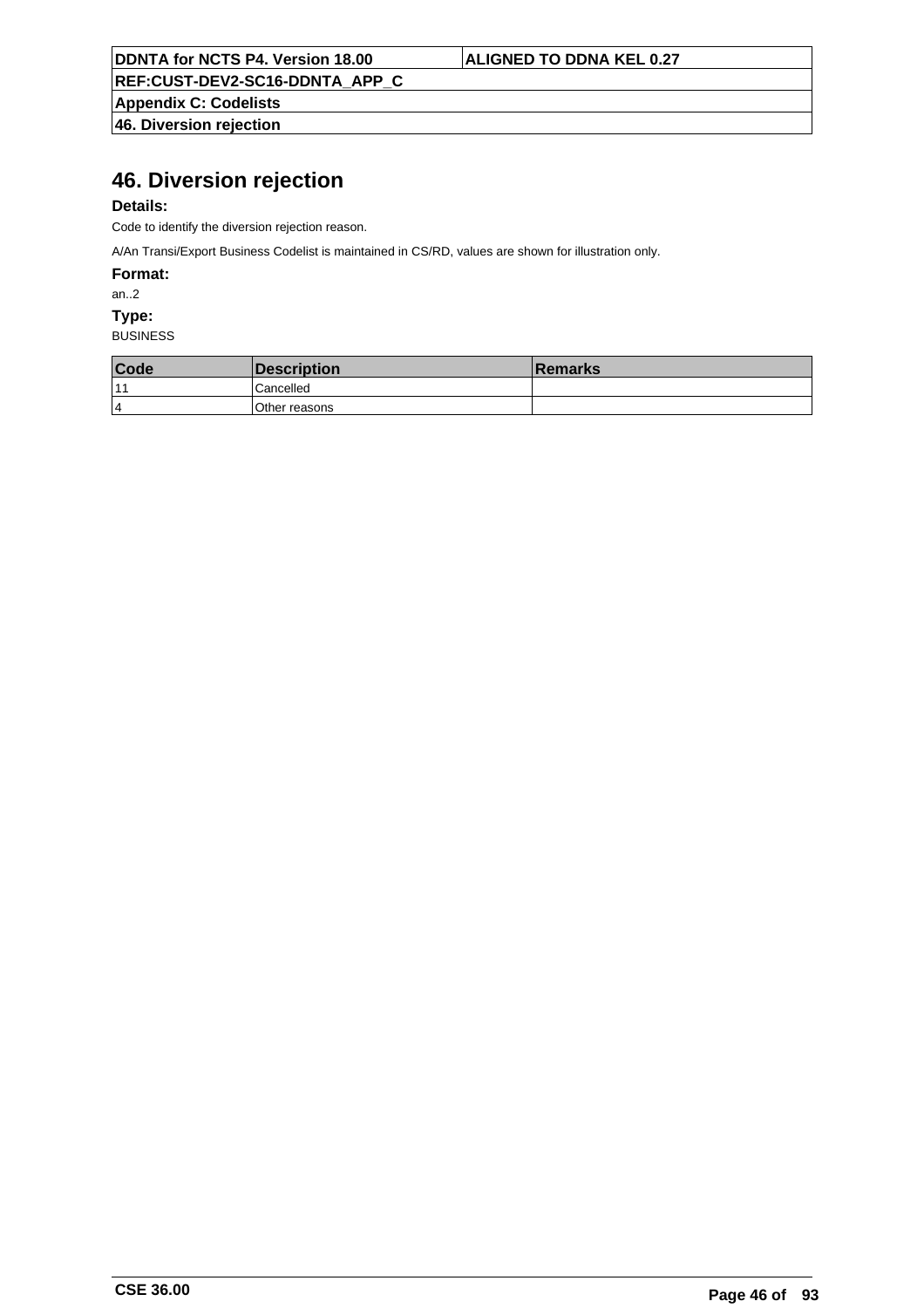**Appendix C: Codelists**

**47. Control result**

# **47. Control result**

### **Details:**

Used to record the results of a control of goods either at departure or at destination (see Annex 38/A Implementing Provisions and Annex Ixa of the Convention).

A/An Transit/Export Business Codelist is maintained in CS/RD, values are shown for illustration only.

## **Format:**

an2

### **Type:**

| <b>Code</b> | <b>Description</b>             | <b>Remarks</b>    |
|-------------|--------------------------------|-------------------|
| A1          | Satisfactory                   | Dep/Exp & Des/Ext |
| A2          | <b>Considered Satisfactory</b> | Dep/Exp & Des/Ext |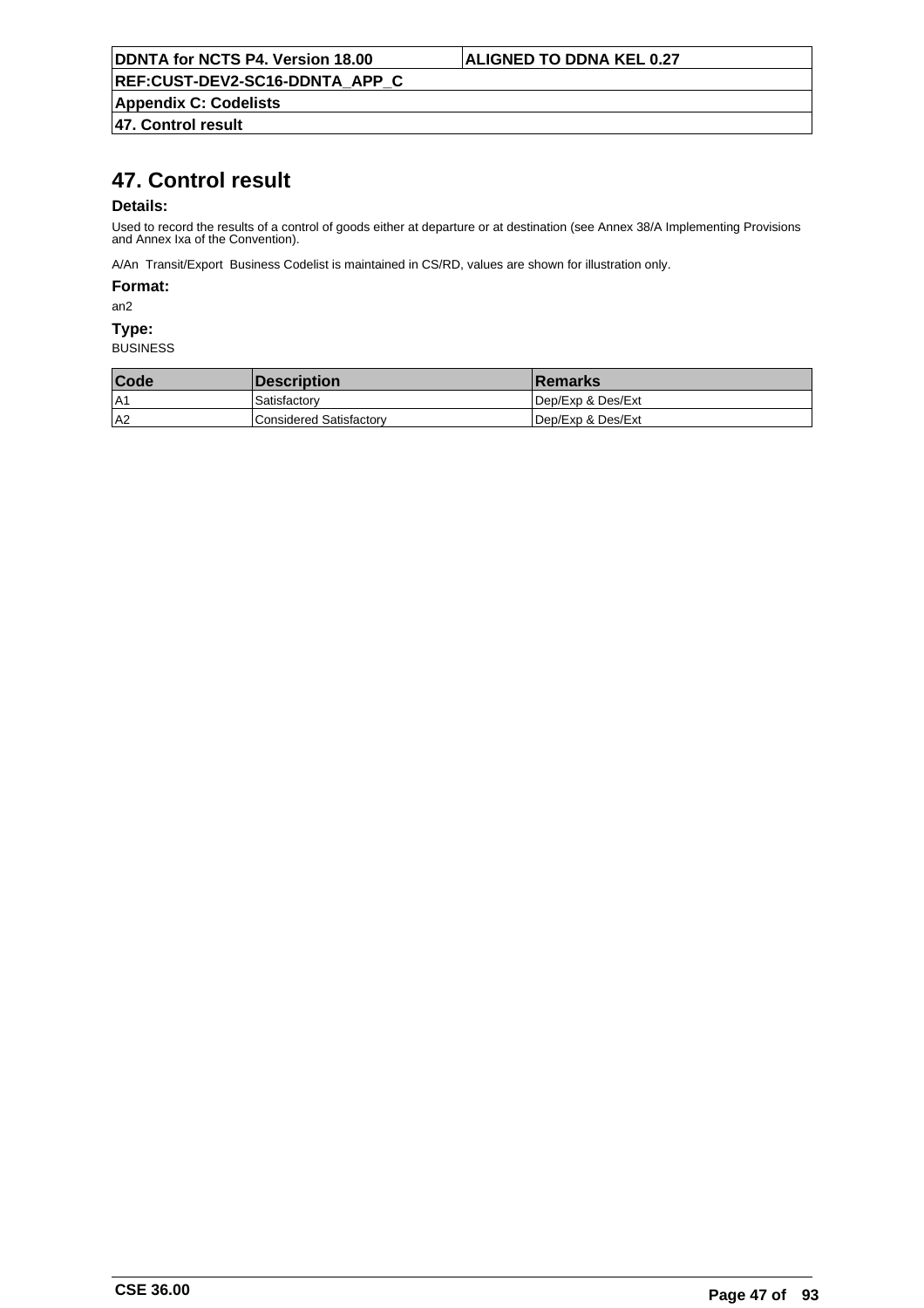**REF:CUST-DEV2-SC16-DDNTA\_APP\_C**

**Appendix C: Codelists**

**48. Currency codes**

# **48. Currency codes**

## **Details:**

- Code to identify the currency used in Transit/Export-countries.

A Business Codelist is maintained in CS/RD.

**Format:**

an3

**Type:**

| Code       | Description        | <b>∣Remarks</b> |
|------------|--------------------|-----------------|
| ATS        | Austrian Schilling |                 |
| <b>BEF</b> | Belgian Franc      |                 |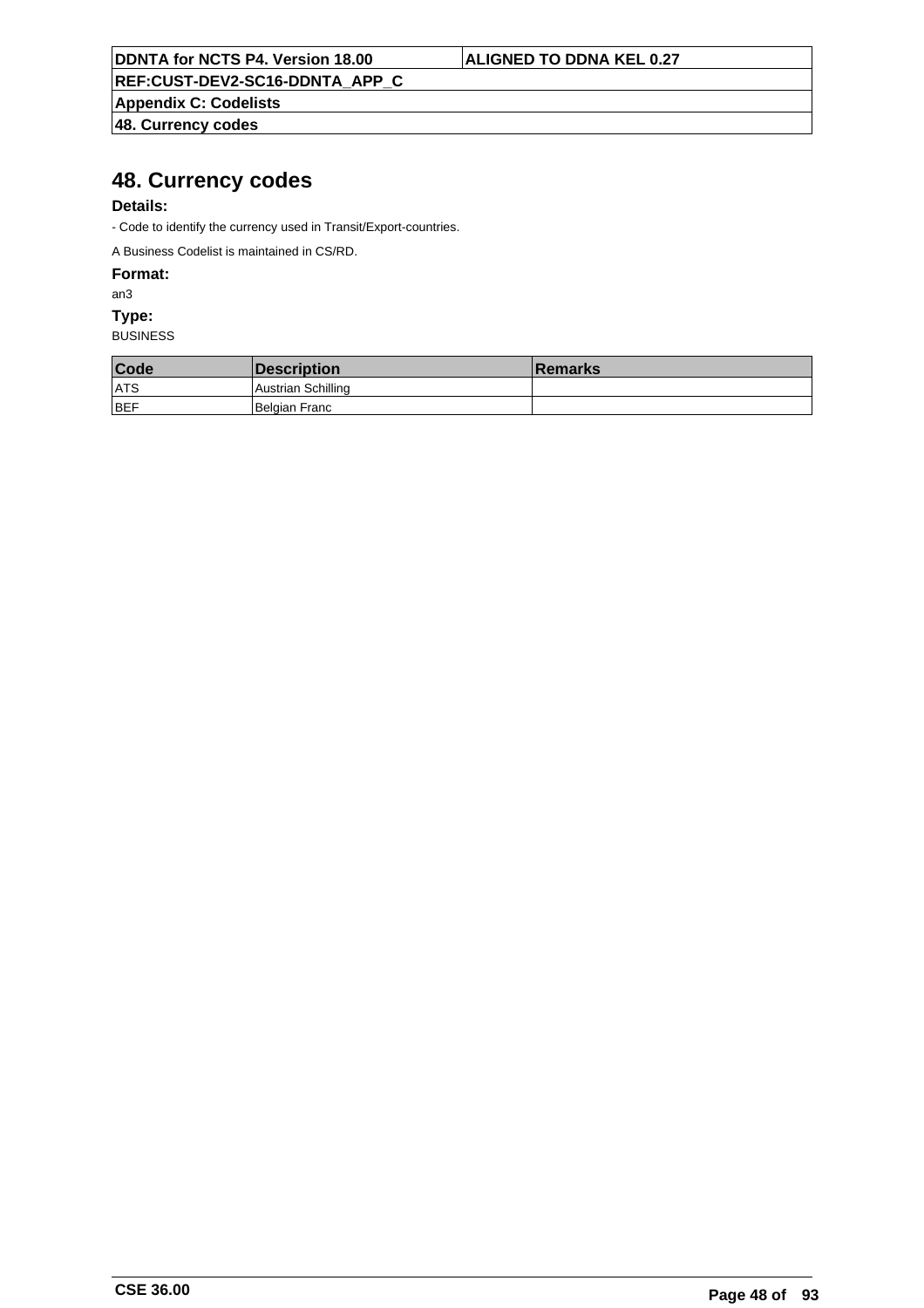**Appendix C: Codelists**

**49. Functional Error Codes**

# **49. Functional Error Codes**

### **Details:**

- Subset of the UN/EDIFACT generic error table. - For remarks on the codes : see DDNTA Sec. VII.

**Code Description Remarks** 

# **Format:**

n2

**Type: TECHNICAL** 

12 Incorrect (code) value Value Value Value of an element in a message is outside the predefined domain or not part of the applicable code list. 13 Missing Missing A mandatory/required element is missing in the received data, e.g. a required element like the MRN for the Arrival Advice (C\_ARR\_ADV) is not present. 14 Value not supported in this position (code value constraint) Notification that a recipient does not support use of the specific value of an identified element in the position where it is used. This type of error refers to the use of an improper code value for a specific element. 15 Not supported in this position Ann element is not allowed to have a value due to the following two reasons: - The element is not allowed to be present according to the FMS message specification. - The element is not allowed to be present according to some additional condition, e.g. if type of packages has the value 'UNPACKED' then number of package can not have a value (condition C60 of FTSS - AES [A4] Appendix B ). 19 Invalid decimal notation **The decimal notation The decimal notation** is not according to the decimal formatting standards UCI, UCM, UCD. 26 Duplicate detected The same interchange is received again. Duplication is detected by reception of an interchange reference that has already been received. 35 Too many repetitions Too many repetitions Too many occurrences of a segment or entity 37 Invalid type characters Notification that one or more numeric characters were used in an alphabetic element or that one or more alphabetic characters were used in a numeric element. 38 Missing digit in front of decimal sign Notification that a decimal sign is not preceded by one or more digits. 39 Element too long (length constraint) Notification that the length of the element received exceeded the maximum length specified. 40 Element too short (length constraint) Notification that the length of an element received is shorter than the minimum length specified. 90 **Unknown MRN** Unknown MRN Server The MRN of the received FMS is not known. whereas it is expected to be known. This type of error can not be detected in an AAR (C\_AAR\_SND) 91 Duplicate MRN **The MRN** of the received FMS is already known and is therefore not unique according to the specified rules. 92 Message out of sequence The message can not be processed, because the receiver is not in a proper state. 93 **Invalid MRN** Invalid MRN **The structure of the MRN** is not conform specifications given in FTSS - AIS/AES [A4].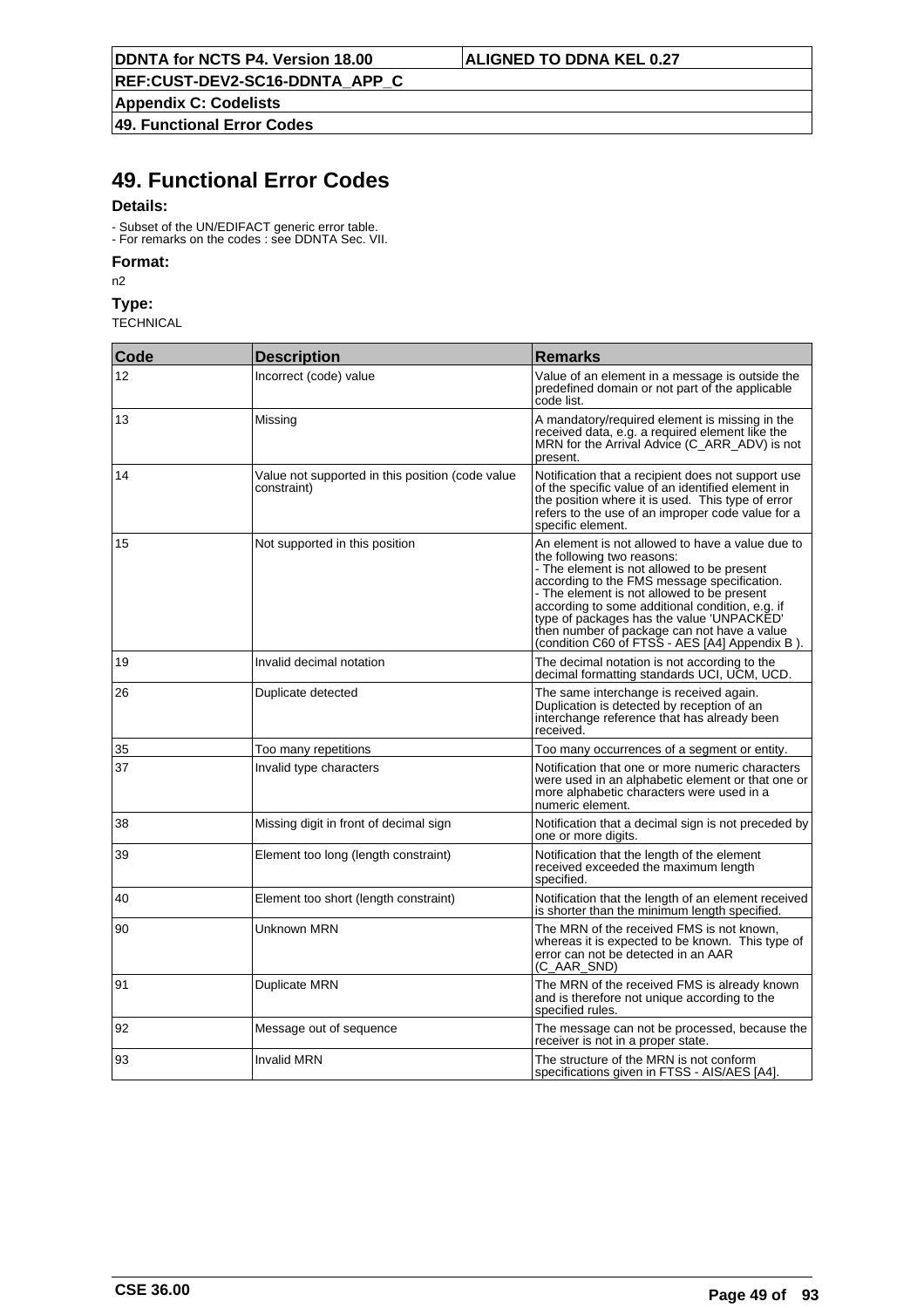**REF:CUST-DEV2-SC16-DDNTA\_APP\_C**

**Appendix C: Codelists**

**50. Guarantee Monitoring codes**

# **50. Guarantee Monitoring codes**

## **Details:**

Indication on the monitoring type of a guarantee in NCTS/ICS.

A Transit Business Codelist is maintained in CS/RD, values are shown for illustration only.

**Format:**

n1

**Type:**

| Code | <b>Description</b>                   | <b>Remarks</b> |
|------|--------------------------------------|----------------|
|      | Type 1 monitoring: MRN, date         |                |
| 2    | Type 2 monitoring: MRN, date, amount |                |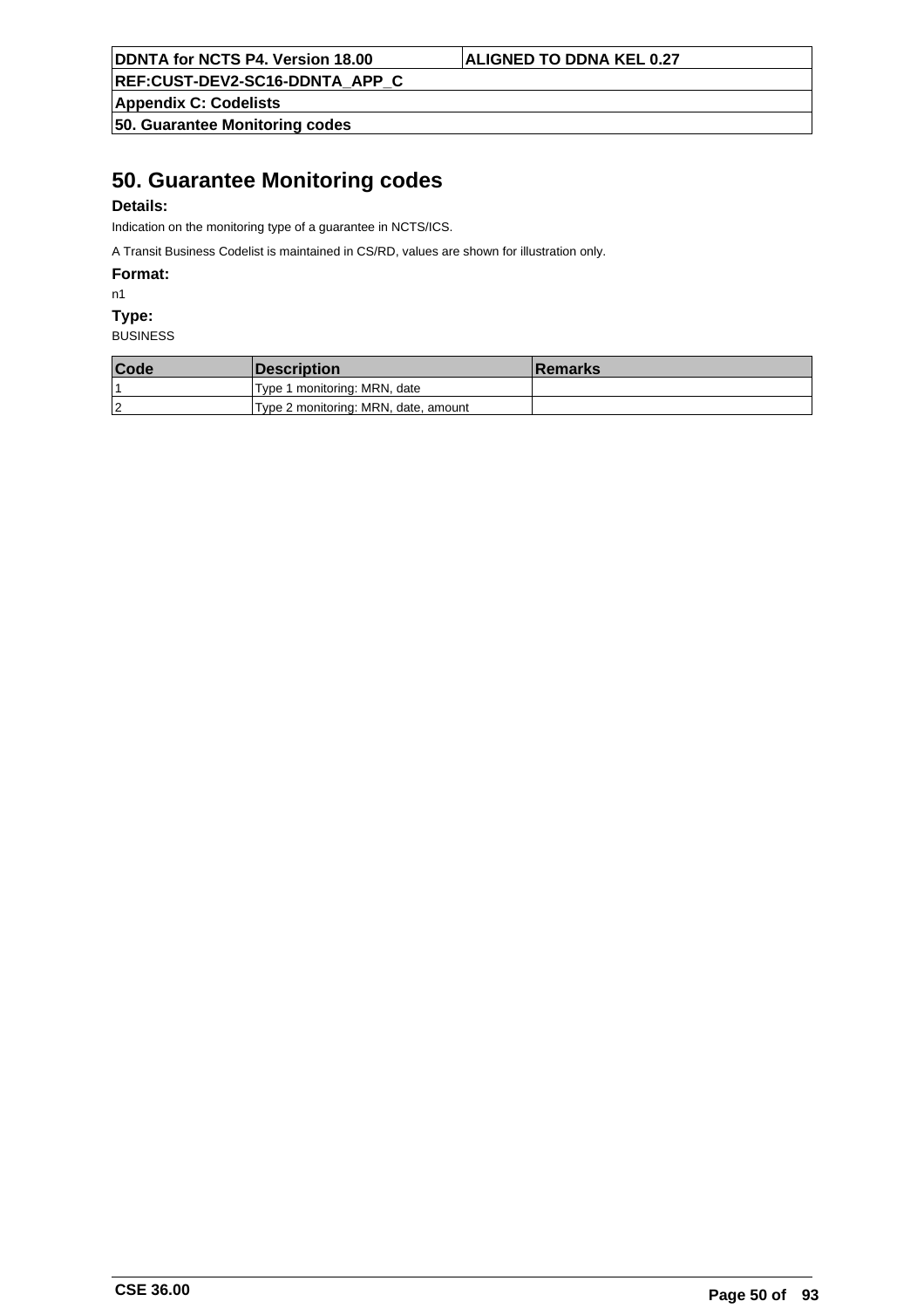**REF:CUST-DEV2-SC16-DDNTA\_APP\_C**

**Appendix C: Codelists**

**51. Guarantee Type codes**

# **51. Guarantee Type codes**

## **Details:**

A Transit Business Codelist is maintained in CS/RD, values are shown for illustration only.

### **Format:**

an1

### **Type:**

| Code | <b>Description</b>      | <b>Remarks</b> |
|------|-------------------------|----------------|
| 10   | l Guarantee waiver      |                |
|      | Comprehensive Guarantee |                |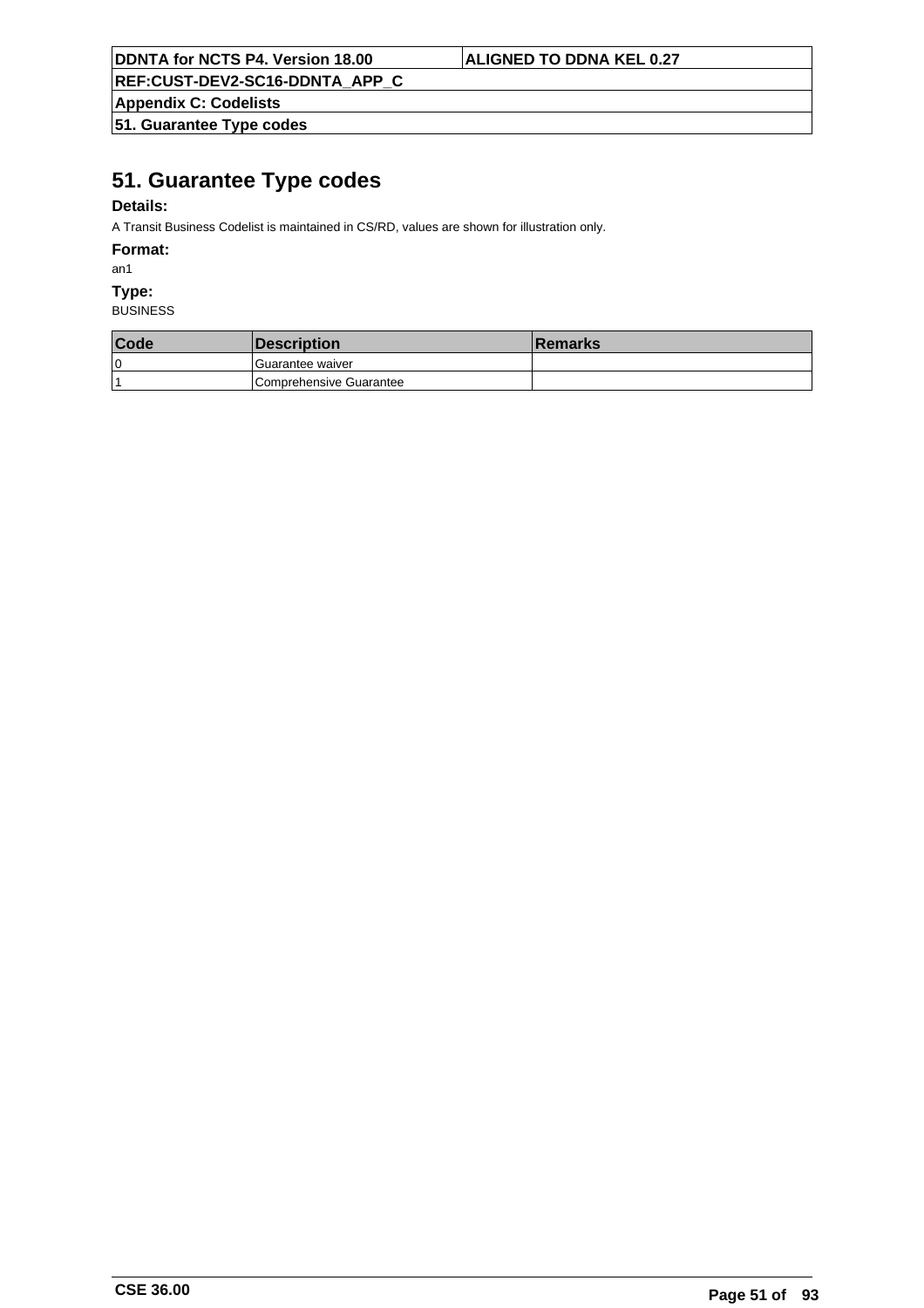**REF:CUST-DEV2-SC16-DDNTA\_APP\_C**

**Appendix C: Codelists**

**52. Invalid guarantee reason codes**

# **52. Invalid guarantee reason codes**

## **Details:**

Used to specify the invalid guarantee reason.

A Transit Business Codelist is maintained in CS/RD, values are shown for illustration only.

**Format:**

an..3

**Type:**

| Code | Description                     | <b>Remarks</b> |
|------|---------------------------------|----------------|
| G01  | l Does not exist                |                |
| G02  | Guarantee exists, but not valid |                |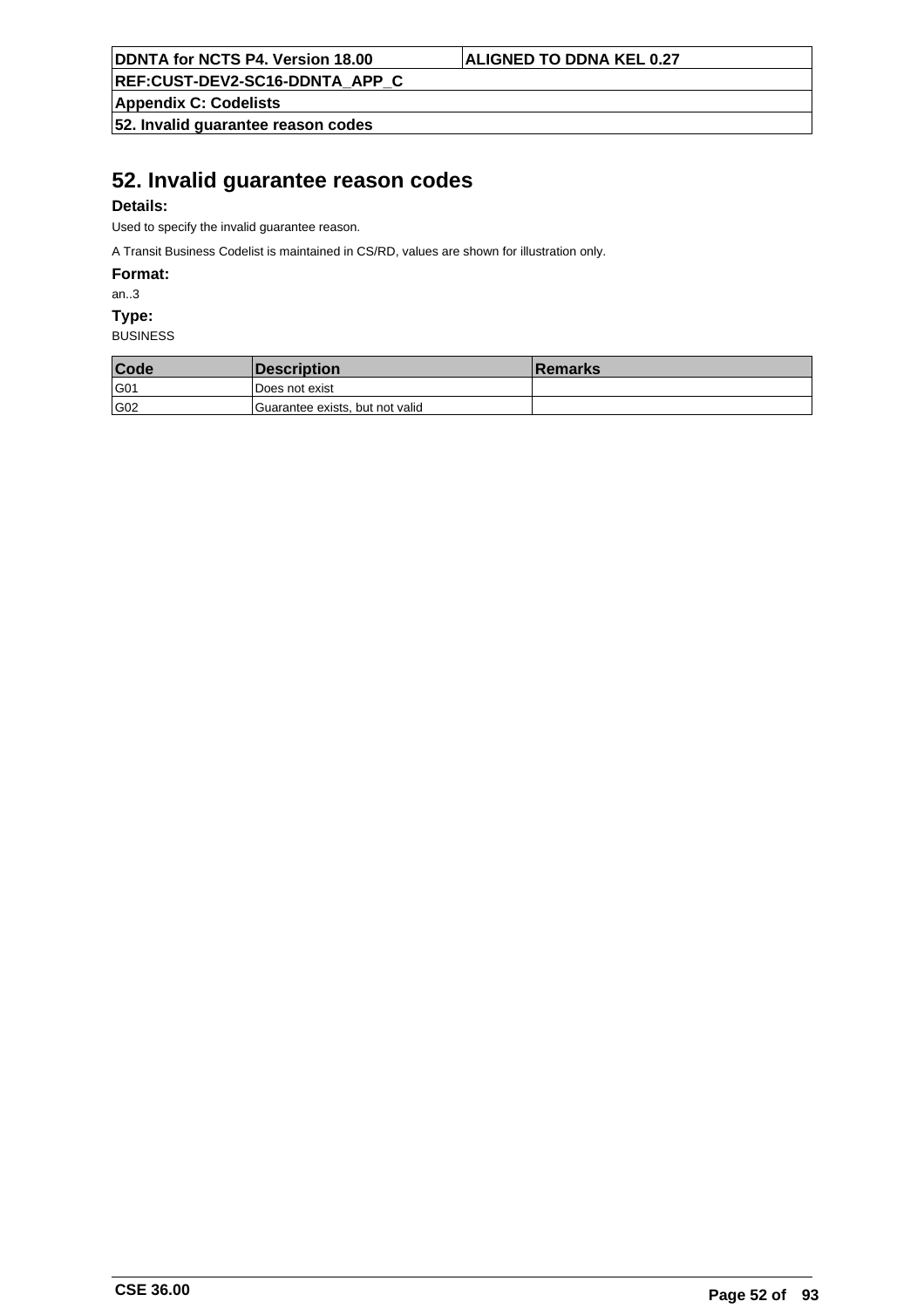**Appendix C: Codelists 53. Prefix-Suffix level**

# **53. Prefix-Suffix level**

## **Details:**

Used for CUSTOMS OFFICE LSD.

## **Format:**

an1

**Type:**

| Code | <i><b>Description</b></i>                                          | <b>Remarks</b> |
|------|--------------------------------------------------------------------|----------------|
| ١A   | Simple office (see box A in Customs Office List)                   |                |
| ΙE   | Higher authority (see box E in Customs Office<br>List <sup>)</sup> |                |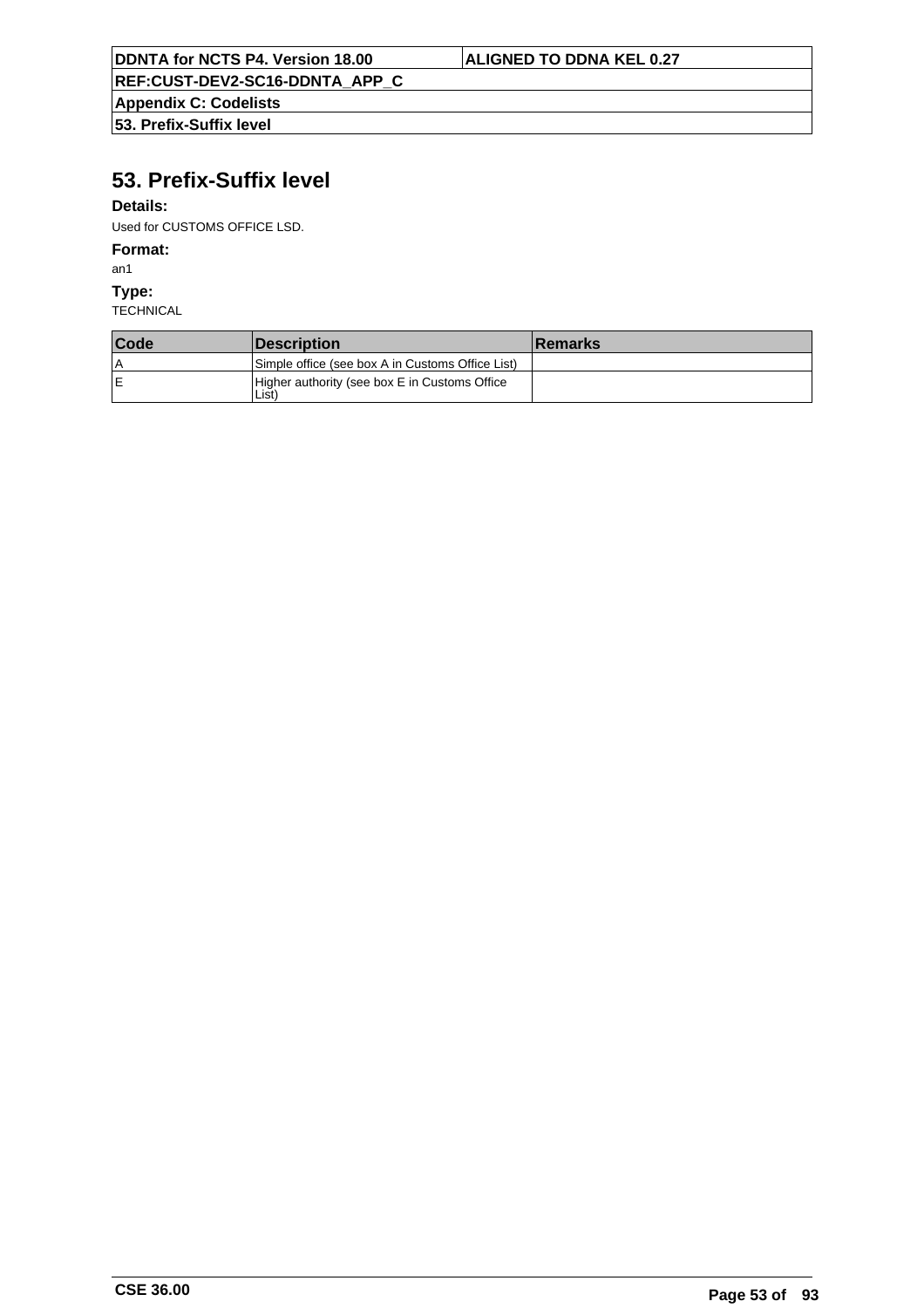**REF:CUST-DEV2-SC16-DDNTA\_APP\_C**

**Appendix C: Codelists 54. Query identifier**

# **54. Query identifier**

## **Details:**

Query on Guarantee Type.

Query and Response on Guarantees (IE34 and IE37).

A Transit Business Codelist is maintained in CS/RD, values are shown for illustration only.

### **Format:**

n1

# **Type:**

| Code | <i><b>Description</b></i> | <b>Remarks</b> |
|------|---------------------------|----------------|
|      | <sub>l</sub> Usage only   |                |
| 12   | Exposure only             |                |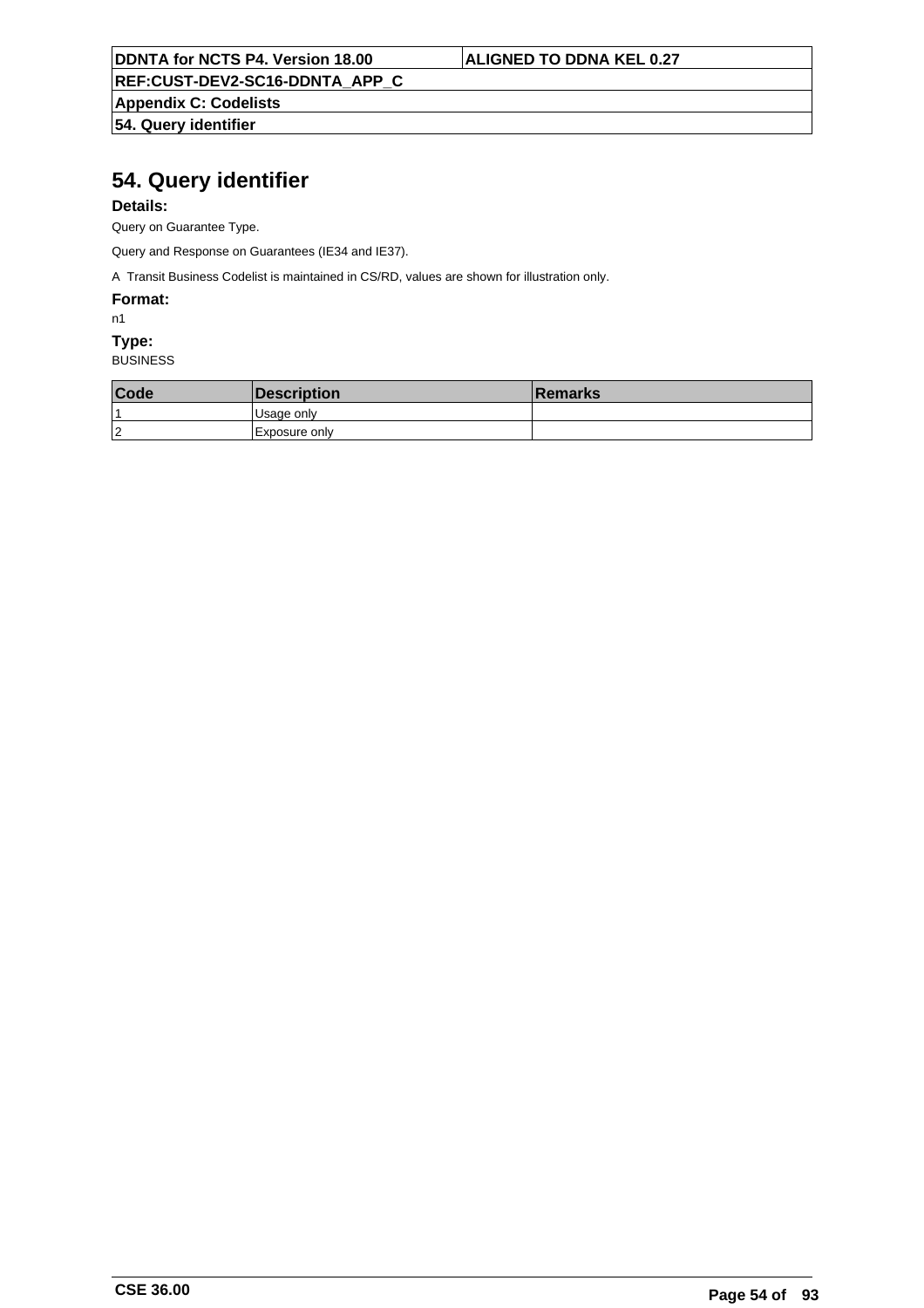**Appendix C: Codelists**

**56. Role**

# **56. Role**

## **Details:**

Customs Office performing one or more precise role(s) in Transit/Export/Import.

A/An Transit/Export/Import Business Codelist is maintained in CS/RD, values are shown for illustration only.

The same codelist values are used for all Domains (ECS/NCTS/ICS) in order to support the COL.

### **Format:**

an3

## **Type:**

| Code       | <i><b>Description</b></i>                   | ∣Remarks |
|------------|---------------------------------------------|----------|
| ∣AU™       | <b>Higher Authority</b>                     |          |
| <b>CAU</b> | Competent Authority of Country of Departure |          |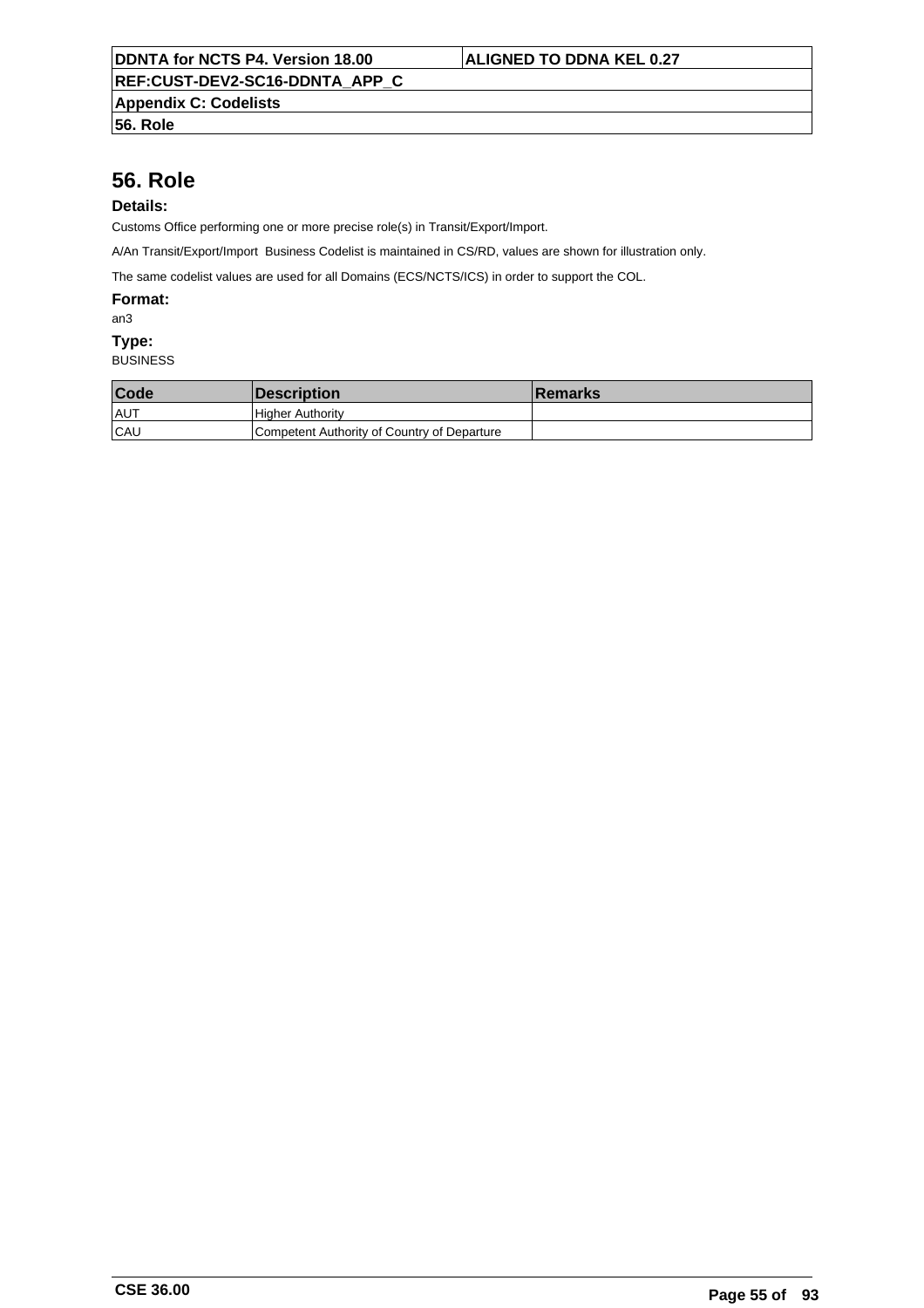**REF:CUST-DEV2-SC16-DDNTA\_APP\_C**

**Appendix C: Codelists 57. Statistics Type**

# **57. Statistics Type**

## **Details:**

The list with possible values as well as their applicability can be found in FTSS 4.00 Sec. V Heading 1.2 'Archive procedures'.

A/An Transit/Export/Import Business Codelist is maintained in CS/RD, values are shown for illustration only.

**Format:**

an4

**Type:**

| Code               | <i><b>Description</b></i>      | <b>Remarks</b> |
|--------------------|--------------------------------|----------------|
| <b>E11A</b>        | Number of Movements initiated  |                |
| IE <sub>11</sub> B | Number of Movements of type EU |                |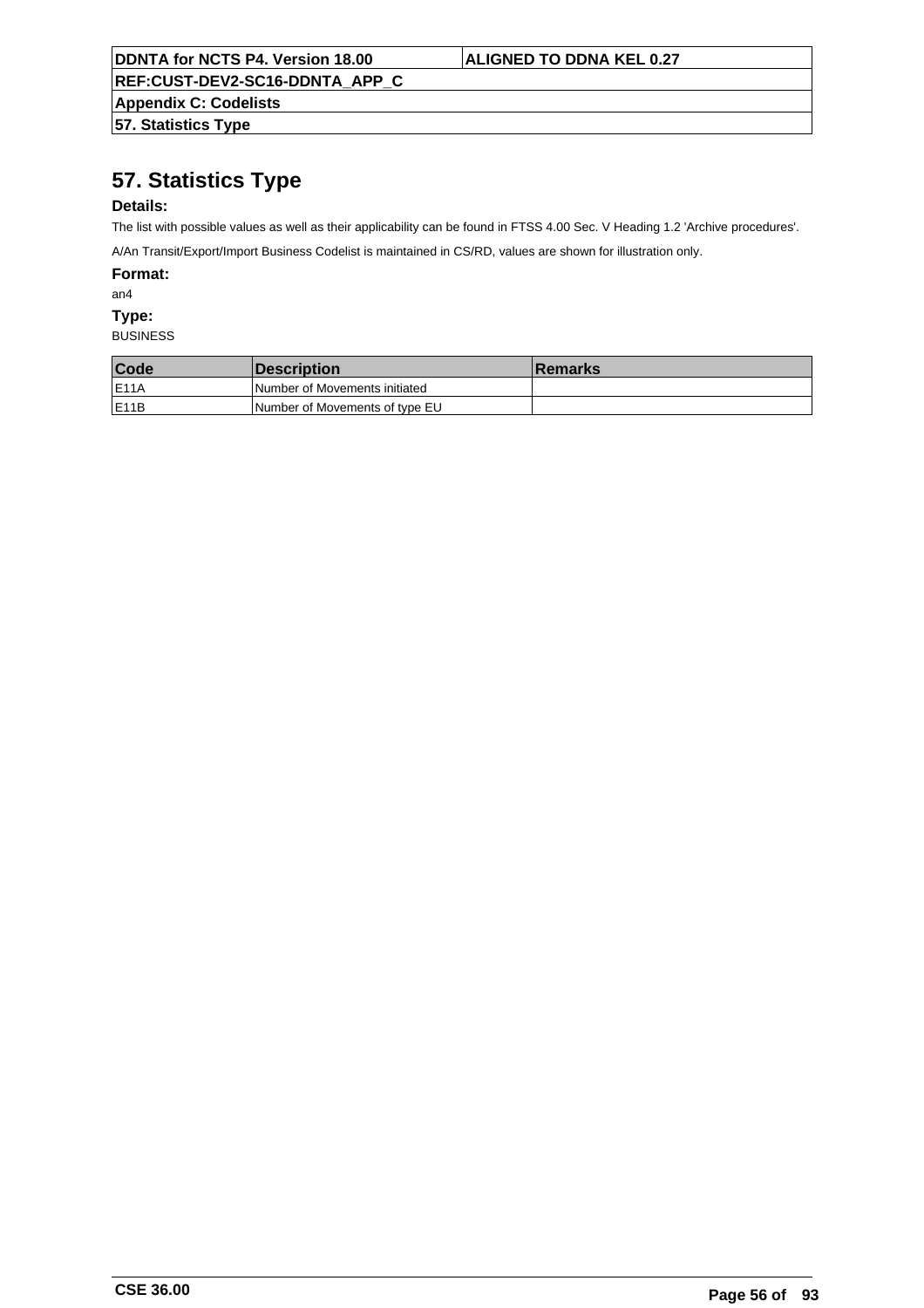**REF:CUST-DEV2-SC16-DDNTA\_APP\_C**

**Appendix C: Codelists**

**58. Customs Operation State Types**

# **58. Customs Operation State Types**

## **Details:**

- Values at Common Domain level
- Other values can be defined at national Level - The values of this Codelist are maintained in the CS\RD

## **Format:**

an..3

**Type:**

| Code | Description           | <b>∣Remarks</b> |
|------|-----------------------|-----------------|
| A01  | Arrived               |                 |
| CO2  | <b>IAAR Reauested</b> |                 |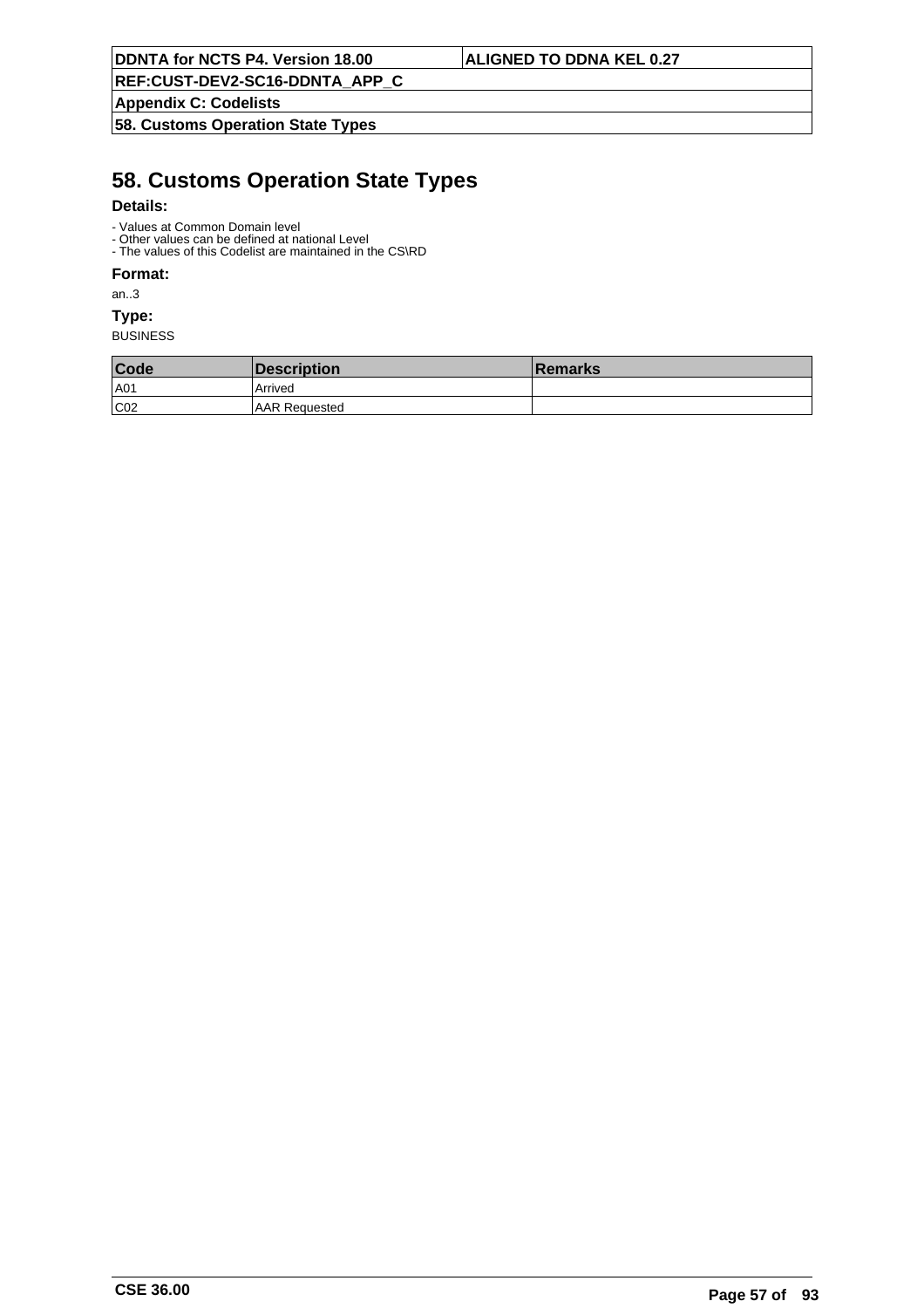| <b>DDNTA for NCTS P4. Version 18.00</b> |  |  |
|-----------------------------------------|--|--|
|                                         |  |  |

## **ALIGNED TO DDNA KEL 0.27**

**REF:CUST-DEV2-SC16-DDNTA\_APP\_C**

**Appendix C: Codelists 59. Unit of Measure**

# **59. Unit of Measure**

## **Details:**

A Transit Business Codelist is maintained in CS/RD, values are shown for illustration only.

**Format:**

a3

**Type:**

| Code | Description | <b>∣Remarks</b> |
|------|-------------|-----------------|
| HTL  | hectolitre  |                 |
| KGM  | l kiloaram  |                 |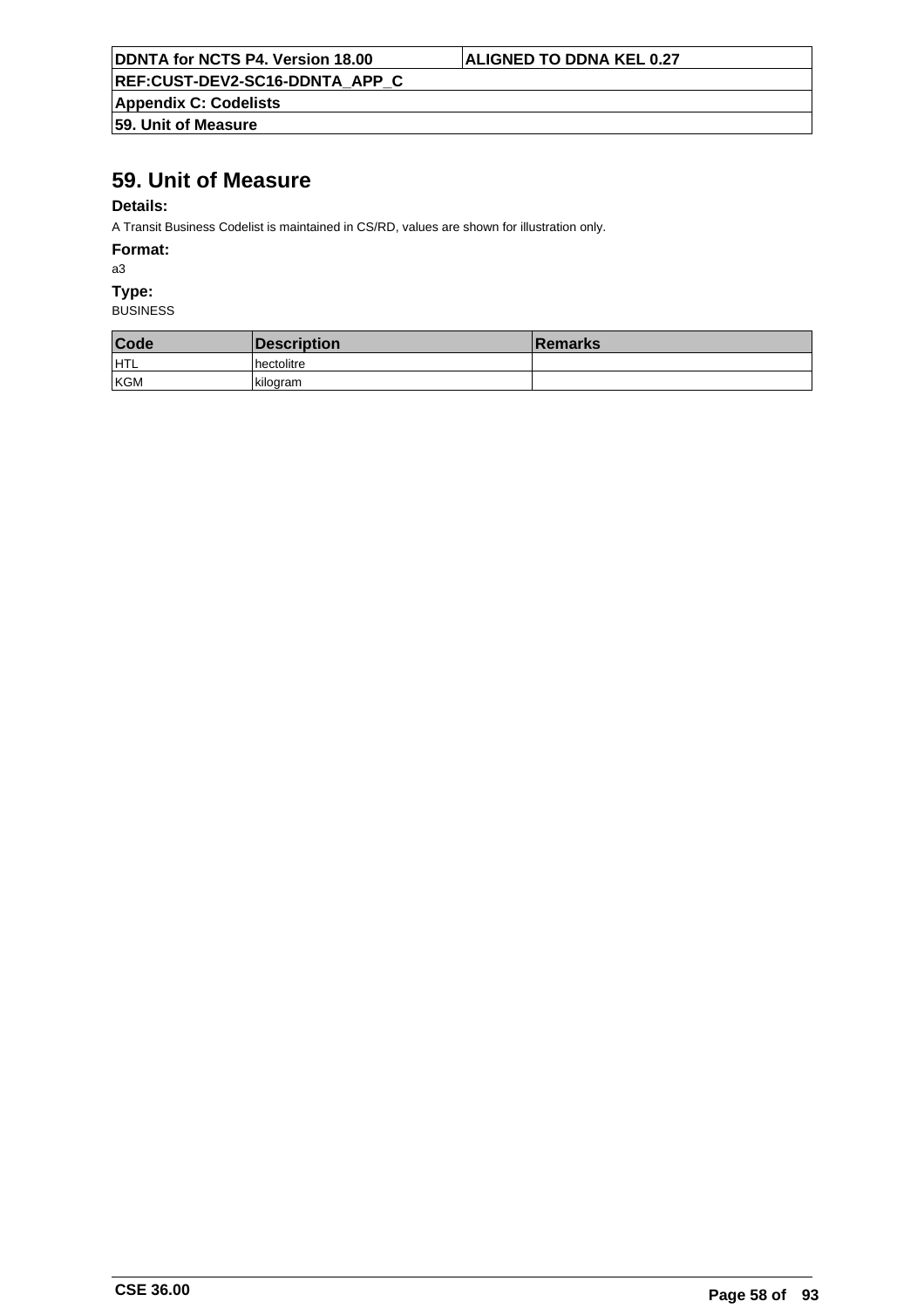**Appendix C: Codelists 60. Message Types**

# **60. Message Types**

### **Details:**

Used for attribute MESSAGE ERRORS.Association assigned code and MESSAGE.Message Type. The usage of each code in one of the UNSM templates is defined in the Remarks column. CC should in all cases be instantiated to the value of the particular domain in which the message is created. [Format: an..6]

**Format:**

an..6

**Type:**

| Code          | <b>Description</b>                                           | <b>Remarks</b>                      |
|---------------|--------------------------------------------------------------|-------------------------------------|
| <b>CC004A</b> | Amendment acceptance                                         | Values for CUSDEC                   |
| CC005A        | <b>Amendment Rejection</b>                                   | Values for FUNACK                   |
| CC007A        | Arrival notification                                         | <b>Values for CUSDEC</b>            |
| <b>CC008A</b> | Arrival notification rejection                               | <b>Values for FUNACK</b>            |
| CC009A        | Cancellation decision                                        | Values for CUSRES                   |
| CC013B        | Declaration amendment                                        | <b>Values for CUSDEC</b>            |
| <b>CC014A</b> | Declaration cancellation request                             | <b>Values for CUSDEC</b>            |
| CC015A        | Declaration data                                             | <b>Values for CUSDEC</b>            |
| CC015B        | Declaration data                                             | <b>Values for CUSDEC</b>            |
| <b>CC016A</b> | Declaration rejected                                         | <b>Values for FUNACK</b>            |
| CC017B        | Departure control results                                    | <b>Values for CUSDEC</b>            |
| CC019A        | Discrepancies                                                | <b>Values for CUSDEC</b>            |
| CC021A        | AAR rejection notification                                   | <b>Values for CUSDEC</b>            |
| CC023A        | Guarantor notification                                       | <b>Values for CUSDEC</b>            |
| CC025A        | Goods release notification                                   | <b>Values for CUSRES</b>            |
| <b>CC026A</b> | <b>Guarantee Access Codes</b>                                | <b>Values for SANCRT</b>            |
| CC028A        | <b>MRN</b> allocated                                         | <b>Values for CUSRES</b>            |
| <b>CC029B</b> | <b>Release for Transit</b>                                   | <b>Values for CUSDEC</b>            |
| CC035A        | <b>Recovery Notification</b>                                 | <b>Values for CUSRES</b>            |
| CC043A        | Unloading permission                                         | <b>Values for CUSDEC</b>            |
| <b>CC044A</b> | Unloading remarks                                            | <b>Values for CUSDEC</b>            |
| <b>CC045A</b> | Write-off notification                                       | <b>Values for CUSDEC</b>            |
| <b>CC051B</b> | No Release for Transit                                       | <b>Values for CUSDEC</b>            |
| <b>CC054A</b> | Request of release                                           | <b>Values for CUSDEC</b>            |
| <b>CC055A</b> | Guarantee not Valid                                          | <b>Values for CUSDEC</b>            |
| <b>CC058A</b> | Unloading remarks rejection                                  | <b>Values for FUNACK</b>            |
| <b>CC060A</b> | Control decision notification                                | Values for CUSRES                   |
| CC062A        | Release request rejection                                    | Values for FUNACK                   |
| <b>CC100A</b> | Ask for documents                                            | <b>Values for CUSDEC</b>            |
| <b>CC140A</b> | Request on non-arrived movement                              | <b>Values for CUSDEC</b>            |
| <b>CC141A</b> | Information about non-arrived movement                       | <b>Values for CUSRES</b>            |
| <b>CC224A</b> | Individual Guarantee Voucher Sold                            | <b>Values for SANCRT</b>            |
| <b>CC225A</b> | Guarantee update notification                                | <b>Values for FINSTA</b>            |
| <b>CC228A</b> | Comprehensive Guarantee Cancellation Liability<br>Liberation | <b>Values for FINSTA</b>            |
| <b>CC229A</b> | Individual Guarantee Voucher Revocation<br>Notification      | <b>Values for FINSTA</b>            |
| CC231A        | <b>Comprehensive Guarantee Cancellation</b><br>Notification  | <b>Values for FINSTA</b>            |
| CC928A        | Positive Acknowledge                                         | Values for CUSRES                   |
| CD001B        | Anticipated arrival record                                   | Values for CUSDEC                   |
| CD002A        | <b>AAR Request</b>                                           | Values for CUSDEC                   |
| CD003B        | <b>AAR Response</b>                                          | Values for CUSDEC                   |
| CD006A        | Arrival advice                                               | Values for CUSRES                   |
| CD010A        | Cancellation notification                                    | Values for CUSDEC                   |
| CD011A        | Sensitive goods notification                                 | Values for CUSDEC                   |
| CD012B        | AAR-TIR-SPEED                                                | Values for CUSDEC Values for CUSDEC |
| CD018B        | Destination control results                                  | Values for CUSDEC                   |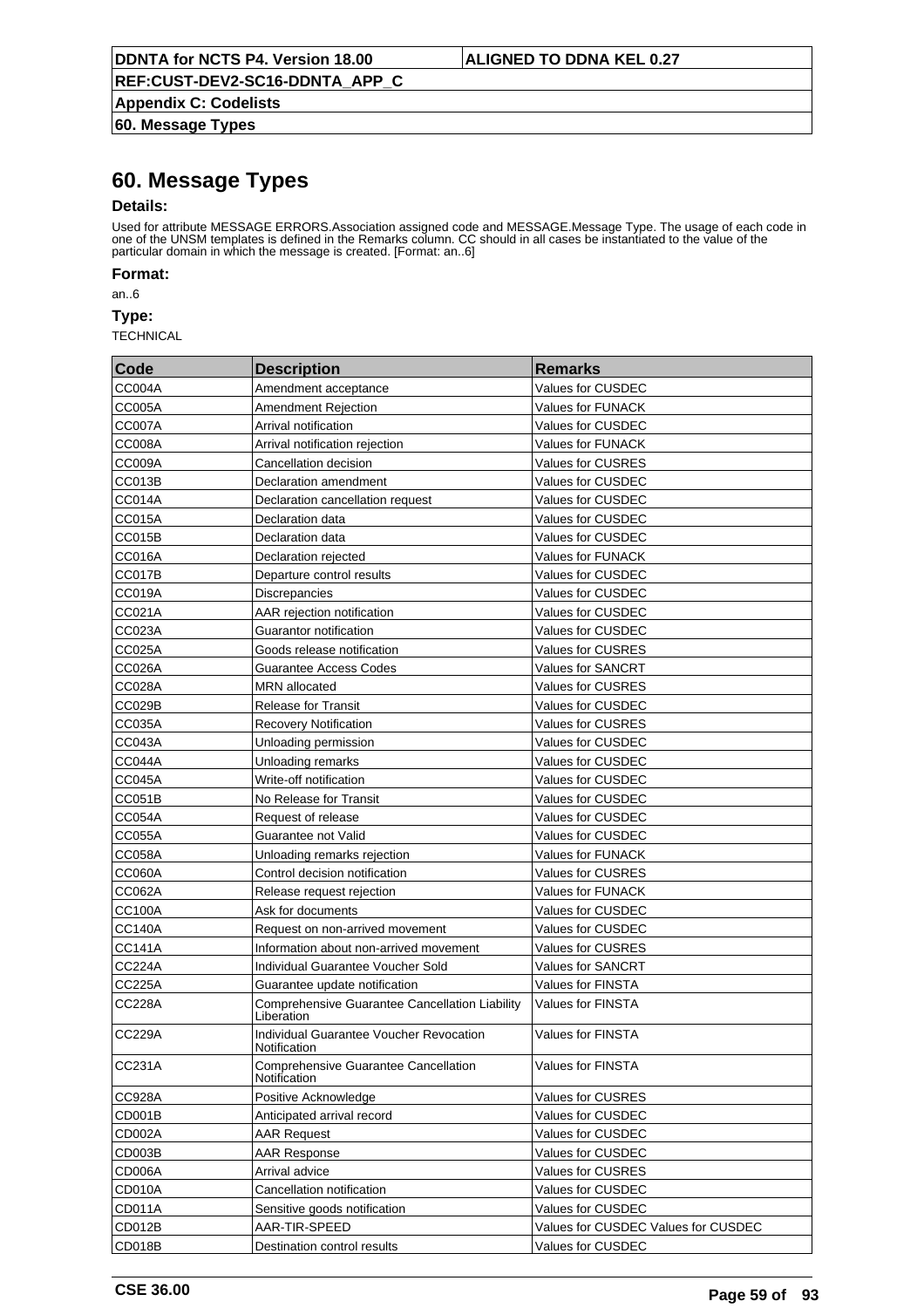# **REF:CUST-DEV2-SC16-DDNTA\_APP\_C Appendix C: Codelists**

**60. Message Types**

| <b>CD020A</b> | Discrepancies solved notification                                  | Values for CUSDEC        |
|---------------|--------------------------------------------------------------------|--------------------------|
| <b>CD024A</b> | Forwarded arrival advice                                           | <b>Values for CUSRES</b> |
| <b>CD027A</b> | Movement query                                                     | <b>Values for CUSDEC</b> |
| <b>CD030B</b> | Notification of customs offices modification to<br>common domain   | <b>Values for PARTTC</b> |
| CD031B        | Notification of customs offices modification to<br>national domain | <b>Values for PARTTC</b> |
| CD032B        | Notification of common reference data<br>modification to ND        | <b>Values for GESMES</b> |
| CD034A        | Query on Guarantees                                                | Values for BANSTA        |
| <b>CD037A</b> | Response Query on Guarantees                                       | <b>Values for BANSTA</b> |
| <b>CD038B</b> | Response to Movement Query                                         | <b>Values for CUSDEC</b> |
| <b>CD050B</b> | <b>ATR</b>                                                         | <b>Values for CUSDEC</b> |
| <b>CD059A</b> | <b>Cancel Enquiry Notification</b>                                 | <b>Values for CUSDEC</b> |
| CD063A        | Recovery Communication                                             | <b>Values for CUSRES</b> |
| CD070A        | NOTIFICATION OF SYSTEM UNAVAILABILITY<br>TO CD                     | Values for XML           |
| CD071A        | NOTIFICATION OF SYSTEM UNAVAILABILITY<br>TO ND                     | Values for XML           |
| <b>CD111A</b> | <b>Authorised Consignee Query</b>                                  | <b>Values for GENRAL</b> |
| CD112A        | Response to Authorised Consignee Query                             | <b>Values for GENRAL</b> |
| <b>CD114A</b> | <b>ATR Request</b>                                                 | <b>Values for CUSDEC</b> |
| CD115B        | <b>ATR Response</b>                                                | <b>Values for CUSDEC</b> |
| <b>CD118A</b> | <b>NCF</b>                                                         | <b>Values for CUSDEC</b> |
| <b>CD142A</b> | <b>Enguiry Request</b>                                             | Values for CUSDEC        |
| CD143A        | <b>Enquiry Response</b>                                            | <b>Values for CUSRES</b> |
| CD144A        | Enquiry information                                                | Values for CUSDEC        |
| CD145A        | <b>Enquiry information request</b>                                 | <b>Values for CUSDEC</b> |
| CD150A        | Recovery request                                                   | <b>Values for CUSDEC</b> |
| CD151A        | Recovery acceptance notification                                   | <b>Values for CUSRES</b> |
| <b>CD152A</b> | Recovery dispatch notification                                     | <b>Values for CUSDEC</b> |
| <b>CD200A</b> | Guarantee Check                                                    | Values for CUSDEC        |
| CD201A        | <b>Guarantee Check Result</b>                                      | Values for CUSRES        |
| CD203A        | Guarantee Use                                                      | <b>Values for CUSDEC</b> |
| <b>CD204A</b> | Guarantee Use Cancellation                                         | Values for CUSDEC        |
| CD205A        | <b>Guarantee Use Result</b>                                        | Values for CUSRES        |
| CD209A        | <b>Credit Reference Amount</b>                                     | <b>Values for CUSDEC</b> |
| CD411B        | Sending of statistics data                                         | <b>Values for GESMES</b> |
| <b>CD412B</b> | Statistics generated sent to national domain                       | Values for XML           |
| <b>CD413B</b> | OTS statistics sending to common domain                            | Values for XML           |
| CD901B        | Cancellation acknowledgement                                       | Values for CUSRES        |
| <b>CD904A</b> | Status request                                                     | Values for CUSDEC        |
| <b>CD905A</b> | Status response                                                    | Values for CUSRES        |
| <b>CD906A</b> | <b>Functional NACK</b>                                             | Values for FUNACK        |
| <b>CD907A</b> | <b>EDIFACT NACK</b>                                                | Values for CONTRL        |
| CD912A        | <b>Availability Matrix</b>                                         | Values for FUNACK        |
| CD913A        | Upload parsing response                                            | Values for CUSRES        |
| CD914A        | COL request                                                        | Values for PARTTC        |
| CD916A        | Common RD Request                                                  | Values for GESMES        |
| <b>CD918A</b> | <b>MRN List Query</b>                                              | Values for BANSTA        |
| CD919A        | <b>MRN List Response</b>                                           | Values for BANSTA        |
| CD931B        | COL DATA                                                           | Values for PARTTC        |
| CD932B        | Common RD Data                                                     | Values for GESMES        |
| CD971A        | FULL UNAVAILABILITY SCHEDULE                                       | Values for XML           |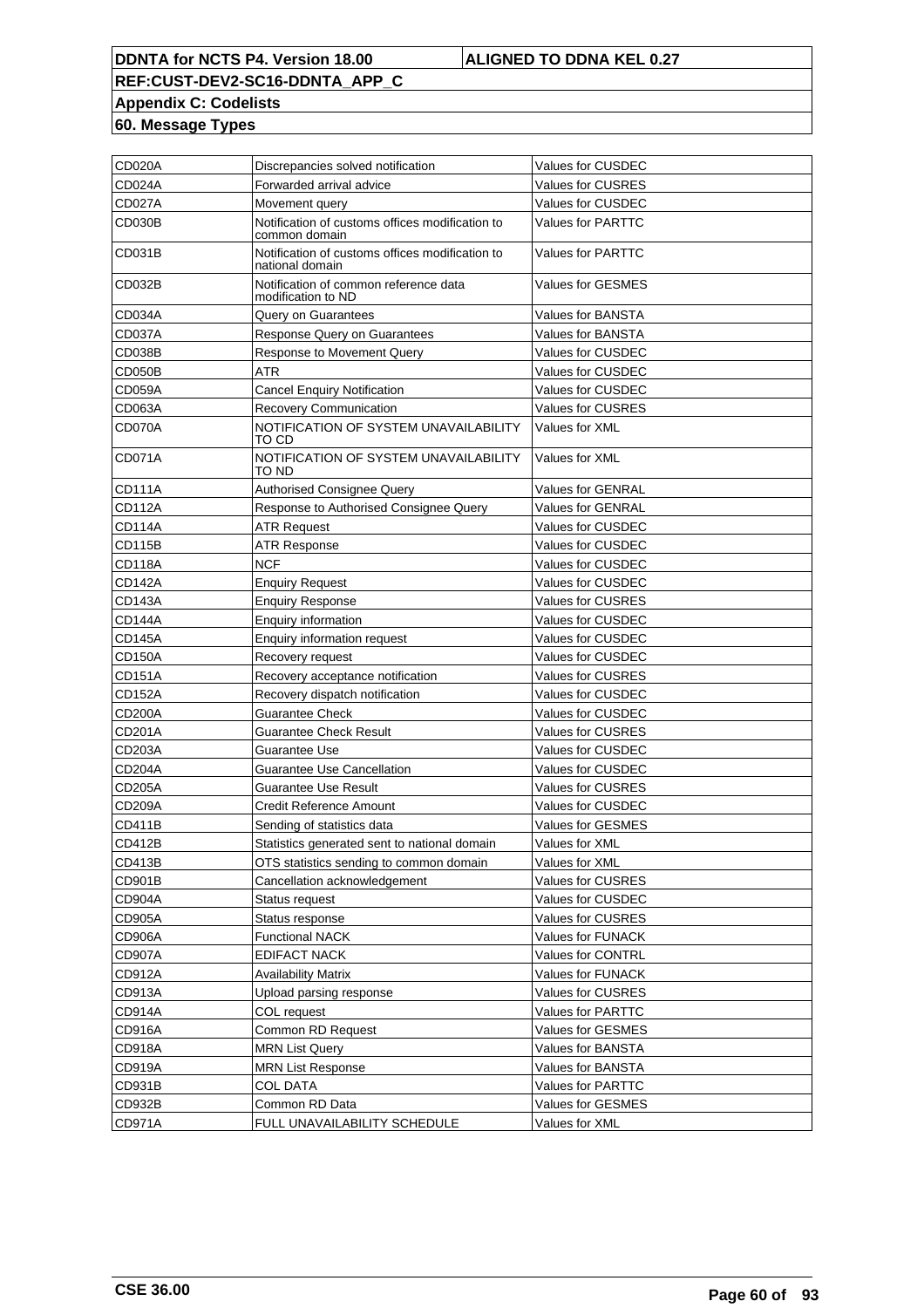# **61. ISO 6346**

# **61. ISO 6346**

### **Details:**

Algorithm for calculation of Check Character for MRN & GRN: each character (left-hand column) of the reference number is given a numeric value as determined by right-hand value.

### **Format:**

an..2

### **Type:**

| Code    | <b>Description</b>                      | <b>Remarks</b>                                                                                                                                                                                                                                                                                                                                                                                                                                    |
|---------|-----------------------------------------|---------------------------------------------------------------------------------------------------------------------------------------------------------------------------------------------------------------------------------------------------------------------------------------------------------------------------------------------------------------------------------------------------------------------------------------------------|
| MRN-GRN | Replace "ASCII" character with "Value". | ASCII - Value<br>$0 - 0$<br>$1 - 1$<br>$2 - 2$<br>$3 - 3$<br>$4 - 4$<br>$5 - 5$<br>$6 - 6$<br>$7 - 7$<br>$8 - 8$<br>$9 - 9$<br>A - 10<br>$B - 12$<br>$C - 13$<br>$D - 14$<br>$E - 15$<br>$F - 16$<br>$G - 17$<br>$H - 18$<br>$1 - 19$<br>$\sf J$ - $20$<br>$K - 21$<br>$L - 23$<br>M - 24<br>N - 25<br>$O - 26$<br>$P - 27$<br>$Q - 28$<br>$R - 29$<br>$S - 30$<br>$T - 31$<br>$U - 32$<br>$V - 34$<br>W - 35<br>$X - 36$<br>$Y - 37$<br>$Z - 38$ |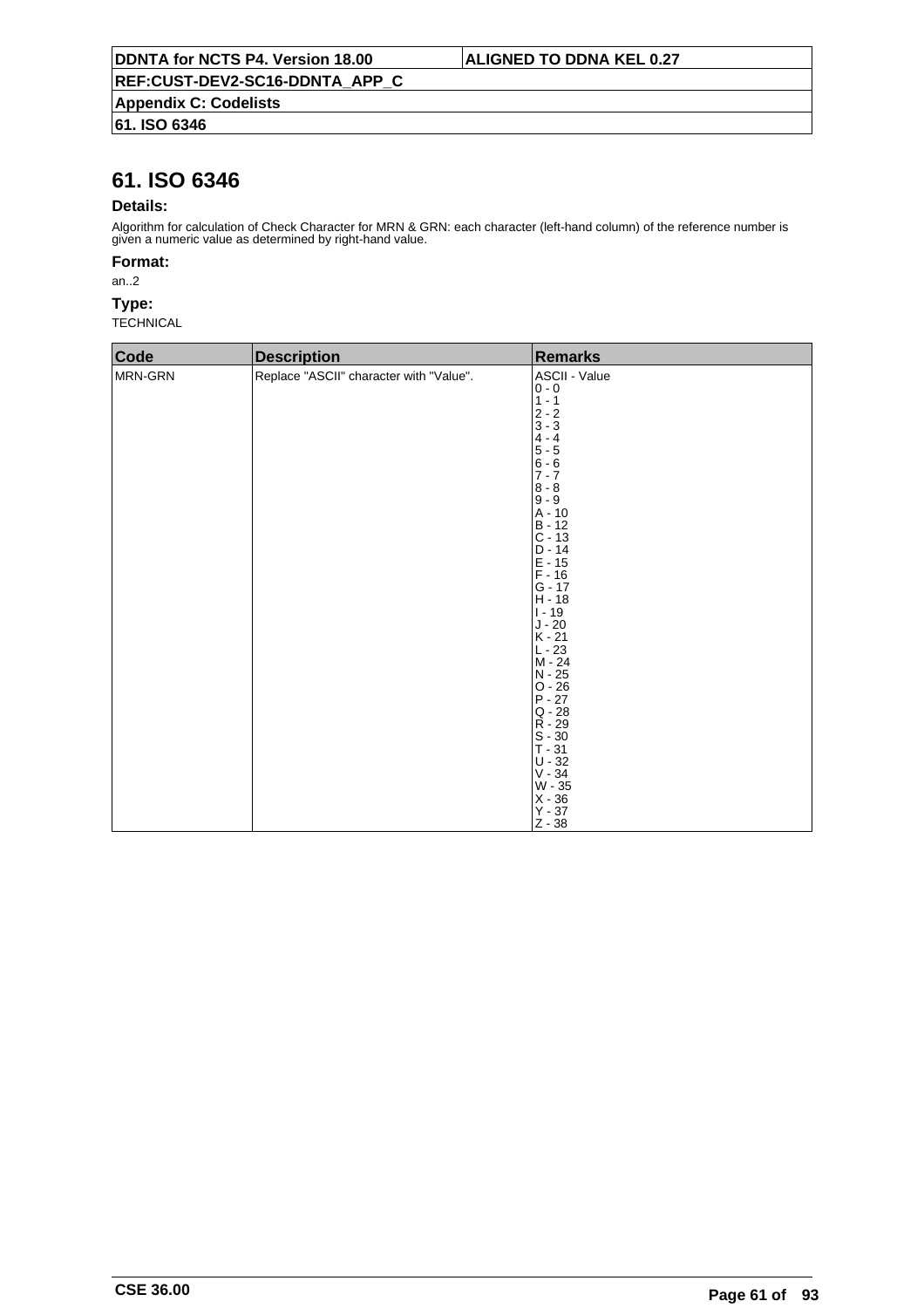**REF:CUST-DEV2-SC16-DDNTA\_APP\_C**

**Appendix C: Codelists**

**62. Sensitive Goods Commodity Code**

# **62. Sensitive Goods Commodity Code**

### **Details:**

Used as verification for SGI entries.

A Transit Business Codelist is maintained in CS/RD, values are shown for illustration only.

### **Format:**

an..6

## **Type:**

| Code   | Description | <b>Remarks</b> |
|--------|-------------|----------------|
| 010210 | 010210      |                |
| 010290 | 010290      |                |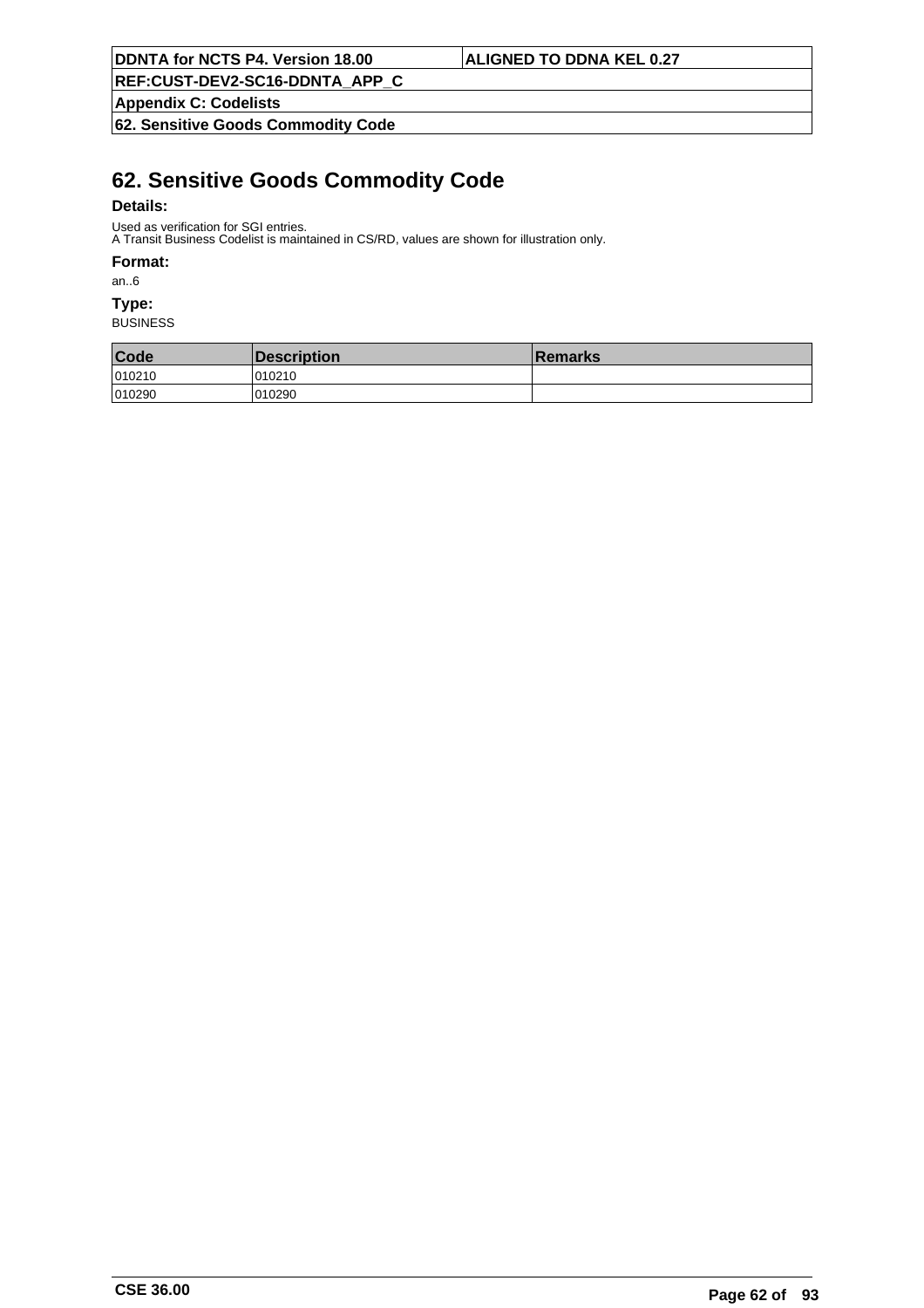**REF:CUST-DEV2-SC16-DDNTA\_APP\_C**

**Appendix C: Codelists**

**63. Country Codes (Common Transit outside Community)**

# **63. Country Codes (Common Transit outside Community)**

### **Details:**

This codelist is a Business Codelist maintained in CS/RD and can be found by selecting the countries with country regime equal to TOC. Values are shown for illustration only.

### **Format:**

a2

# **Type:**

| Code       | Description     | <b>Remarks</b> |
|------------|-----------------|----------------|
| CH         | Switzerland     |                |
| lıs        | <b>I</b> celand |                |
| <b>ITR</b> | Turkev          |                |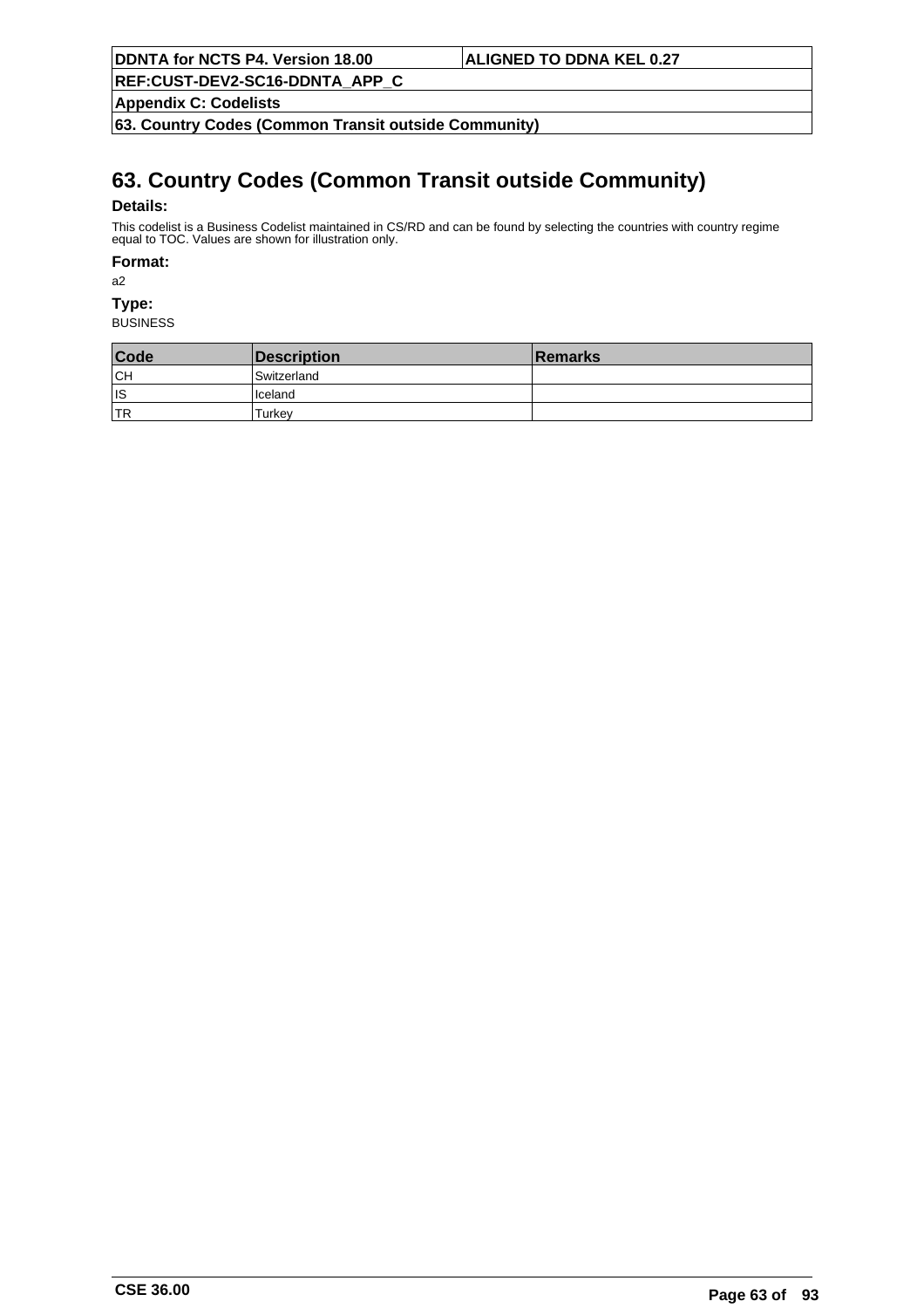**REF:CUST-DEV2-SC16-DDNTA\_APP\_C**

**Appendix C: Codelists**

**64. Sensitive Goods Code**

# **64. Sensitive Goods Code**

## **Details:**

Used as verification for the additional identifier.

## **Format:**

n..2

**Type:**

| Code | $10 - 20$<br>escription | ∣Remarks |
|------|-------------------------|----------|
| ∣ 4  |                         |          |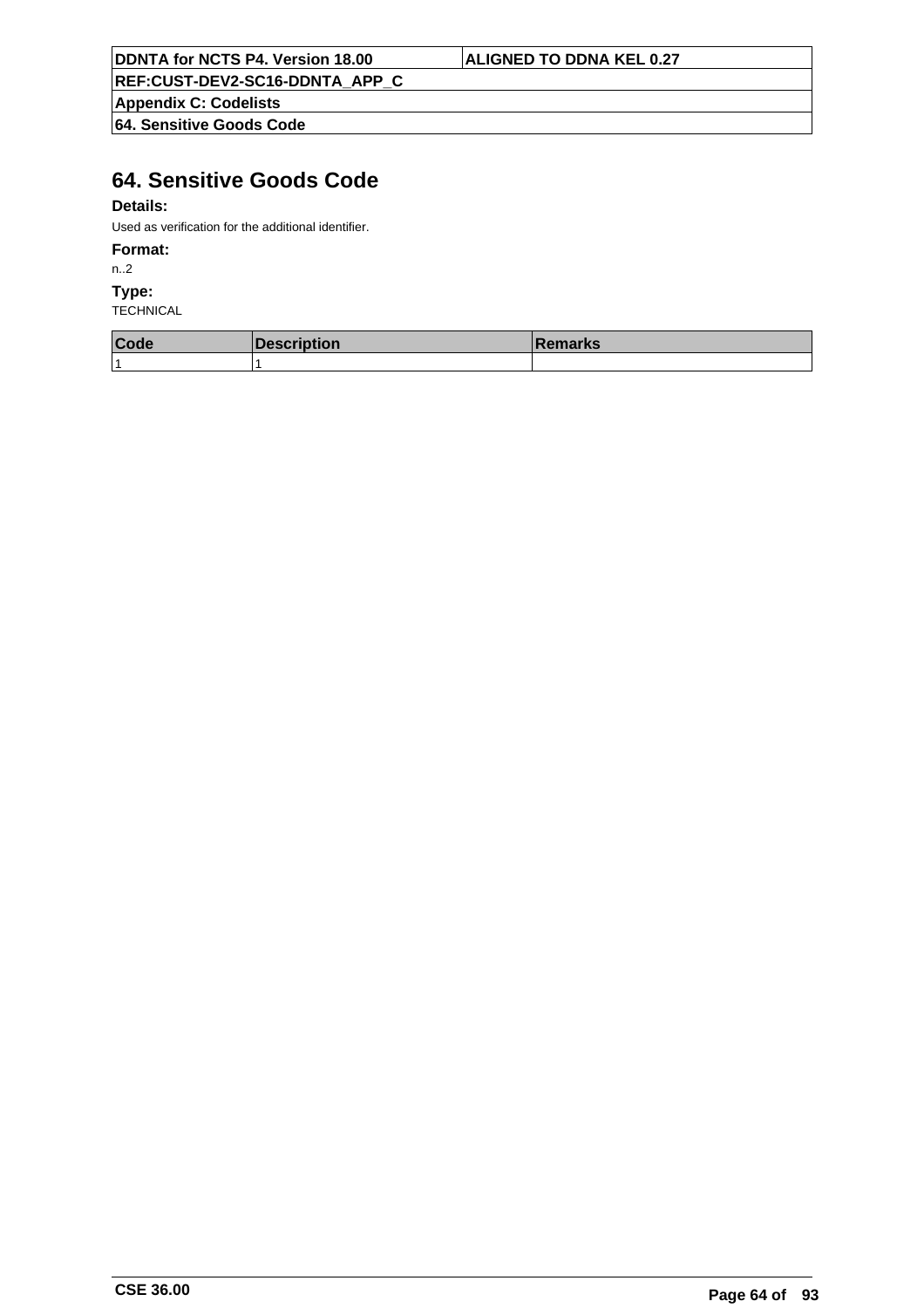**REF:CUST-DEV2-SC16-DDNTA\_APP\_C**

**Appendix C: Codelists 65. UNOD Languages**

# **65. UNOD Languages**

## **Details:**

Codes for those languages that utilise the UNOD (Latin-2) character set.

### **Format:**

a2

## **Type:**

| Code                              | <b>Description</b> | Remarks |
|-----------------------------------|--------------------|---------|
| cs                                | Czech              |         |
| HR                                | Croatian           |         |
| HU                                | Hungarian          |         |
| PL                                | Polish             |         |
| RO                                | Romania            |         |
| $\overline{\mathsf{s}\mathsf{k}}$ | Slovak             |         |
| ∣s∟                               | Slovenian          |         |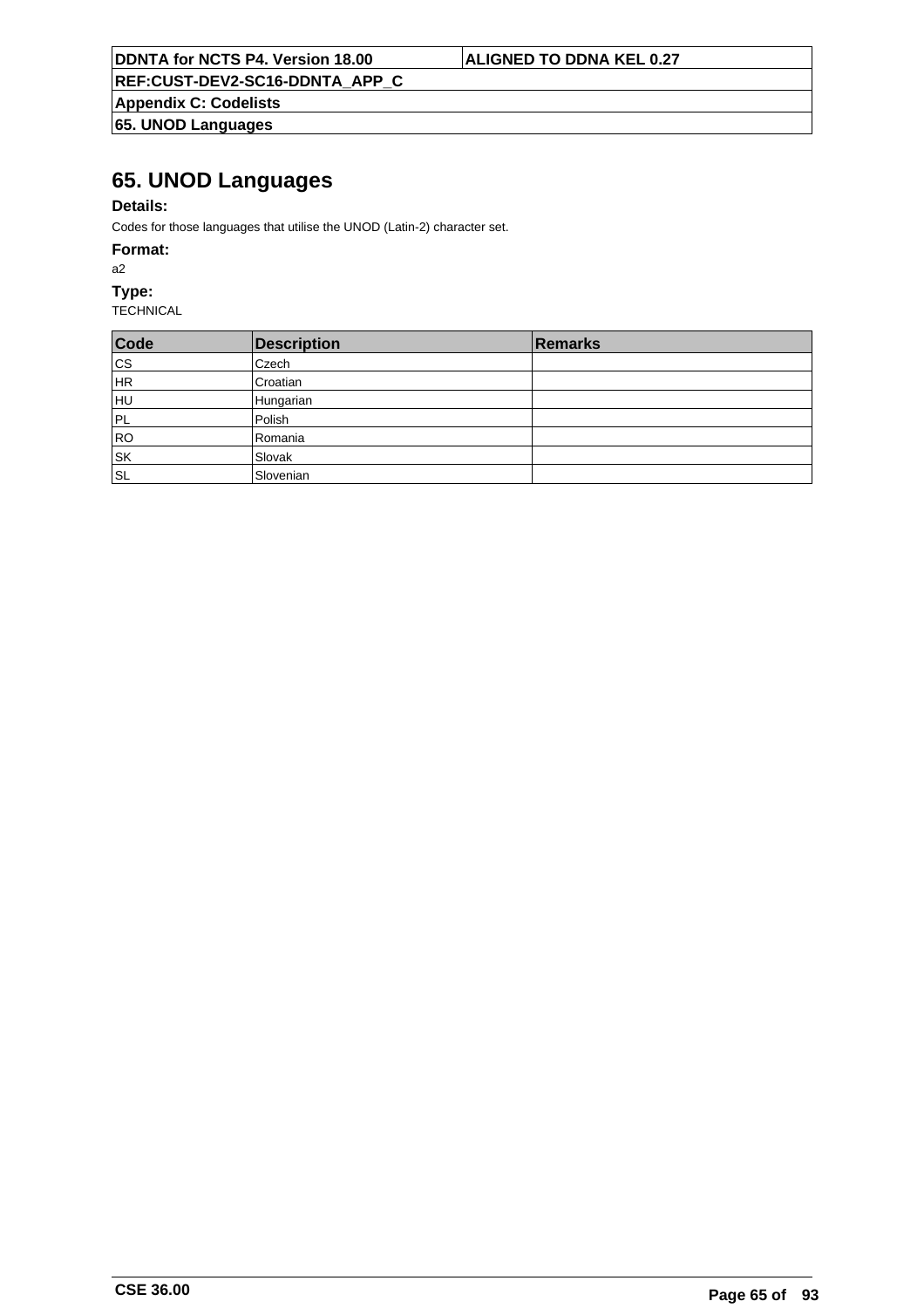**REF:CUST-DEV2-SC16-DDNTA\_APP\_C**

**Appendix C: Codelists 66. UNOF Languages**

# **66. UNOF Languages**

## **Details:**

Codes for those languages that utilise the UNOF 5 (Greek) character set.

The technical codes included in Business Codelists will be maintained by the CS/RD, since the Business Codelists as whole are maintained by CS/RD.

## **Format:**

a2

### **Type:**

| Code |                   | emarks |
|------|-------------------|--------|
| IEL  | Ellinika<br>ireek |        |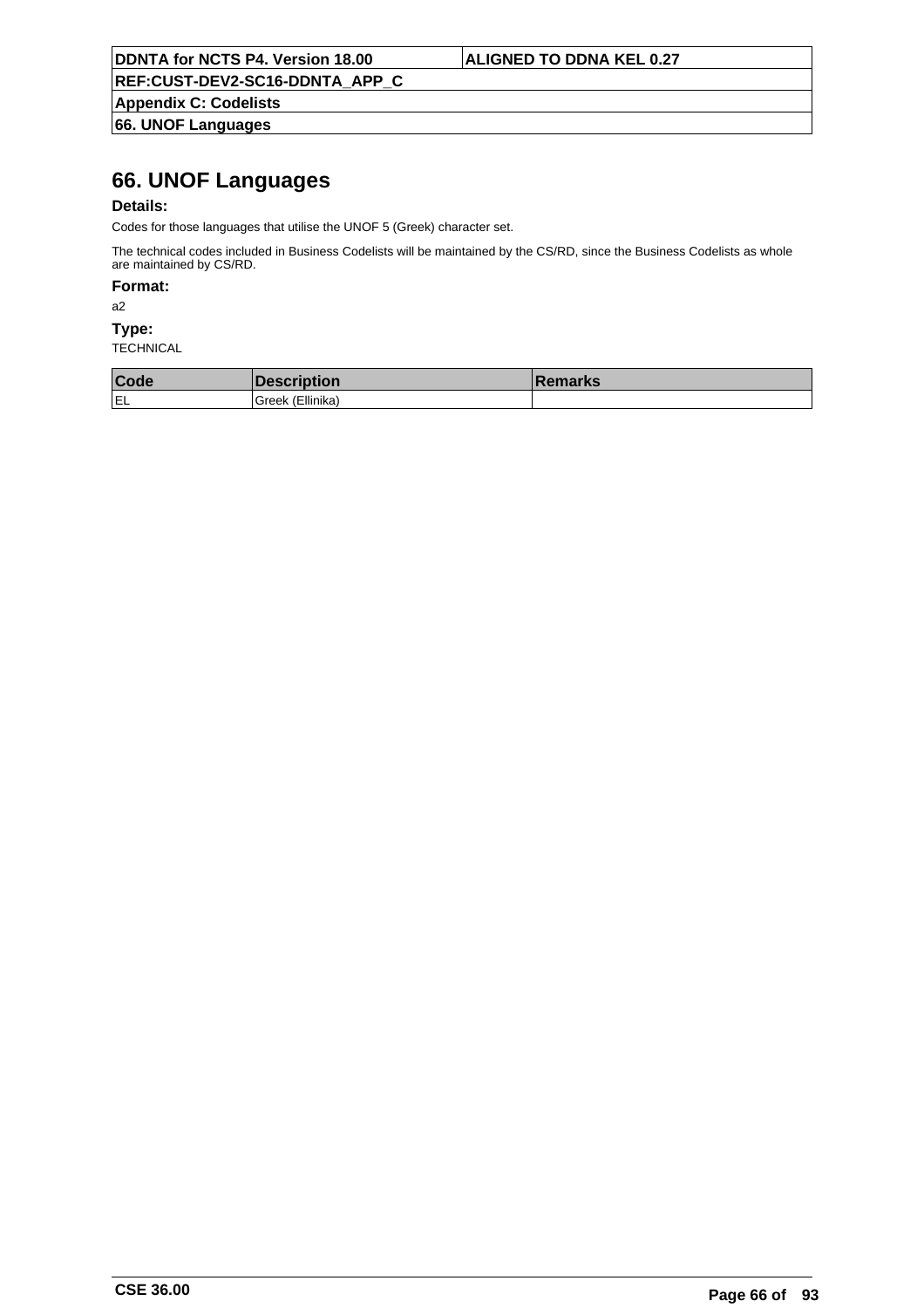**REF:CUST-DEV2-SC16-DDNTA\_APP\_C**

**Appendix C: Codelists 67. Specific notes code**

# **67. Specific notes code**

## **Details:**

Specific notes to be entered in the Customs Office List.

The same codelist values are used for both Domains (ECS/NCTS/ICS) in order to support the COL.

**Format:**

an..6

**Type:**

| Code          | <b>Description</b>                                                                                                         | <b>Remarks</b> |
|---------------|----------------------------------------------------------------------------------------------------------------------------|----------------|
| <b>SN0001</b> | This customs office is open on public holidays                                                                             |                |
| <b>SN0002</b> | This customs office deals with transit operations<br>under simplified procedure (authorised consignee)<br>consianor) onlv. |                |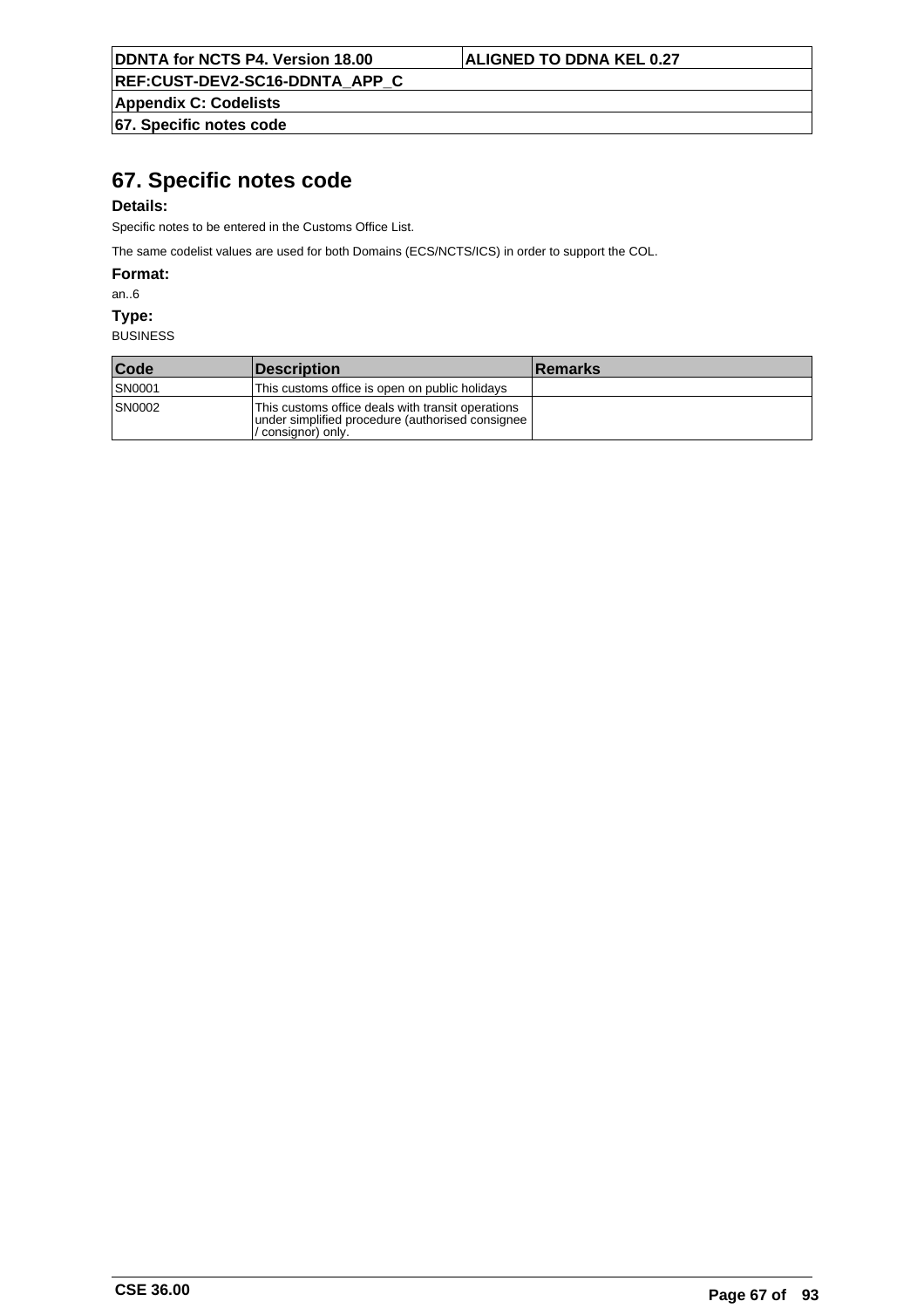**Appendix C: Codelists**

**68. Business Functionality Code**

# **68. Business Functionality Code**

**Details:**

## **Format:**

a1

**Type:** TECHNICAL

| Code          | <b>Description</b>                      | <b>Remarks</b> |
|---------------|-----------------------------------------|----------------|
| A             | All Functionality                       |                |
| B             | Departure Processing                    |                |
| $\mathsf{C}$  | <b>Arrival Processing</b>               |                |
| D             | Guarantee                               |                |
| E             | Enquiry                                 |                |
| ${\mathsf G}$ | Office of Transit Processing            |                |
| H             | Reference Data                          |                |
| J             | <b>Consignee Query</b>                  |                |
| M             | <b>OLAF</b>                             |                |
|               | NCTS P4 functionality (Security & ATIS) |                |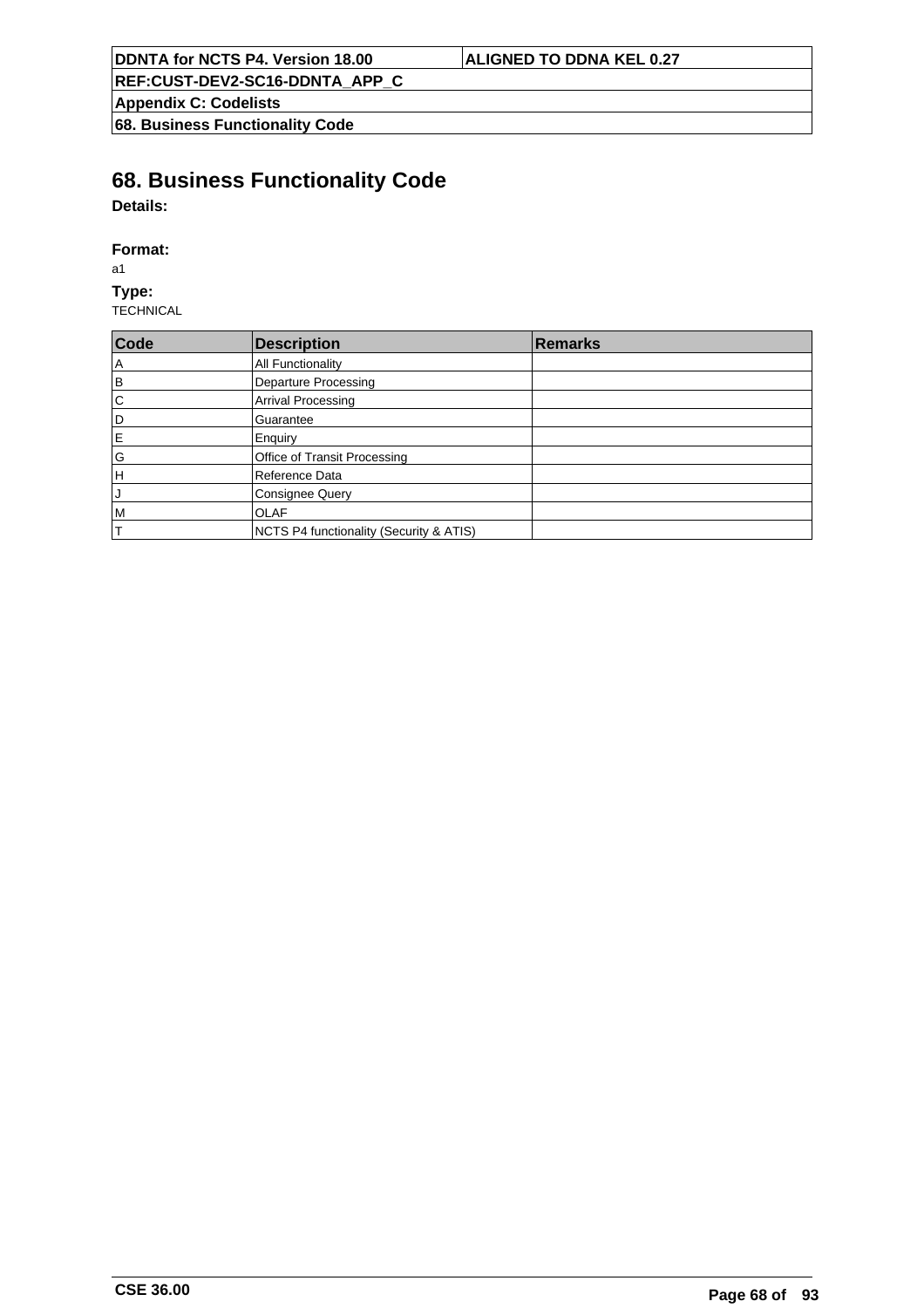**REF:CUST-DEV2-SC16-DDNTA\_APP\_C**

**Appendix C: Codelists**

**69. Discrepancies Solved Notification Code**

# **69. Discrepancies Solved Notification Code**

## **Details:**

Used for verification of code entered.

A Transit Business Codelist is maintained in CS/RD, values are shown for illustration only.

**Format:**

an..2

**Type:**

| Code | <i><b>Description</b></i>       | <b>Remarks</b> |
|------|---------------------------------|----------------|
| 0 ا  | Discrepancy not solved at OoDep |                |
|      | Discrepancy solved at OoDep     |                |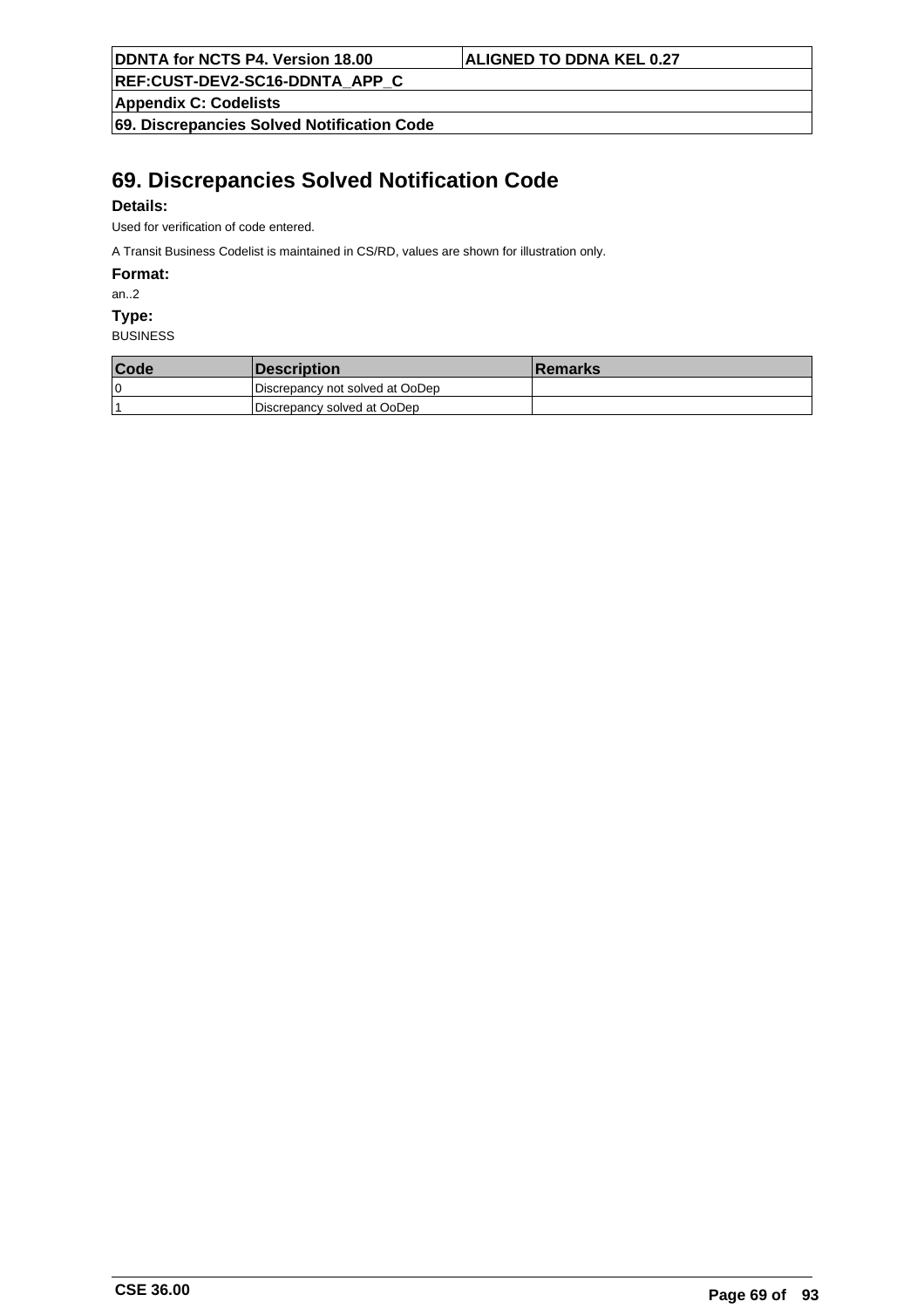**Appendix C: Codelists**

**70. Country Codes (Customs Office Lists)**

# **70. Country Codes (Customs Office Lists)**

## **Details:**

All the countries included in code list 9 excluding AX, GF, GP, LI, MC, MQ, RE, SJ and YT. The same codelist values are used for all Domains (ECS/NCTS/ICS) in order to support the COL. Values are shown for illustration only.

### **Format:**

a2

**Type:**

| Code | Description | ∣Remarks |
|------|-------------|----------|
| AD   | Andorra     |          |
| lat  | Austria     |          |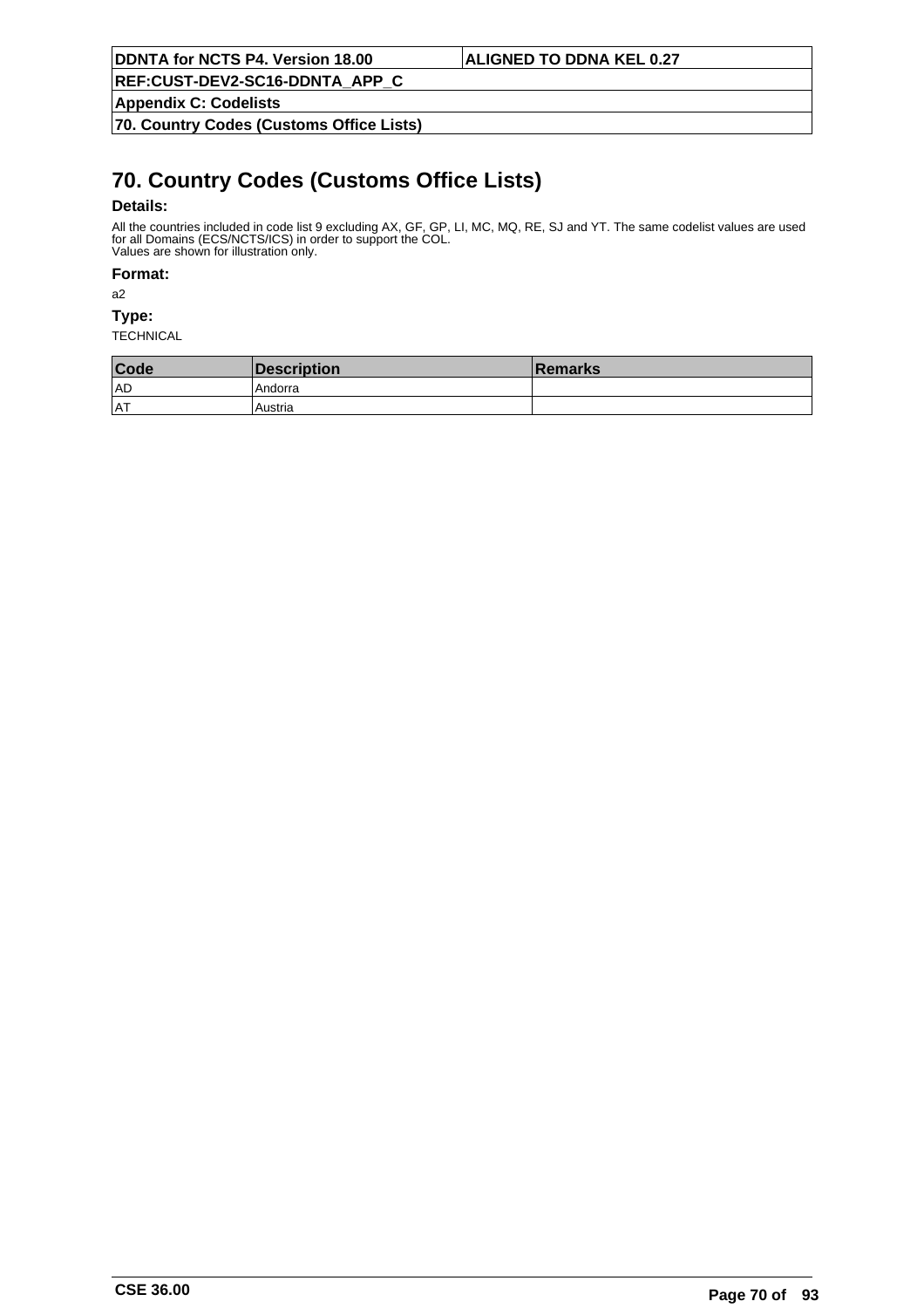**REF:CUST-DEV2-SC16-DDNTA\_APP\_C**

**Appendix C: Codelists**

**71. Country Codes (Guarantee Management - non EC)**

# **71. Country Codes (Guarantee Management - non EC)**

## **Details:**

The codes of SM as well as the codes of all the countries included in code list 63 - Country Codes (Common Transit outside Community), excluding the LI and SJ will be included.

### **Format:**

a2

**Type:**

| Code      | <b>Description</b> | Remarks |
|-----------|--------------------|---------|
| AD        | l Andorra          |         |
| ∣сн       | Switzerland        |         |
| ∣ıs       | Iceland            |         |
| NO        | Norway             |         |
| SM        | San Marino         |         |
| <b>TR</b> | Turkey             |         |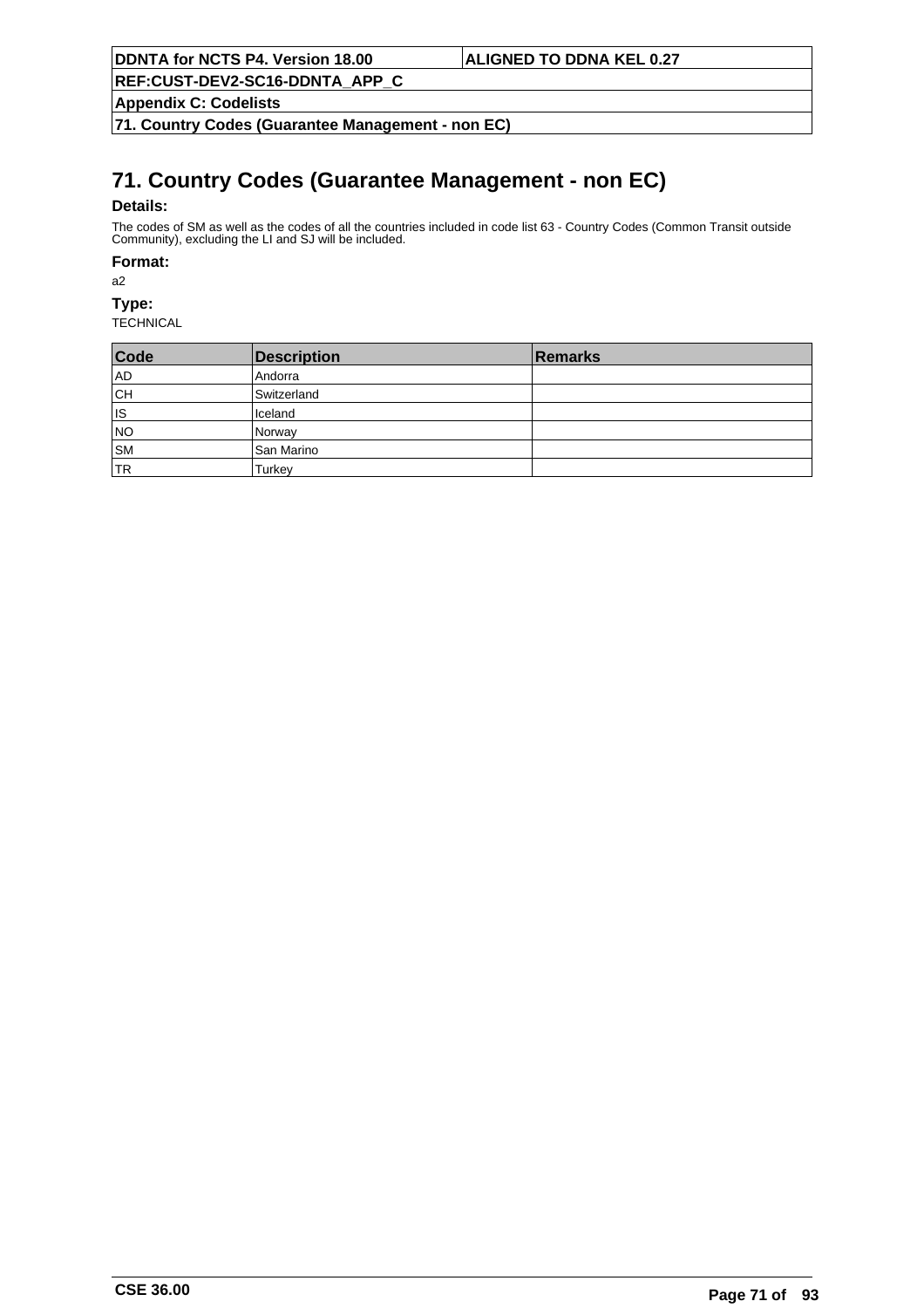**REF:CUST-DEV2-SC16-DDNTA\_APP\_C**

**Appendix C: Codelists**

**74. Message types for BANSTA**

# **74. Message types for BANSTA**

## **Details:**

Used for attribute MESSAGE ERRORS.Association assigned code and MESSAGE.Message Type.

The codelist that is used in the TMS is codelist 60.

**Format:**

an..6

**Type:**

| Code   | <b>Description</b>           | <b>Remarks</b> |
|--------|------------------------------|----------------|
| CD034A | lQuerv on Guarantees         |                |
| CD037A | Response query on Guarantees |                |
| CD918A | MRN List Query               |                |
| CD919A | <b>IMRN List Response</b>    |                |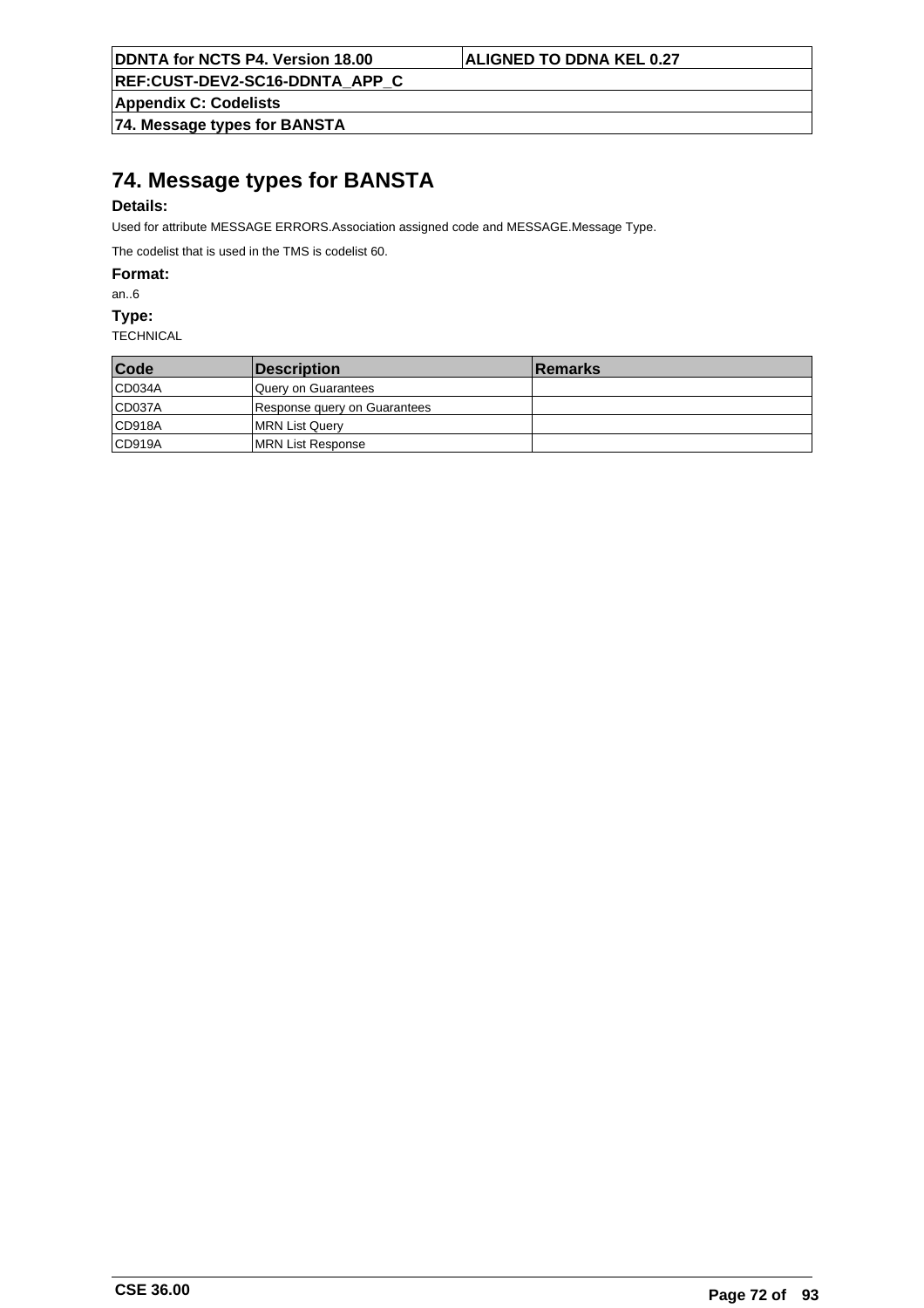**REF:CUST-DEV2-SC16-DDNTA\_APP\_C**

**Appendix C: Codelists**

**75. Message types for GENRAL**

# **75. Message types for GENRAL**

## **Details:**

Used for attribute MESSAGE ERRORS.Association assigned code and MESSAGE.Message Type.

The codelist that is used in the TMS is codelist 60.

**Format:**

an..6

**Type:**

| Code   | <i><b>Description</b></i>              | <b>Remarks</b> |
|--------|----------------------------------------|----------------|
| CD111A | Authorised Consignee Query             |                |
| CD112A | Response to Authorised Consignee Query |                |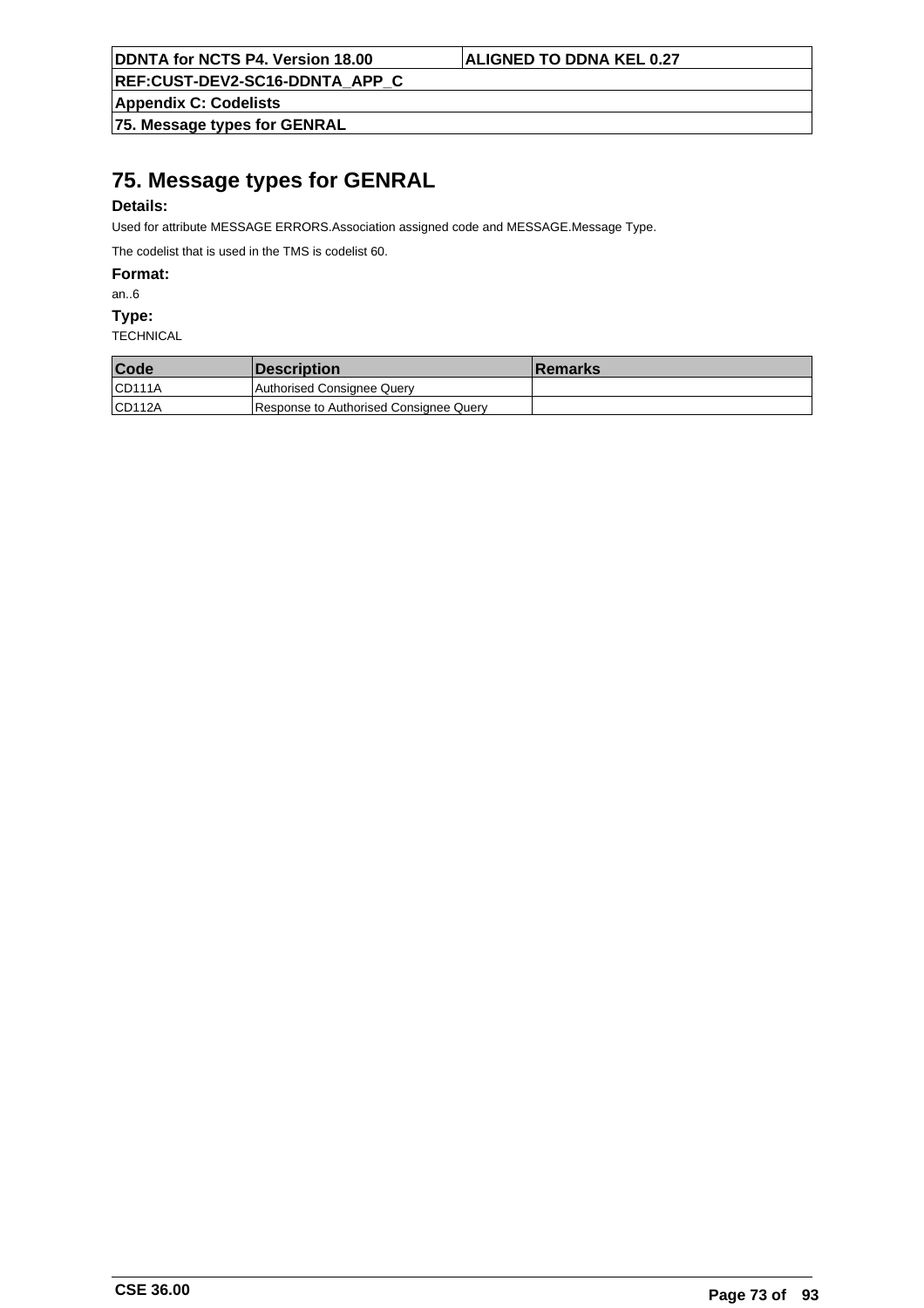**REF:CUST-DEV2-SC16-DDNTA\_APP\_C**

**Appendix C: Codelists**

**77. Message types for FINSTA**

# **77. Message types for FINSTA**

## **Details:**

Used for attribute MESSAGE ERRORS.Association assigned code and MESSAGE.Message Type.

The codelist that is used in the TMS is codelist 60.

**Format:**

an..6

**Type:**

| Code   | Description                                                    | <b>Remarks</b> |
|--------|----------------------------------------------------------------|----------------|
| CC225A | Guarantee Update Notification                                  |                |
| CC228A | Comprehensive Guarantee Cancellation Liability<br>Liberation   |                |
| CC229A | Individual Guarantee Voucher Revocation<br><b>Notification</b> |                |
| CC231A | Comprehensive Guarantee Cancellation<br>l Notification         |                |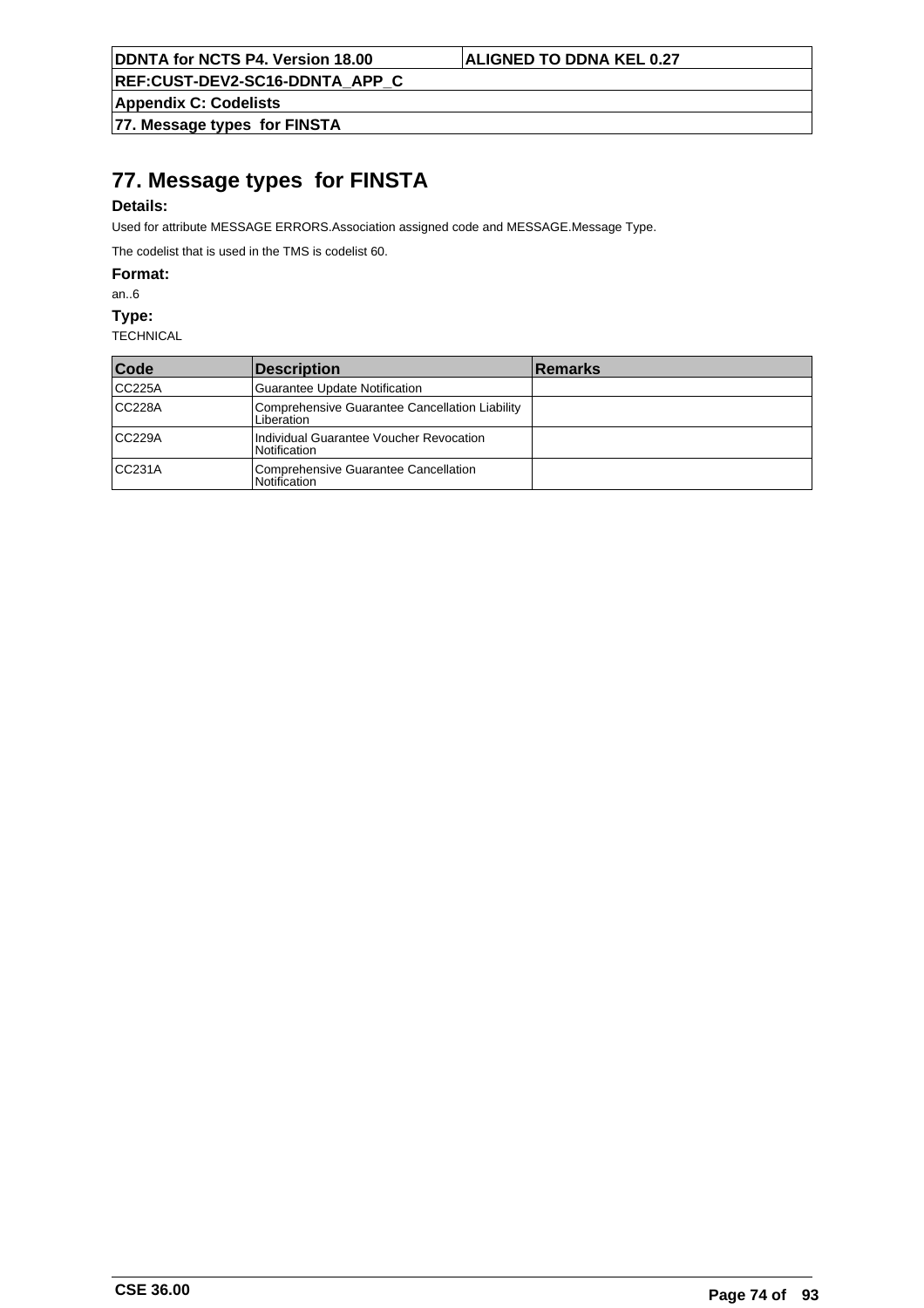**REF:CUST-DEV2-SC16-DDNTA\_APP\_C**

**Appendix C: Codelists**

**78. Message types for SANCRT**

# **78. Message types for SANCRT**

## **Details:**

Used for attribute MESSAGE ERRORS.Association assigned code and MESSAGE.Message Type.

The codelist that is used in the TMS is codelist 60.

**Format:**

an..6

**Type:**

| Code   | <b>Description</b>                | <b>Remarks</b> |
|--------|-----------------------------------|----------------|
| CC026A | Guarantee Access Codes            |                |
| CC224A | Individual Guarantee Voucher Sold |                |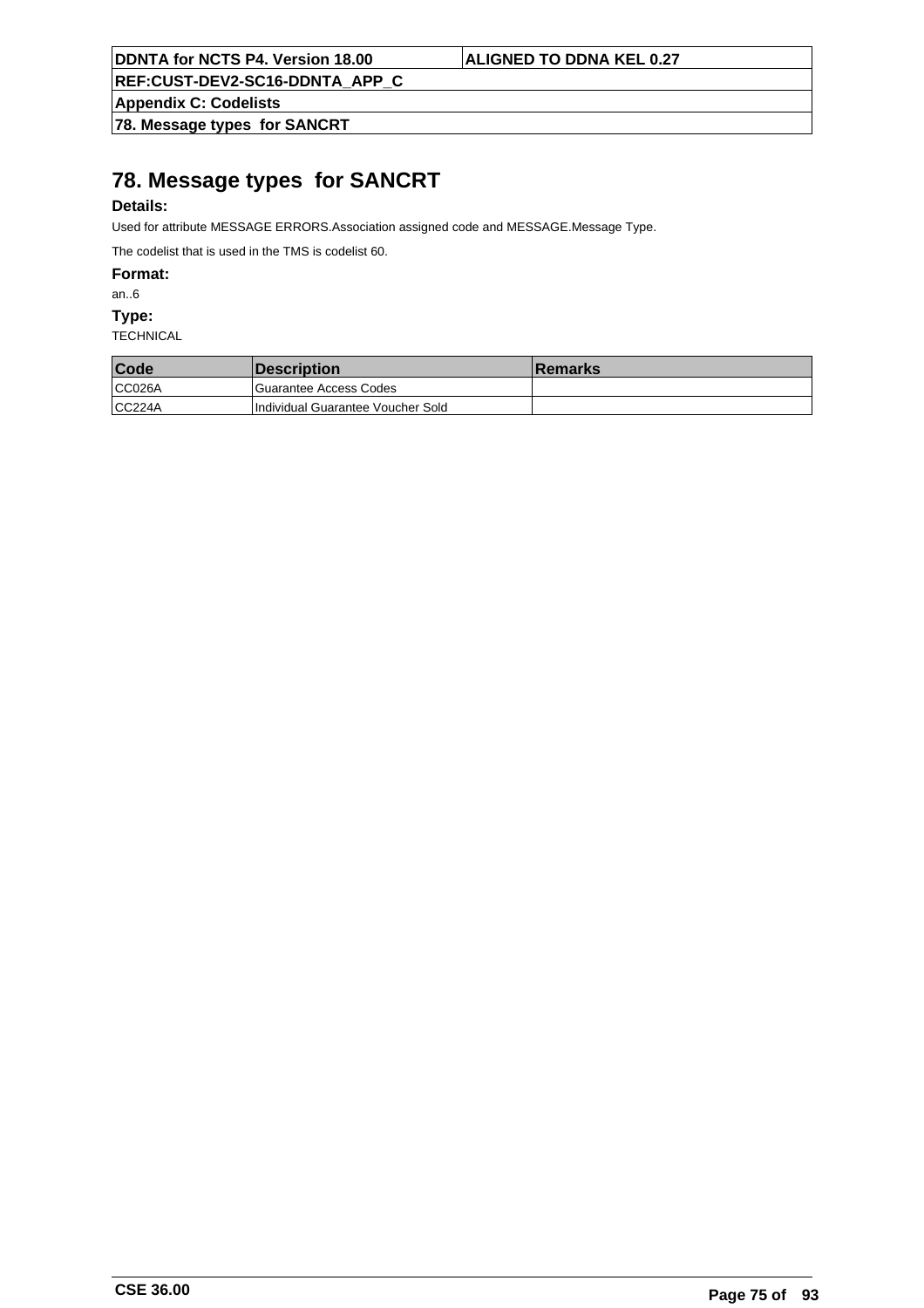**REF:CUST-DEV2-SC16-DDNTA\_APP\_C**

**Appendix C: Codelists**

**79. System Unavailability Type**

# **79. System Unavailability Type**

## **Details:**

Used for the attribute SYSTEM UNAVAILABILITY.System Unavailability Type.

### **Format:**

a1

#### **Type:**

| Code | Description                      | <b>Remarks</b> |
|------|----------------------------------|----------------|
| ١N   | Business service not implemented |                |
| ١s   | Scheduled Unavailability         |                |
| ΙU   | Unscheduled Unavailability       |                |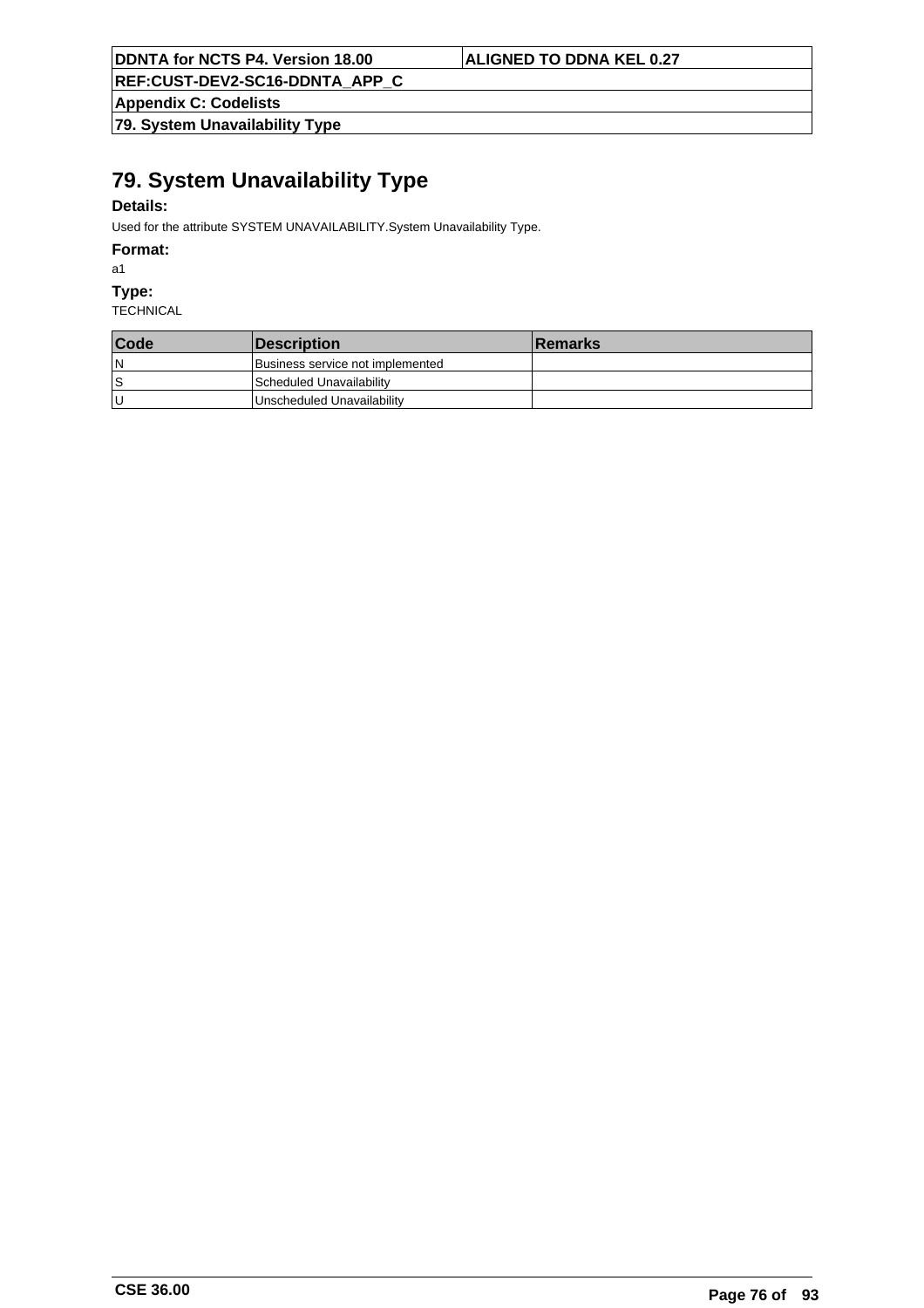**REF:CUST-DEV2-SC16-DDNTA\_APP\_C**

**Appendix C: Codelists 80. UNOH Languages**

# **80. UNOH Languages**

## **Details:**

Codes for those languages that utilise the UNOH (Latin-4) character set.

### **Format:**

a2

## **Type:**

| Code       | Description           | <b>Remarks</b> |
|------------|-----------------------|----------------|
| <b>IET</b> | <sup>I</sup> Estonian |                |
| דוו        | Lithuanian            |                |
| <b>ILV</b> | Latvian               |                |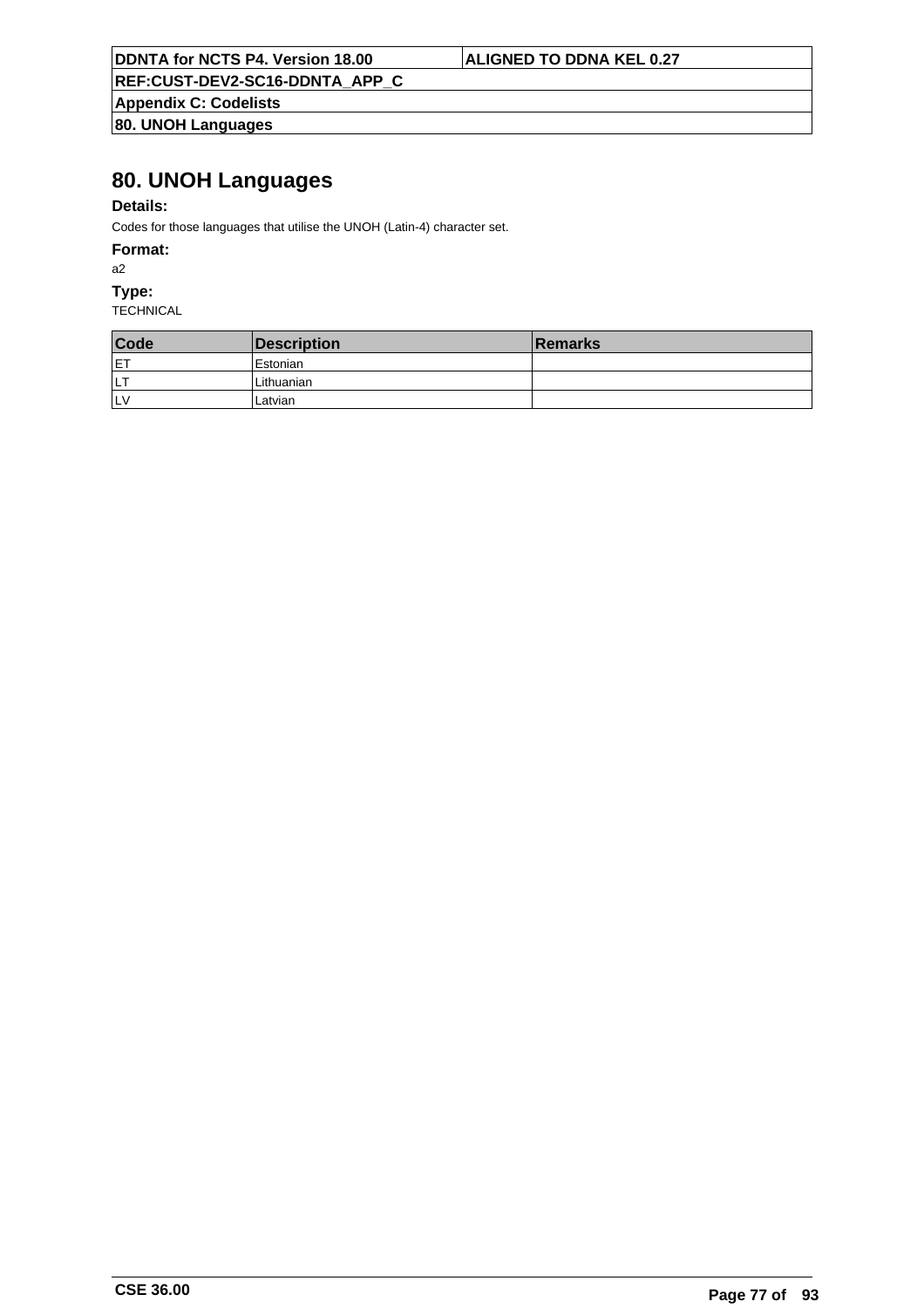**REF:CUST-DEV2-SC16-DDNTA\_APP\_C**

**Appendix C: Codelists**

# **81. CS/MIS status**

## **81. CS/MIS status**

## **Details:**

Used to represent the statuses that CS/MIS supports.

#### **Format:**

an2

### **Type:**

| Code           | Description                                                                 | <b>Remarks</b> |
|----------------|-----------------------------------------------------------------------------|----------------|
| lCM.           | Control Results Sent by Office of Destination<br>(been completed by a IE18) |                |
| CN             | Cancelled (manually within CS/MIS or by a IE10)                             |                |
| INF            | No results                                                                  |                |
| I PN           | Open (movements with status neither Closed nor<br>Released nor Arrived)     |                |
| lum            | Under Enguiry Reminder (awaiting answer to<br>IE105, no IE59 or IE63 sent)  |                |
| IUQ.           | Under Enguiry Request (awaiting answer to<br>IE104, no IE59 or IE63 sent)   |                |
| UR.            | Under Recovery Procedure (IE63 is sent)                                     |                |
| W <sub>0</sub> | Released (Awaiting IE06/IE10 for at least M<br>days)                        |                |
| l W8           | Arrived (Awaiting IE18 for at least N days)                                 |                |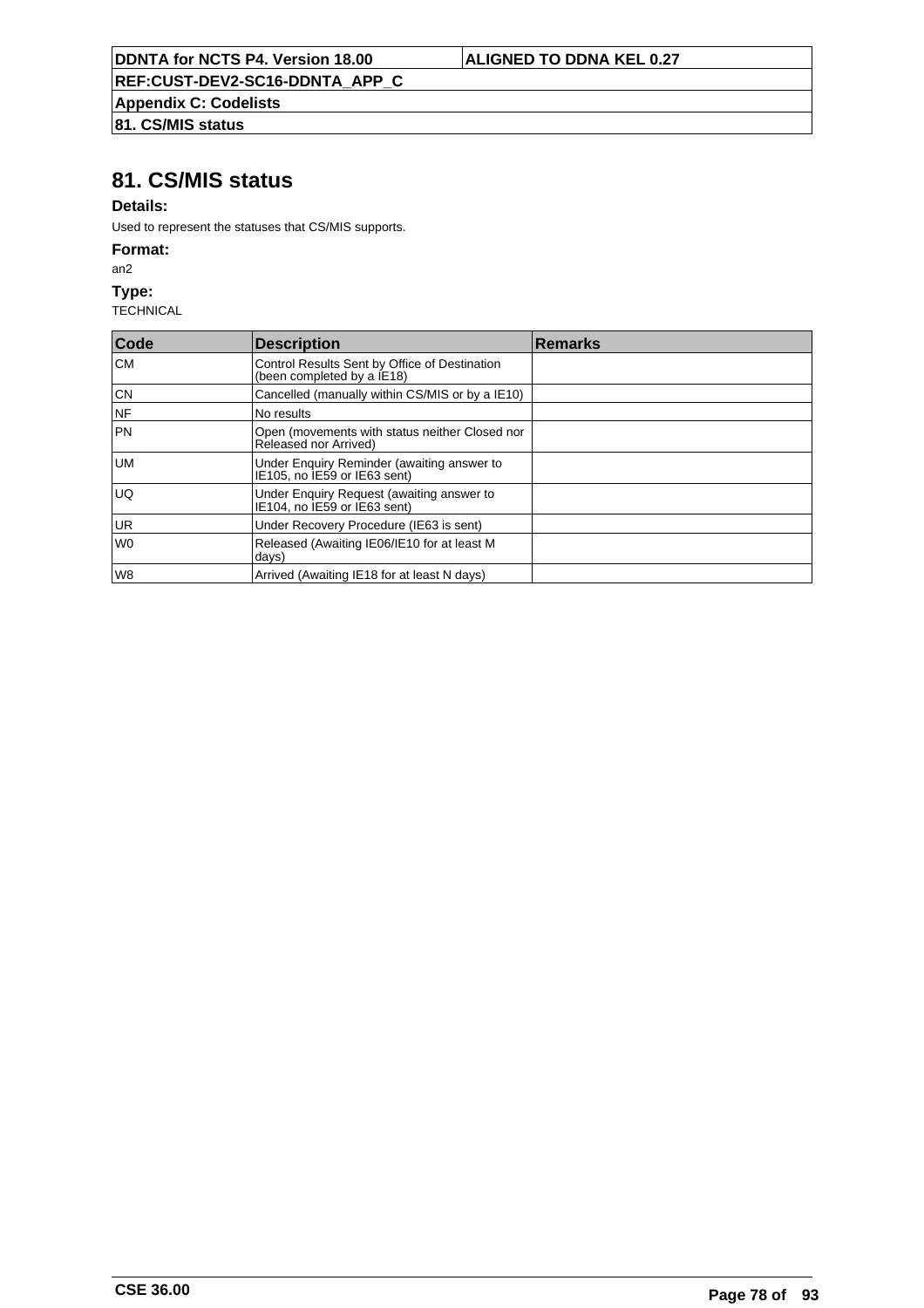**REF:CUST-DEV2-SC16-DDNTA\_APP\_C**

**Appendix C: Codelists 82. CSI returned code**

# **82. CSI returned code**

## **Details:**

Used to represent the CSI returned code for the CSI report messages.

#### **Format:**

n1

#### **Type:**

| Code | Description                                                | <b>Remarks</b> |
|------|------------------------------------------------------------|----------------|
| ١O   | CSI successful in both sending and receiving<br> qateways; |                |
|      | CSI erroneous;                                             |                |
| 12   | Not exists in the sending or receiving gateway;            |                |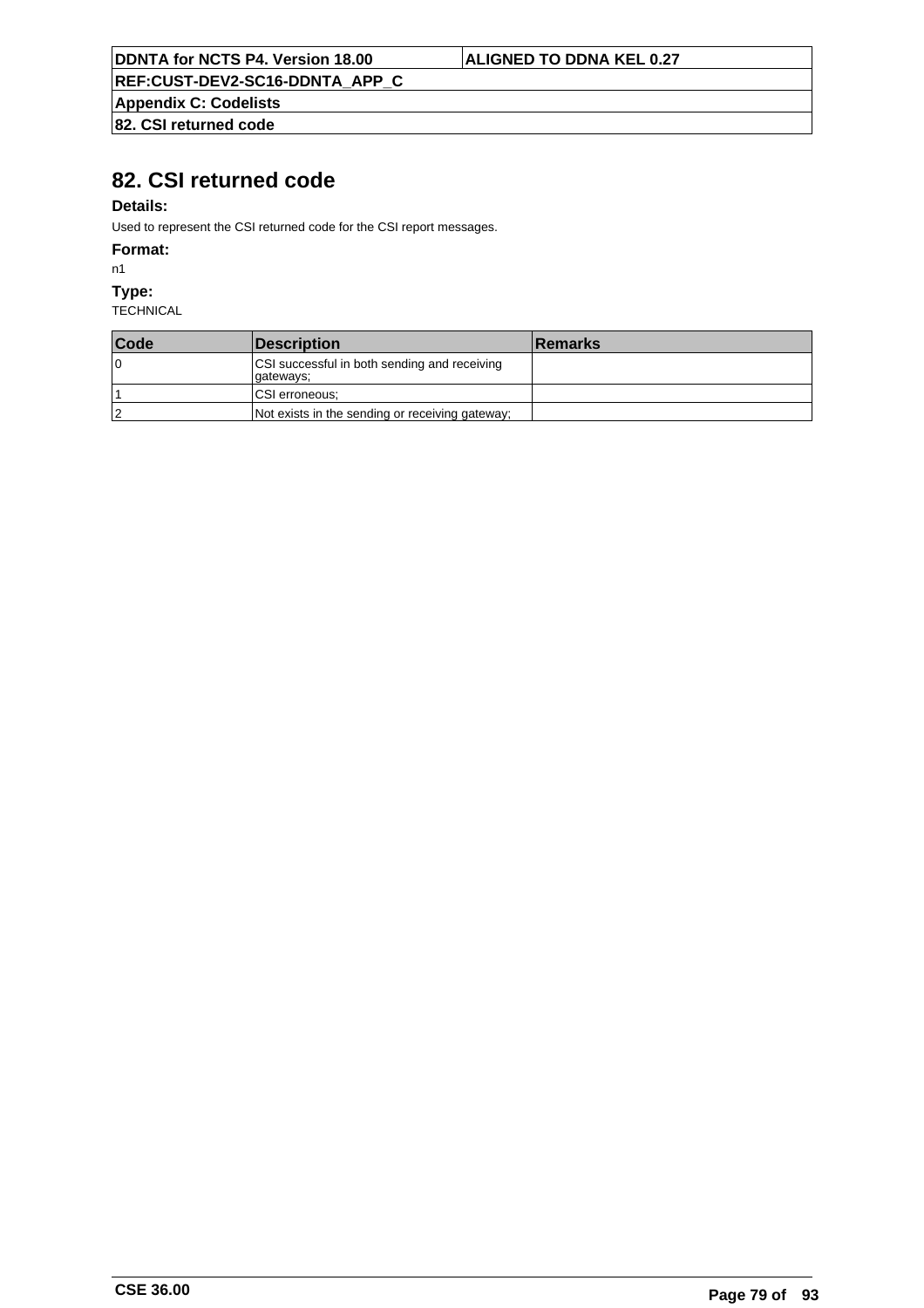**REF:CUST-DEV2-SC16-DDNTA\_APP\_C**

**Appendix C: Codelists**

**83. MRN Follow up queries (Role A & Role B)**

# **83. MRN Follow up queries (Role A & Role B)**

## **Details:**

Used to represent the roles in the MRN Follow up queries.

#### **Format:**

a2

#### **Type:**

| Code      | Description             | <b>Remarks</b> |
|-----------|-------------------------|----------------|
| CA        | Competent Authority     |                |
| DE        | Departure               |                |
| DS        | Destination             |                |
| HA        | <b>Higher Authority</b> |                |
| NR        | No Role                 |                |
| <b>TR</b> | Transit                 |                |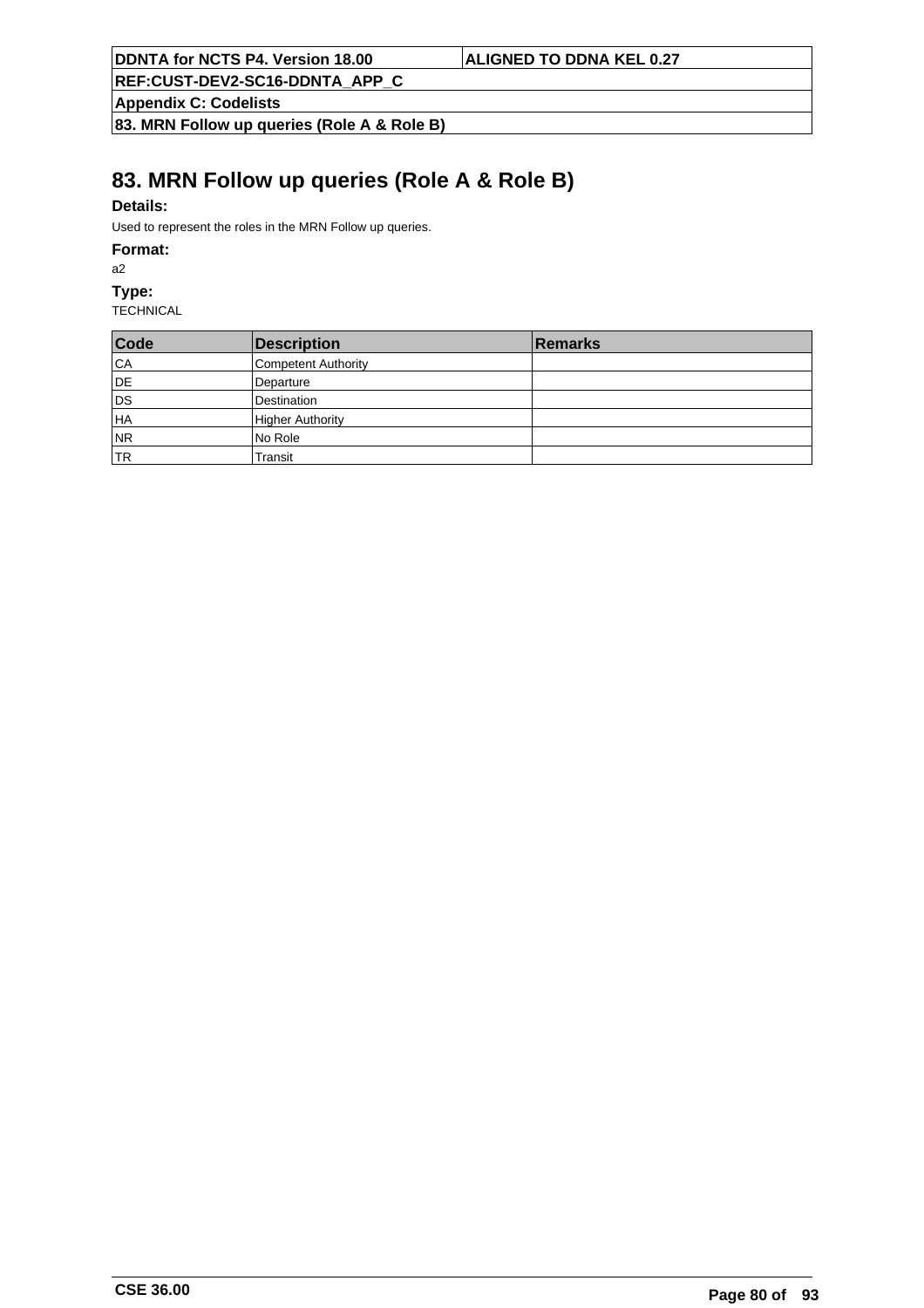**REF:CUST-DEV2-SC16-DDNTA\_APP\_C**

**Appendix C: Codelists**

**84. CS/MIS status explanation code**

# **84. CS/MIS status explanation code**

## **Details:**

Used to represent the reason that no MRN query results were returned.

### **Format:**

n..2

#### **Type:**

| Code | Description                                                                | <b>Remarks</b> |
|------|----------------------------------------------------------------------------|----------------|
|      | The requested MRN is not compliant to the MRN<br>algorithm;                |                |
| 12   | The requested MRN does not exist in the CS/MIS<br>database;                |                |
| lЗ   | The requested MRN was found but it does not<br>match the query parameters; |                |
| 14   | The period of request is not well formatted;                               |                |
| 5    | The 'period to' data item is less than the 'period<br>from' data item;     |                |
| 6    | The roles specified are identical.                                         |                |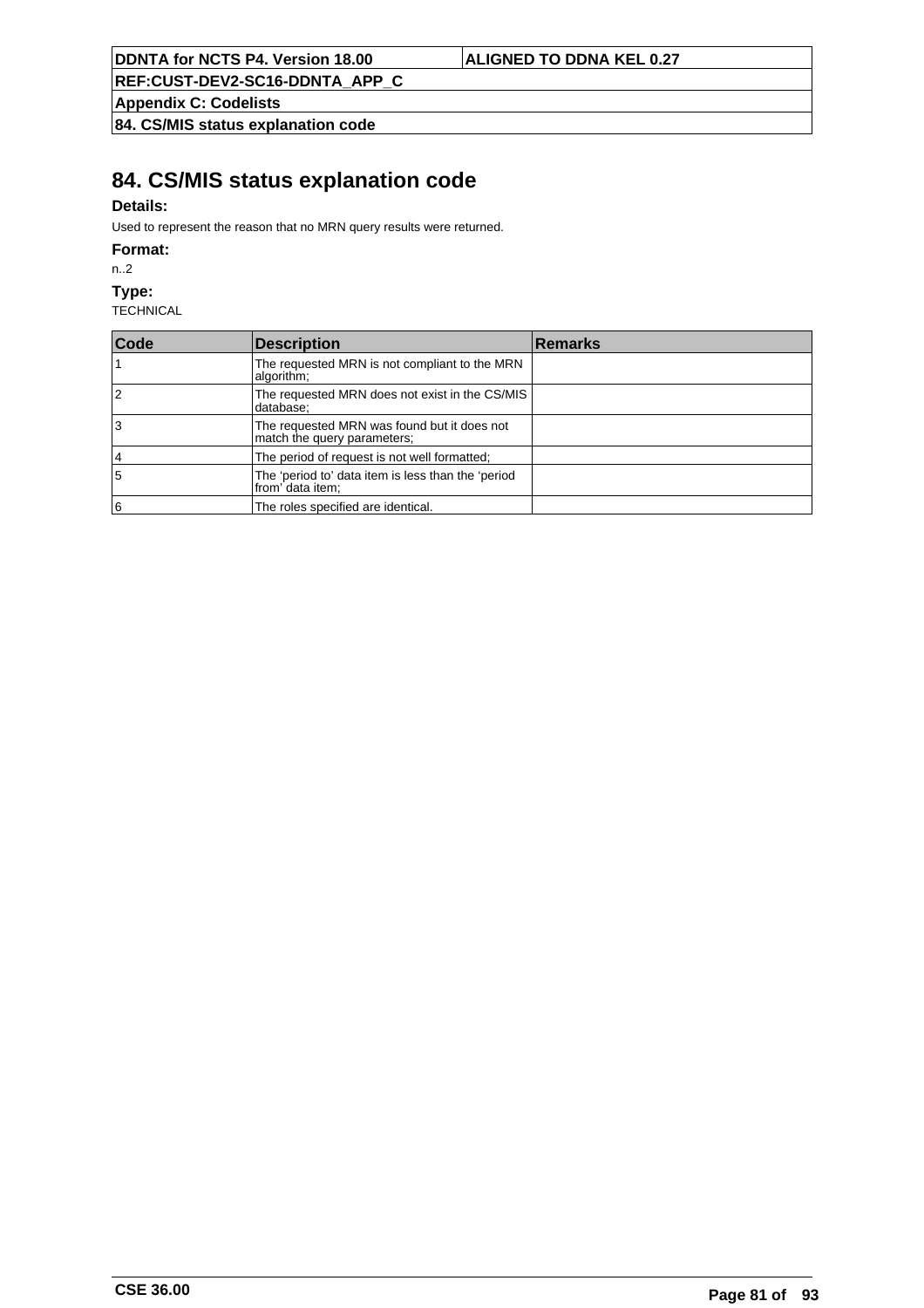**REF:CUST-DEV2-SC16-DDNTA\_APP\_C**

**Appendix C: Codelists 85. UNOE languages**

# **85. UNOE languages**

## **Details:**

Codes for those languages that utilise the UNOE (Latin-5) character set.

### **Format:**

a2

### **Type:**

| Code | <b>Description</b> | <b>IRemarks</b> |
|------|--------------------|-----------------|
| BG   | Bulgarian          |                 |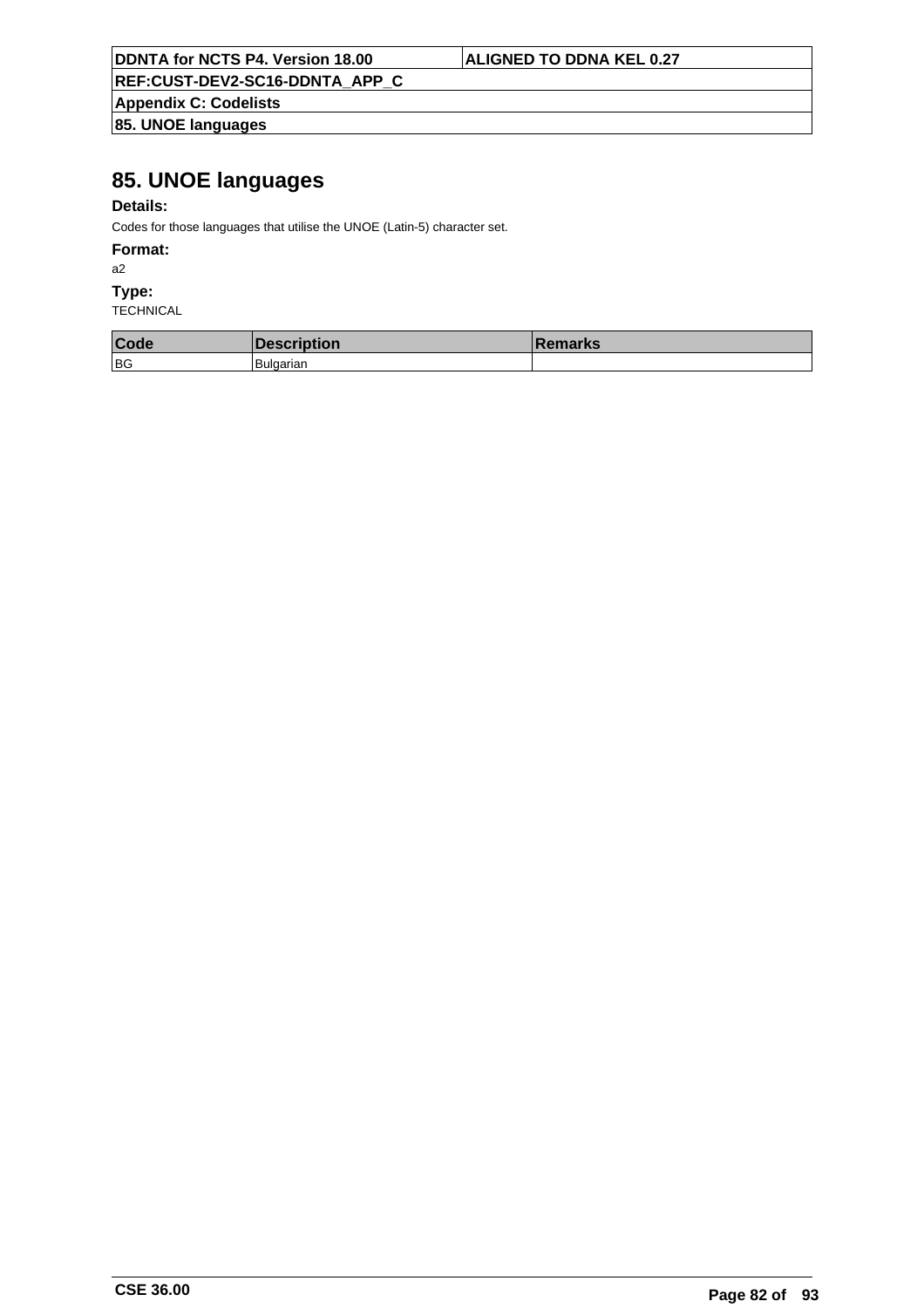**REF:CUST-DEV2-SC16-DDNTA\_APP\_C**

**Appendix C: Codelists**

**95. Risk analysis result code**

# **95. Risk analysis result code**

## **Details:**

"Values for the 1-4 digits: Some code values will be defined at Common Domain level, other values can be defined at National Domain level. Values at common domain level (codes to be used for C-Messages) will be defined by the Risk Management Framework

project. Values for the last digit:"

**Format:**

an1

#### **Type:**

| <b>Code</b> | <b>Description</b>                                                                                               | <b>Remarks</b> |
|-------------|------------------------------------------------------------------------------------------------------------------|----------------|
| ١O          | l No risk identified                                                                                             |                |
| ١N          | National risk analysis results. ('N' shall also be<br>used in case of national profile random risk<br>lanalvsis) |                |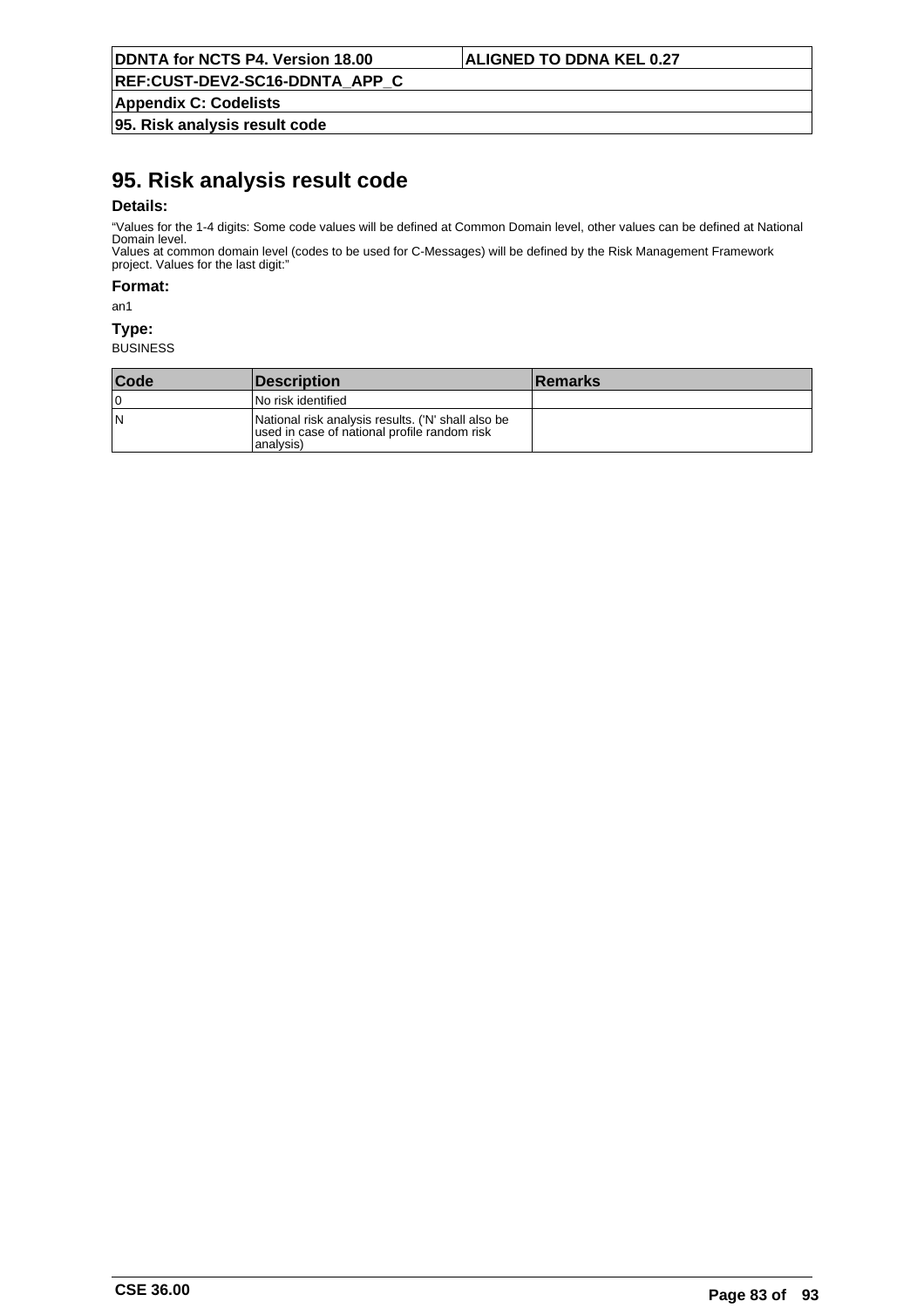**REF:CUST-DEV2-SC16-DDNTA\_APP\_C**

**Appendix C: Codelists**

**96. Specific circumstance indicator**

# **96. Specific circumstance indicator**

## **Details:**

Regulation 1875/2006

## **Format:**

a1

## **Type:**

| Code | <i><b>Description</b></i> | <b>Remarks</b> |
|------|---------------------------|----------------|
| ١C   | Road mode of transport    |                |
| ۱D   | Rail mode of transport    |                |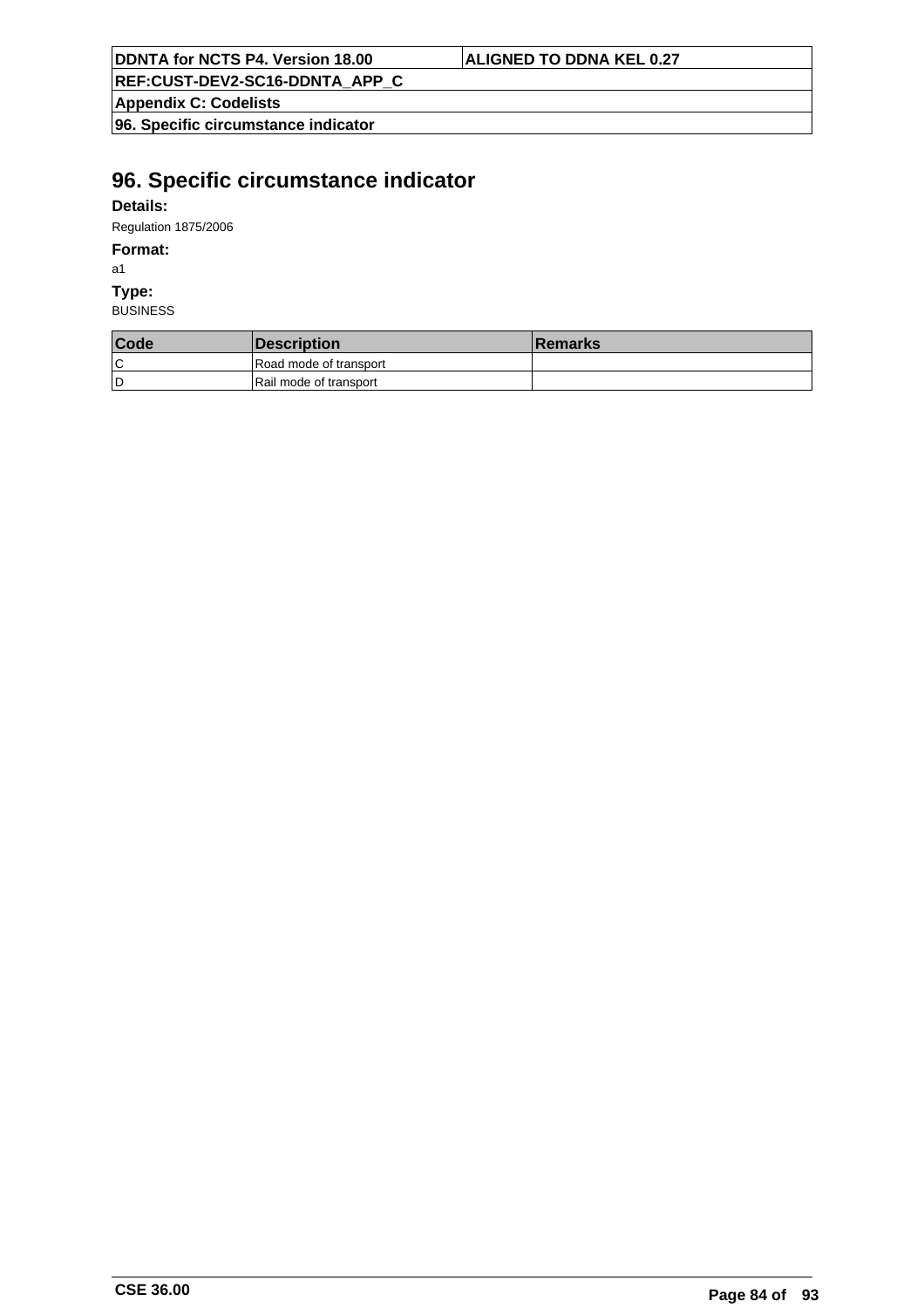# **105. Day in the week**

**Details:**

## **Format:**

n1

**Type:** TECHNICAL

| Code           | <b>Description</b> | Remarks |
|----------------|--------------------|---------|
| ⊧1             | Monday             |         |
| 2              | Tuesday            |         |
| 3              | Wednesday          |         |
| 4              | Thursday           |         |
| 5              | Friday             |         |
| 6              | Saturday           |         |
| $\overline{7}$ | Sunday             |         |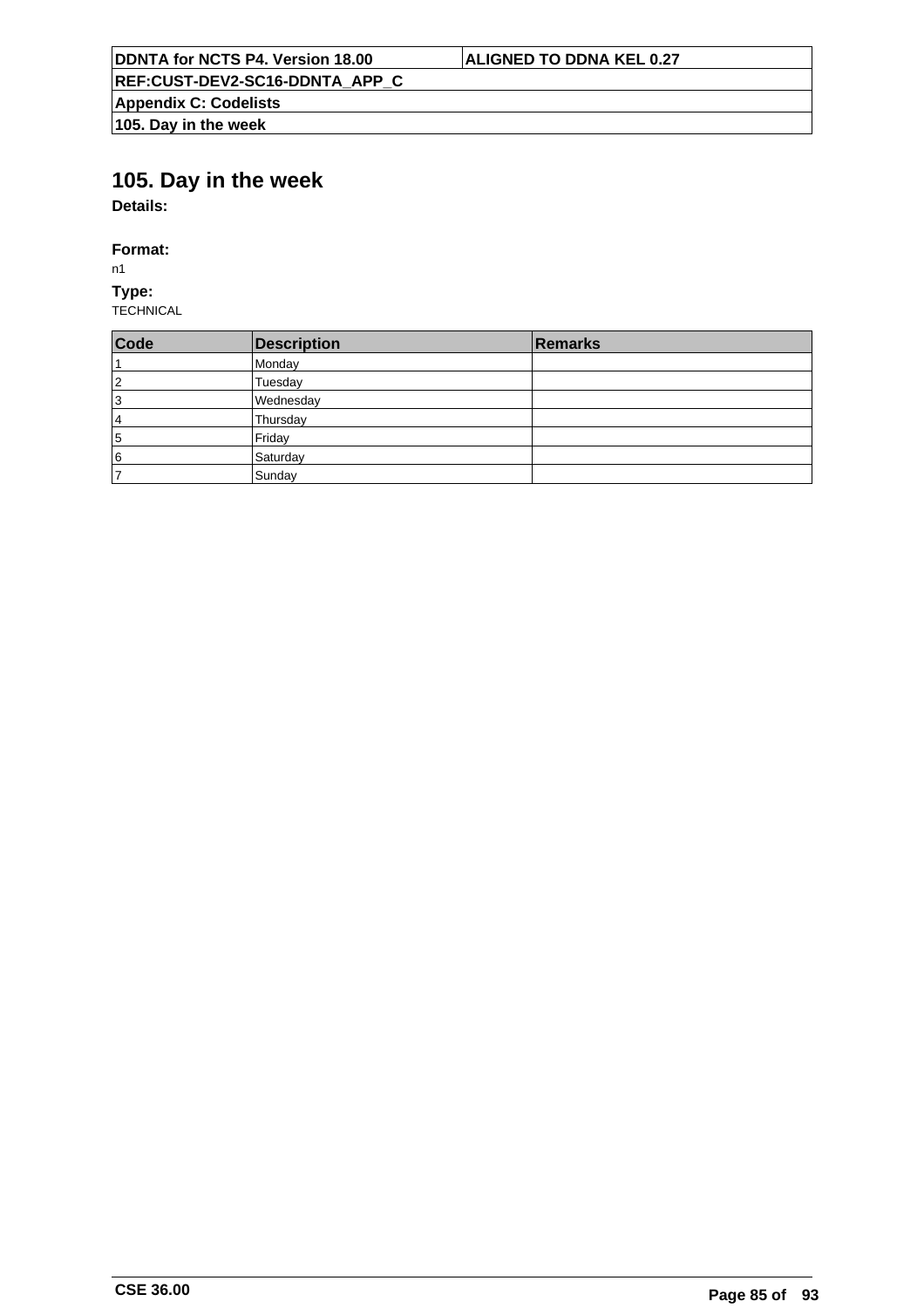**REF:CUST-DEV2-SC16-DDNTA\_APP\_C**

**Appendix C: Codelists**

**116. Transport charges - Method of payment**

# **116. Transport charges - Method of payment**

## **Details:**

A Transit(/Export) Business Codelist is maintained in CS/RD, values are shown for illustration only. Commission Regulation (EC) 1875/2006

### **Format:**

a1

## **Type:**

| Code | Description            | <b>Remarks</b> |
|------|------------------------|----------------|
| ۱A   | IPavment in cash       |                |
| lв   | Payment by credit card |                |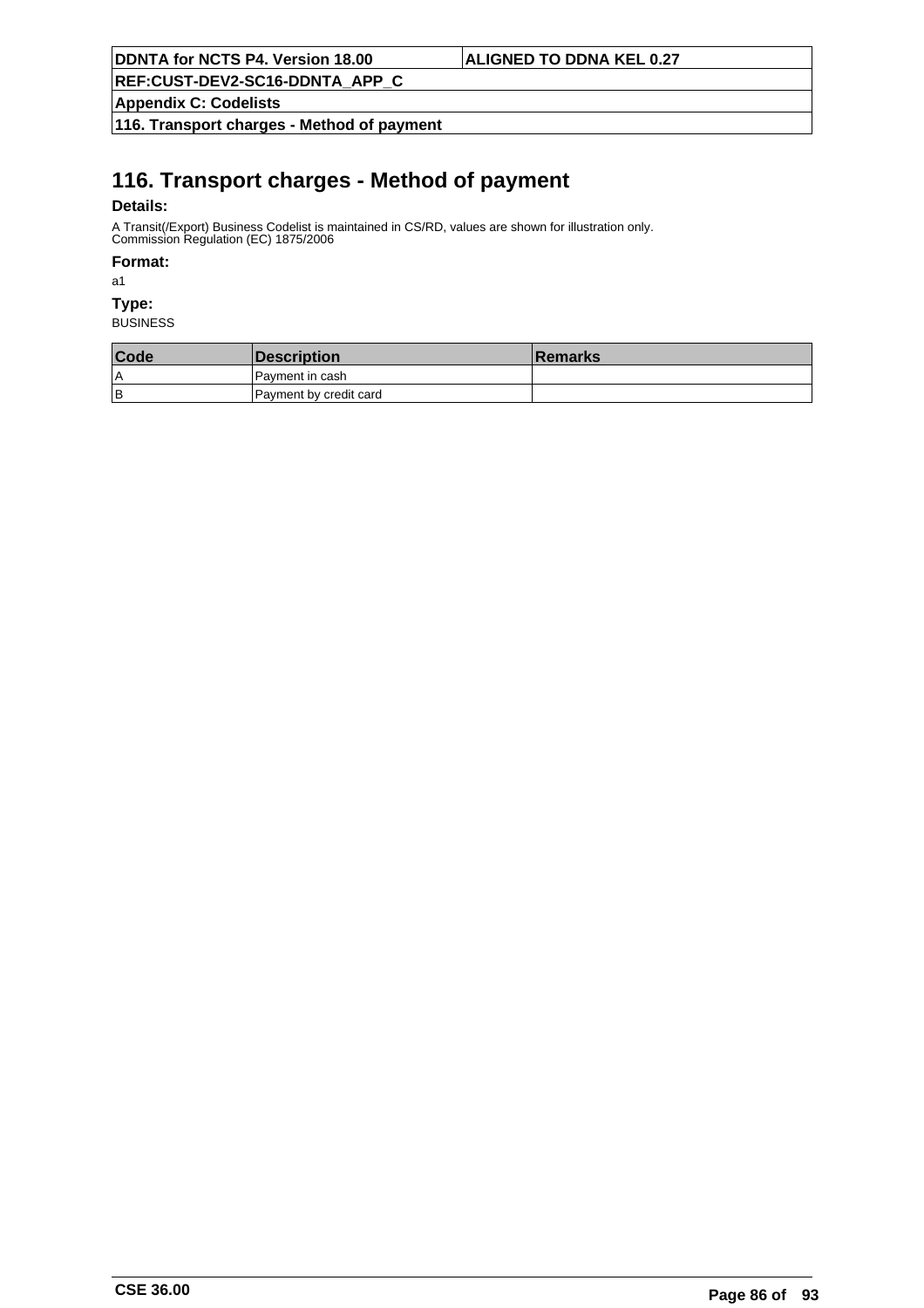**REF:CUST-DEV2-SC16-DDNTA\_APP\_C**

**Appendix C: Codelists 117. Security indicator**

# **117. Security indicator**

**Details:**

**Format:**

n1

**Type:**

| Code | <i><b>Description</b></i>                             | ∣Remarks |
|------|-------------------------------------------------------|----------|
|      | Declaration used for safety and security<br>Ipurposes |          |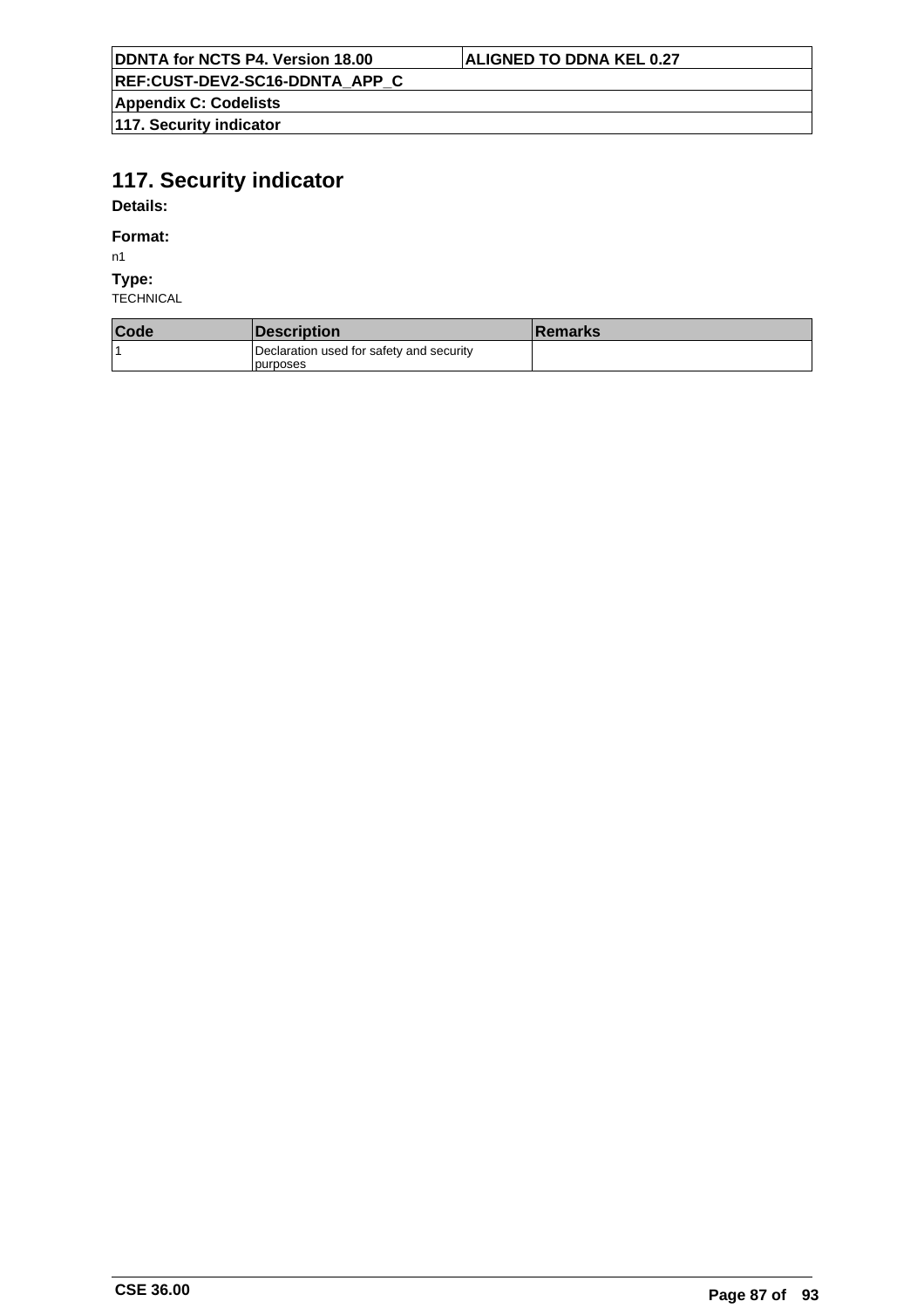**REF:CUST-DEV2-SC16-DDNTA\_APP\_C**

**Appendix C: Codelists**

**118. Requested information code**

# **118. Requested information code**

## **Details:**

A Transit Business Codelist is maintained in CS/RD, values are shown for illustration only.

**Format:**

n1

**Type:**

| Code           | <i><b>Description</b></i>         | <b>Remarks</b> |
|----------------|-----------------------------------|----------------|
|                | Detailed goods description needed |                |
| $\overline{2}$ | Copy of the Invoice needed        |                |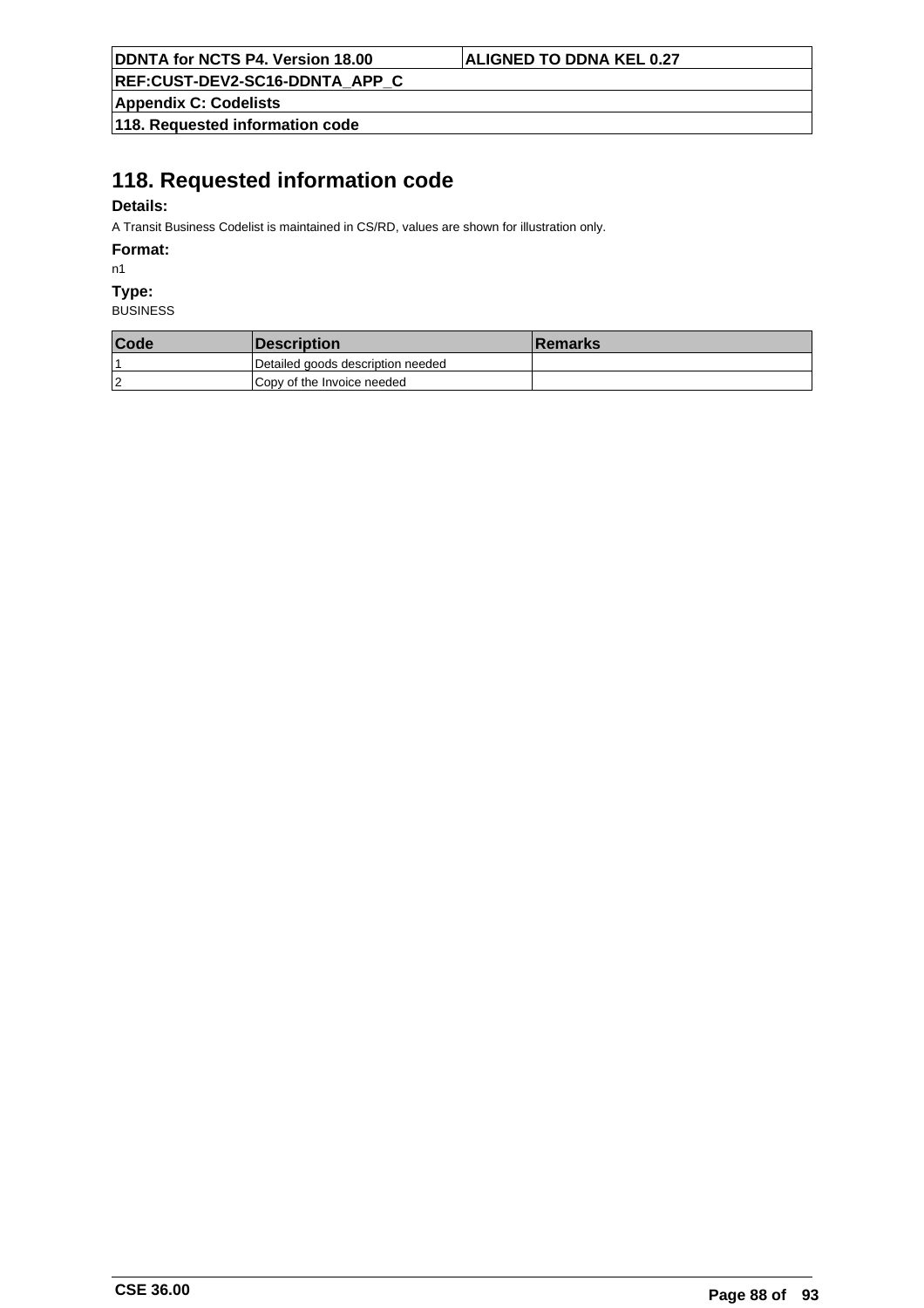**REF:CUST-DEV2-SC16-DDNTA\_APP\_C**

**Appendix C: Codelists 119. Information Code**

# **119. Information Code**

## **Details:**

A Transit Business Codelist is maintained in CS/RD, values are shown for illustration only.

**Format:**

n2

**Type:**

| Code | <i><b>Description</b></i>                                  | <b>Remarks</b> |
|------|------------------------------------------------------------|----------------|
| 10   | Requested Additional information #1: see<br>following text |                |
| 11   | Requested Additional information #1 not<br>lavailable      |                |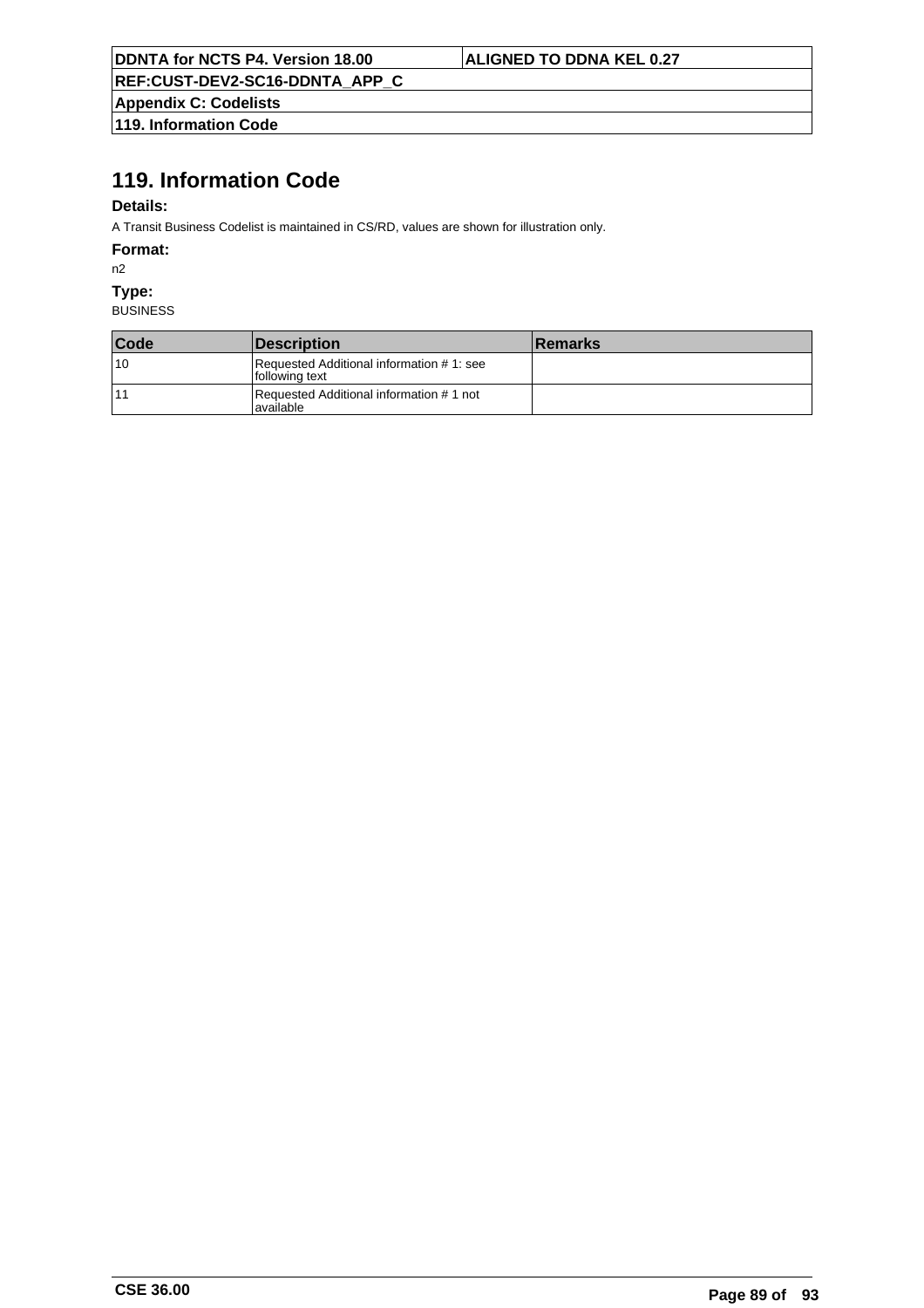| <b>DDNTA for NCTS P4. Version 18.00</b> |  |
|-----------------------------------------|--|
|-----------------------------------------|--|

**REF:CUST-DEV2-SC16-DDNTA\_APP\_C**

**Appendix C: Codelists**

**136. Custom System**

# **136. Custom System**

## **Details:**

Custom System applicable domain

## **Format:**

n..2

**Type:**

**TECHNICAL** 

| Code | Description  | Remarks |
|------|--------------|---------|
|      | <b>INCTS</b> |         |
| 2    | <b>IECS</b>  |         |
| 13   | <b>ICS</b>   |         |
| 4    | lEOS.        |         |

**ALIGNED TO DDNA KEL 0.27**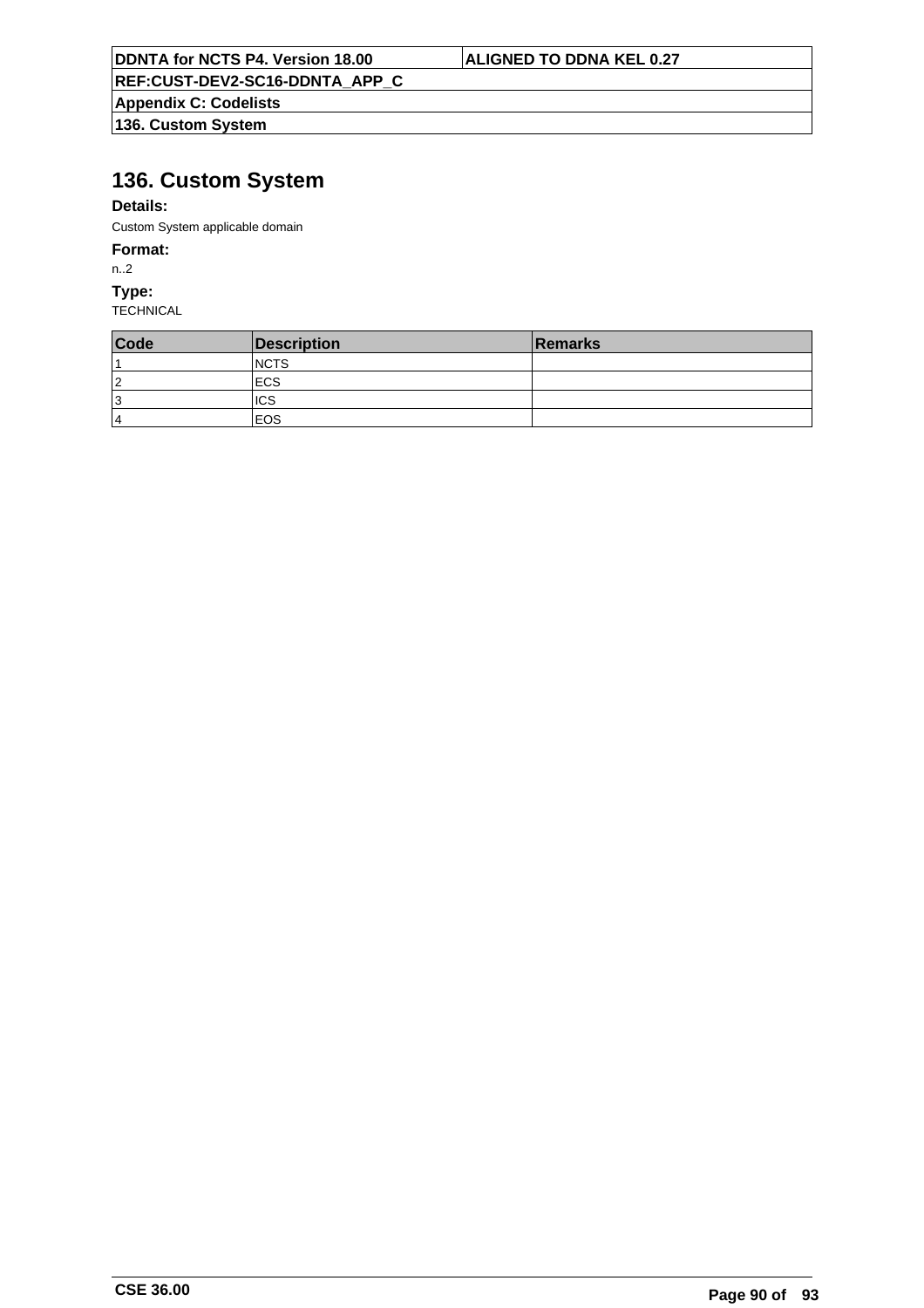**REF:CUST-DEV2-SC16-DDNTA\_APP\_C**

**Appendix C: Codelists 137. UNOK Languages**

# **137. UNOK Languages**

## **Details:**

Codes for those languages that utilise the UNOK (Turkish) character set.

#### **Format:**

a2

### **Type:**

| Code | <b>Description</b> | <b>IRemarks</b> |
|------|--------------------|-----------------|
| 'TR  | -urkish            |                 |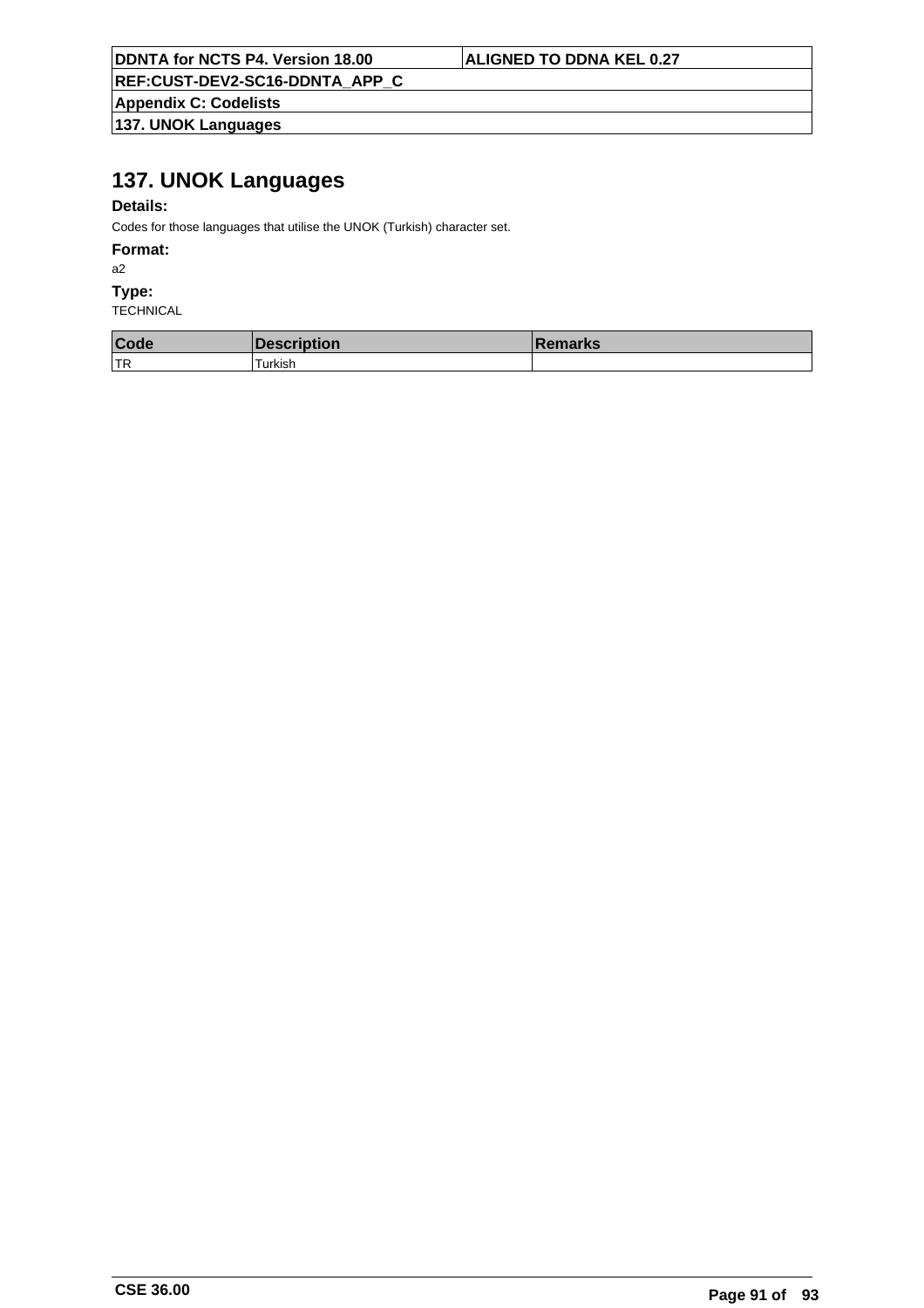**REF:CUST-DEV2-SC16-DDNTA\_APP\_C**

**Appendix C: Codelists**

**138. Country Codes (Functioning as 'Contracting parties to the Convention on Common Transit')**

# **138. Country Codes (Functioning as 'Contracting parties to the**

# **Convention on Common Transit')**

### **Details:**

It includes the codes of code list 63 excluding 'AD', 'SJ' and 'SM', and including 'EU'. CL138 = CL63 –SJ –AD – SM + EU Value is shown for illustration only.

**Format:**

a2

**Type:**

| Code | <b>Exerciption</b> | <b>Remarks</b> |
|------|--------------------|----------------|
| ∣ıs  | l Iceland          |                |